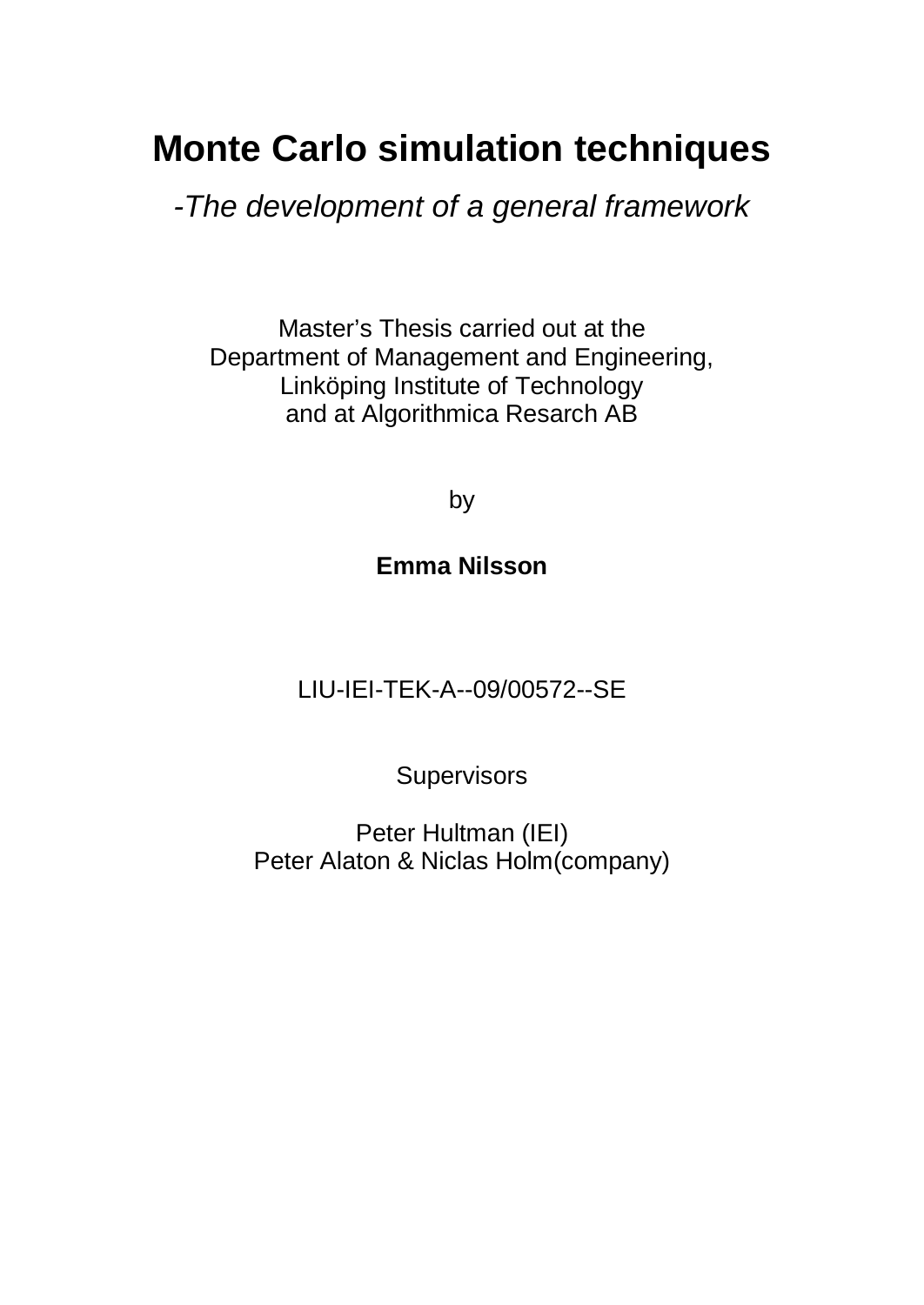# **Acknowledgement**

The work presented in this report has been performed the fall 2008 (from August to December) and it is a Master's thesis carried out in collaboration with Algorithmica Research AB.

I would like to thank my supervisor at Linköping University; Peter Hultman for all the help and the support during the work, and especially for all the discussions about my project. I would also like to thank my supervisors at Algorithmica Research AB; Niclas Holm and Peter Alaton for helping me through the work. Special thanks should also be given to the employees at Algorithmica Research AB, because when I needed help they always took the time to answer my questions.

Finally I would like to give my appreciation to my friends and family, because of their great encouragement.

Stockholm January 2009 Emma Nilsson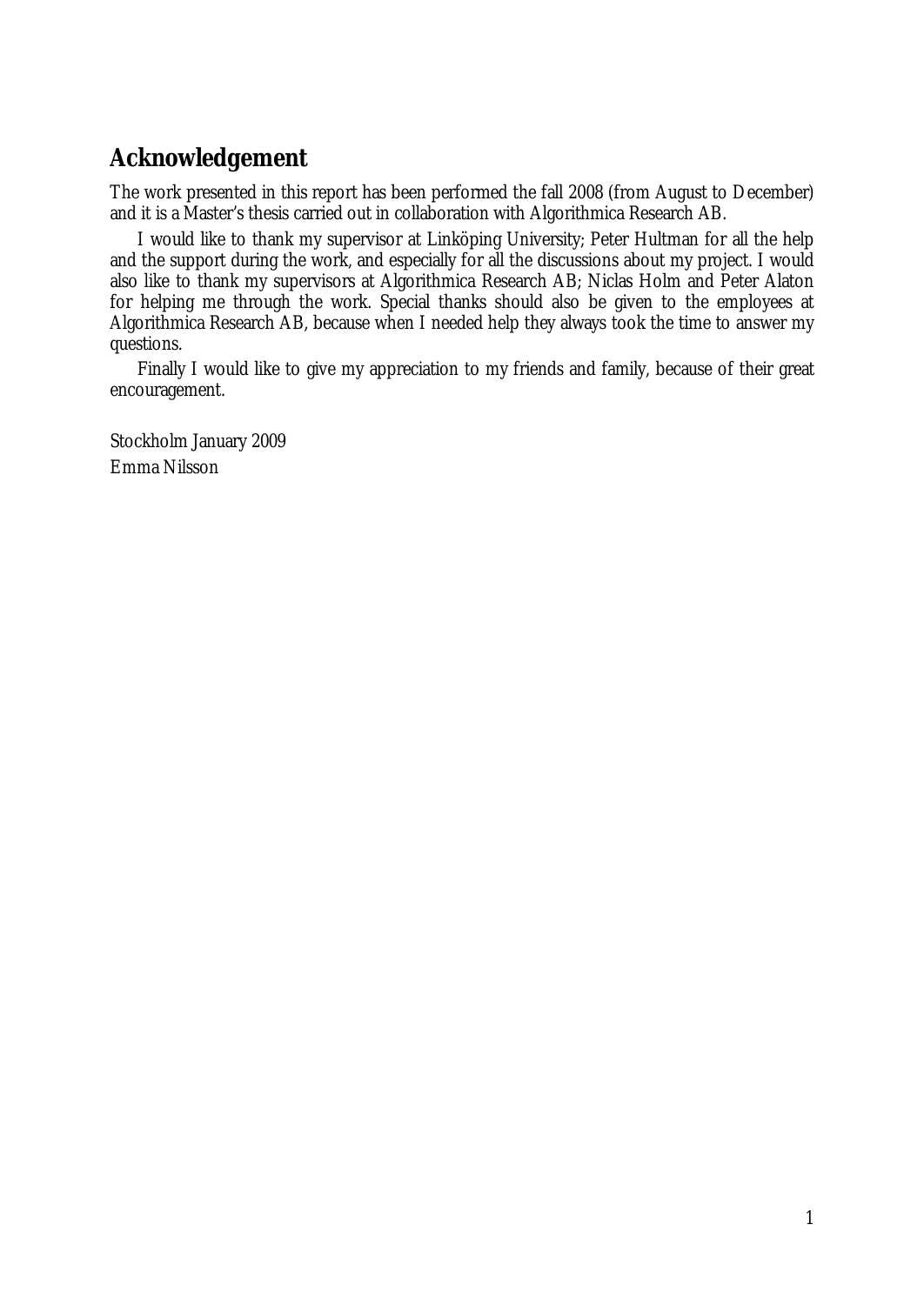### **Executive Summary**

Algorithmica Research AB develops software application for the financial markets. One of their products is Quantlab that is a tool for quantitative analyses. An effective method to value several financial instruments is Monte Carlo simulation. Since it is a common method Algorithmica is interesting in investigating if it is possible to create a Monte Carlo framework.

A requirement from Algorithmica is that the framework is general and this is the main problem to solve. It is difficult to generate a generalized framework because financial derivatives have very different appearances. To simplify the framework the thesis will be delimitated to European style derivatives where the underlying asset is following a Geometric Brownian Motion.

The definition of the problem and delimitation were defined gradually, in parallel with the review of literature, this to be able to decide what purpose, and delimitations that is reasonable to treat. Standard Monte Carlo requires a large number of trials and is therefore slow. To speed up the process there exist different variance reduction techniques and also Quasi Monte Carlo simulation, where deterministic numbers (low discrepancy sequences) is used instead of random. The thesis investigated the variance reduction techniques; control variate technique, antithetic variate technique, and the low discrepancy sequences; Sobol, Faure and Halton.

Three test instruments were chosen to test the framework, an Asian option and a Barrier option where the purpose is to conclude which Monte Carle method that performs best, and also a structured product; Smart Start, that is more complex and the purpose is to test that the framework can handle it.

To increase the understanding of the theory the Halton, Faure and Sobol sequence were implemented in Quantlab in parallel with the review of literature. The Halton and Faure sequences also seemed to perform worse than Sobol so they were not further analyzed.

The developing of the framework was an iterative process. The chosen solution is to design a general framework by using five function pointers; the path generator, the payoff function, the stop criterion function and the volatility and interest rates. The user specifies these functions by him/her given some obligatory input and output values. It is not a problem-free solution to use function pointers and several conflicts and issues are defined, therefore it is not recommended to implement the framework as it is designed today.

In parallel with the developing of the framework several experiments on the Asian and Barrier options were performed with varying result and it is not possible to draw a conclusion on which method that is best. Often Sobol seems to converge better and fluctuates less than standard Monte Carlo. The literature indicates that it is important that the user has an understanding of the instrument that should be valued, the stochastic process it follows and the advantages and disadvantages of different Monte Carlo methods. It is recommended to evaluate the different method with experiments, before deciding which method to use when valuing a new derivative.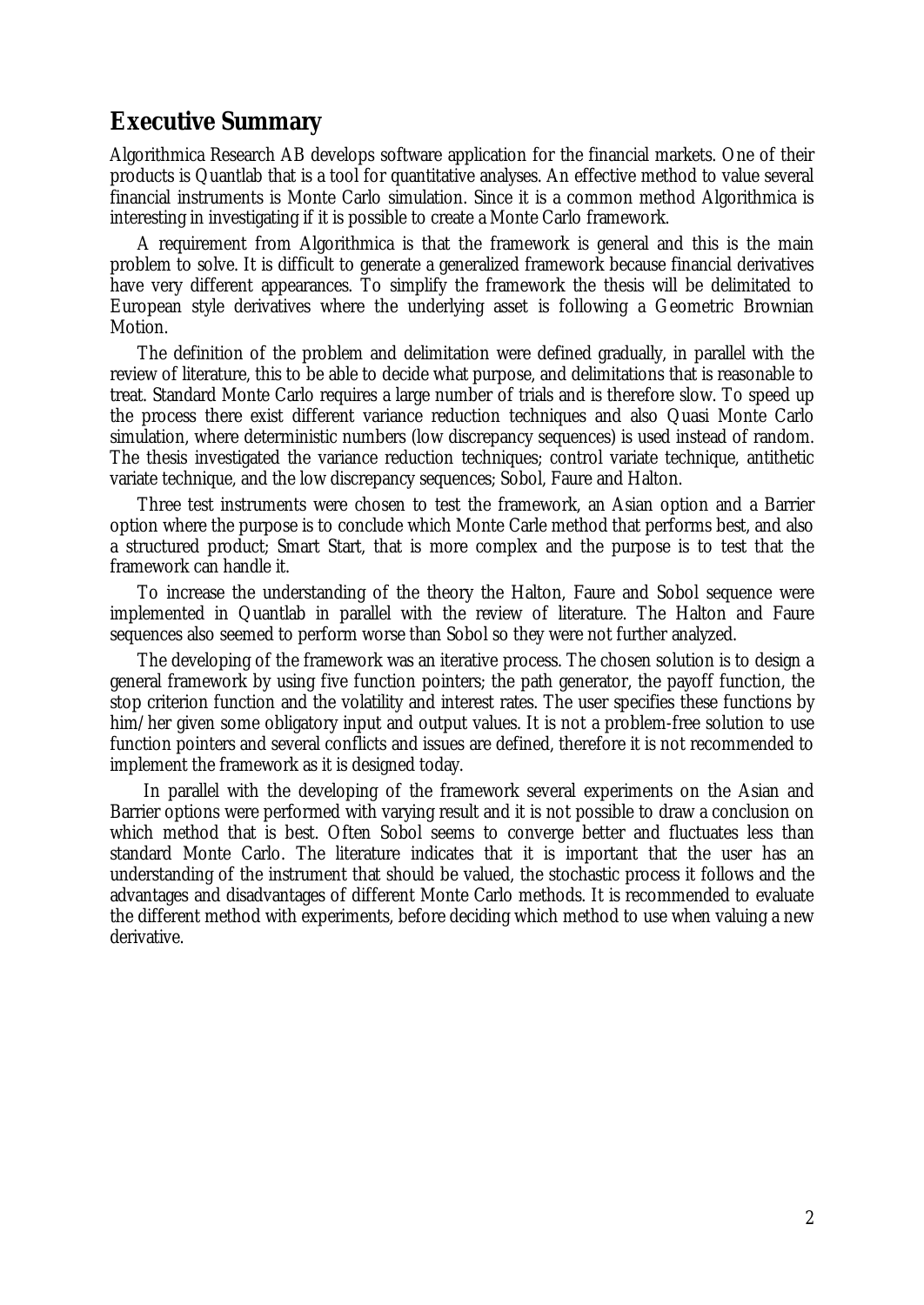# **Table of Contests**

| $\mathbf{1}$            |                |  |
|-------------------------|----------------|--|
|                         | 1.1            |  |
|                         | 1.2            |  |
|                         | 1.3<br>1.4     |  |
|                         |                |  |
| $\mathbf{2}$            |                |  |
|                         | 2.1            |  |
|                         | 2.2            |  |
|                         | 2.2.1          |  |
|                         | 2.2.2          |  |
|                         | 2.2.3          |  |
|                         | 2.3            |  |
|                         | 2.3.1          |  |
|                         | 2.3.2          |  |
|                         | 2.3.3          |  |
| $\overline{3}$          |                |  |
|                         | 3.1            |  |
|                         | 3.1.1          |  |
|                         | 3.1.2          |  |
|                         | $3.2\,$        |  |
|                         | 3.2.1          |  |
|                         | 3.2.2          |  |
|                         | 3.2.3          |  |
| $\overline{\mathbf{4}}$ |                |  |
|                         | 4.1            |  |
|                         | 4.1.1          |  |
|                         | 4.2            |  |
|                         | 4.2.1          |  |
|                         | 4.2.2          |  |
|                         | 4.3            |  |
|                         | 4.3.1          |  |
|                         | 4.3.2          |  |
|                         | 4.4            |  |
|                         | 4.4.1          |  |
|                         | 4.4.2          |  |
|                         | 4.4.3          |  |
|                         | 4.4.4          |  |
|                         | 4.4.5<br>4.4.6 |  |
|                         |                |  |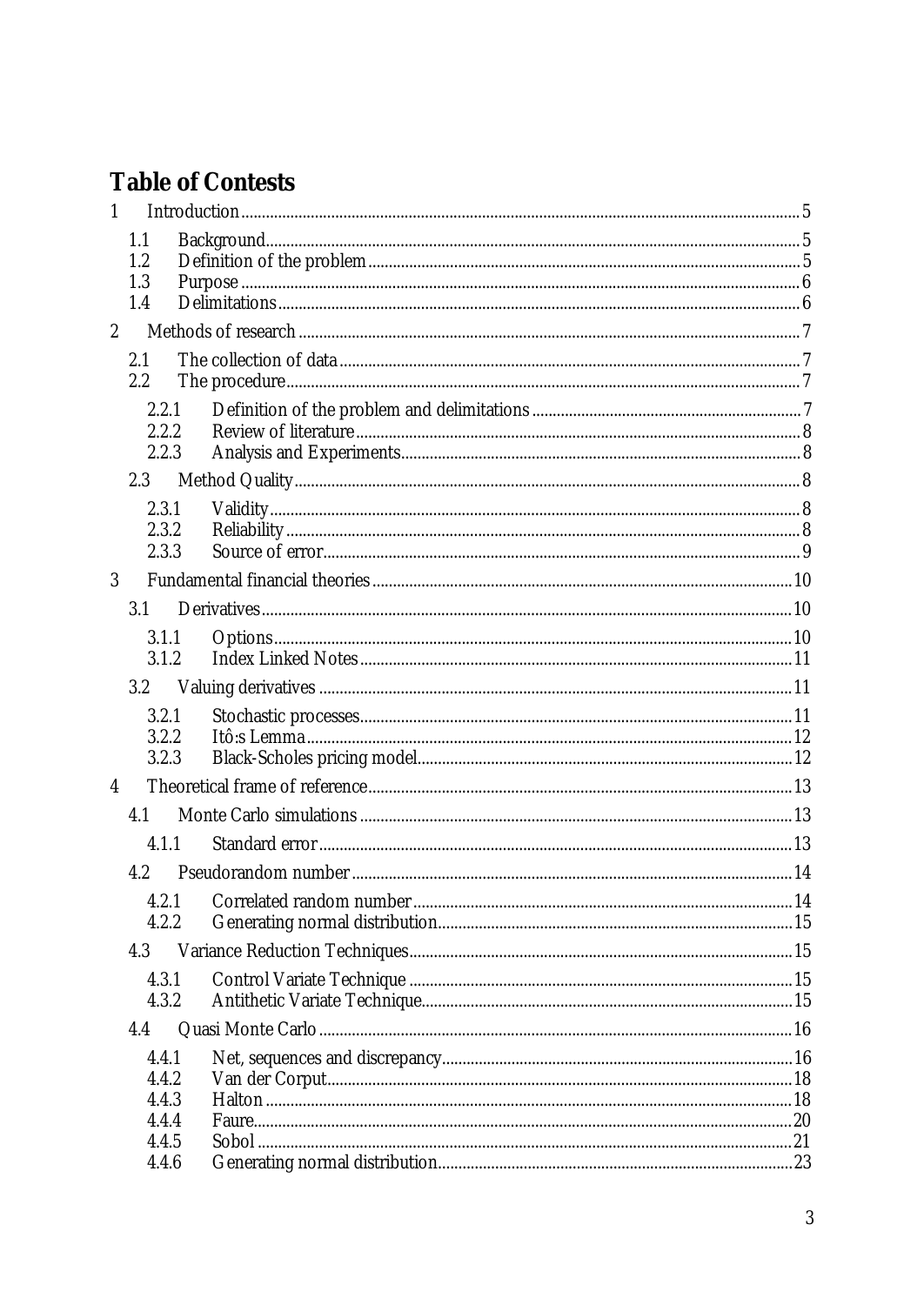|                 | 4.5   |  |
|-----------------|-------|--|
| $\overline{5}$  |       |  |
|                 | 5.1   |  |
|                 | 5.2   |  |
|                 | 5.3   |  |
|                 | 5.3.1 |  |
|                 | 5.3.2 |  |
|                 | 5.3.3 |  |
|                 | 5.3.4 |  |
|                 | 5.4   |  |
|                 | 5.4.1 |  |
|                 | 5.4.2 |  |
|                 | 5.4.3 |  |
|                 | 5.4.4 |  |
|                 | 5.4.5 |  |
|                 | 5.4.6 |  |
| $6\phantom{.}6$ |       |  |
|                 | 6.1   |  |
|                 | 6.2   |  |
|                 | 6.2.1 |  |
|                 | 6.2.2 |  |
|                 | 6.2.3 |  |
|                 | 6.3   |  |
|                 | 6.3.1 |  |
|                 | 6.3.2 |  |
| 7               |       |  |
|                 | 7.1   |  |
|                 | 7.2   |  |
|                 | 7.3   |  |
|                 | 7.4   |  |
|                 |       |  |
|                 |       |  |
|                 |       |  |
|                 |       |  |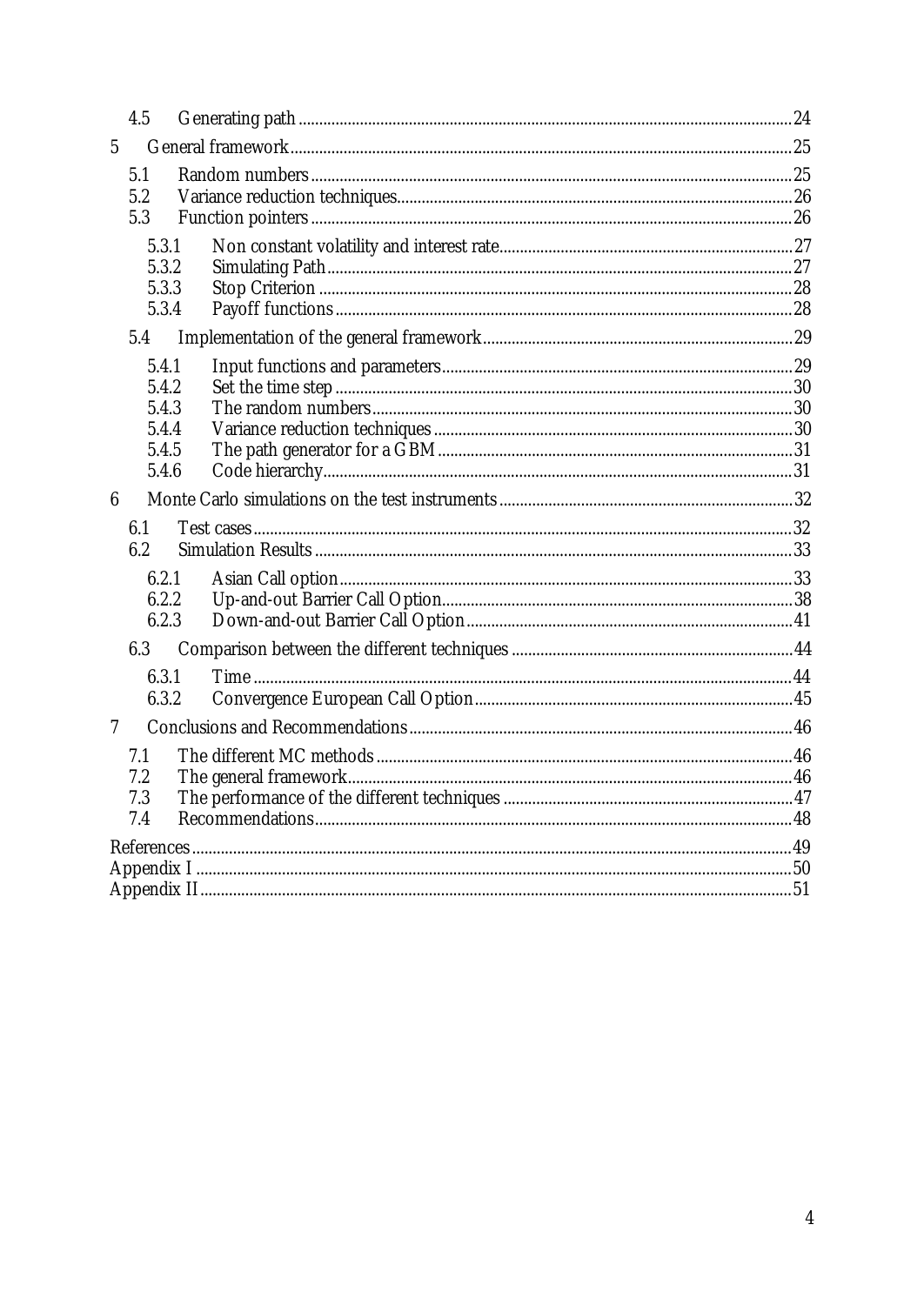### **1 Introduction**

This chapter is the opening chapter of the Master's thesis and it describes the background of the thesis and the problems are defined. The thesis then presents the purpose and the research questions. Finally the delimitations are *formulated.* 

### **1.1 Background**

This Master's thesis project is carried out in collaboration with Algorithmica Research AB who develops software application for the financial markets. One of their products is Quantlab which is a tool for analysts and traders. Quantlab can be used for financial calculations based on timeseries and real-time data, and is available in two versions; the Developer edition and the User edition. The Developer edition allows the user to build quantitative models and views, while the User edition only gives access to the graphical interface and gives the user possibilities to change different parameters like dates, markets and instruments.

Quantlab contains an expression language called QLang, which is a high-level object-oriented programming language, allowing the user to create new functions. With QLang follows an extensive library of financial functions and classes, which facilities the programming. It is also easy for the user to add new library files. The files and classes for Quantlab can also be written in C++ and all functions are available from Microsoft Excel, Visual Basics and .NET.

Today there exist several kinds of financial derivatives, where standard instruments often have an analytic solution while more complex instrument often must be valued numerically. When an instrument depends on several state variables, like mortgage backed securities or pathdependent derivatives an effective method to value the instrument is Monte Carlo (MC) simulation. Since MC simulation is a very useful method Algorithmica is interested in developing a MC framework. Given that the customers have different kind of derivatives the MC should be general.

### **1.2 Definition of the problem**

The main problem of the Master's Thesis will be how to generate a general MC framework where the user can specify the derivative and choose what kind of MC method to use. The Master's thesis will examine whether it is better to let the users write a large part of the code by themselves or if is it better to specify the different cases.

In MC simulation the derivative is written as a multidimensional integral that may be approximated with a sum by using random numbers. A disadvantage with standard MC simulation is that the method requires a large number of trials and is therefore slow. To speed up the process there exist different variance reduction techniques and also Quasi Monte Carlo (QMC) simulation, where the integral is evaluated by using deterministic numbers (low discrepancy sequences) instead of random. (Boyle & Tan, pp. 2-3).

The literature is contradictory concerning which method is best, standard MC or QMC. According to numerical research, low discrepancy sequences are more effective in modest dimensions, that is  $d \leq 30$ , whereas MC is better with high dimensions as long as the number of trials not is too large. Concerning financial instruments these rules do not apply. Paskov (pp. 2-3) shows that when pricing a Collaterized Mortgage Obligation in 360 dimensions, the lowdiscrepancy sequence Sobol is far better than standard MC, even if variance reduction techniques are used. Other studies gives other results, hence it is not possible to conclude when to use which method. For this reason several methods will be evaluated and if they provide a good result it is desirable that they will be implemented in the framework.

On a more specific level the Master's thesis will examine which MC method that is convenient to use on an Asian and a Barrier option. Regarding the variance reduction techniques,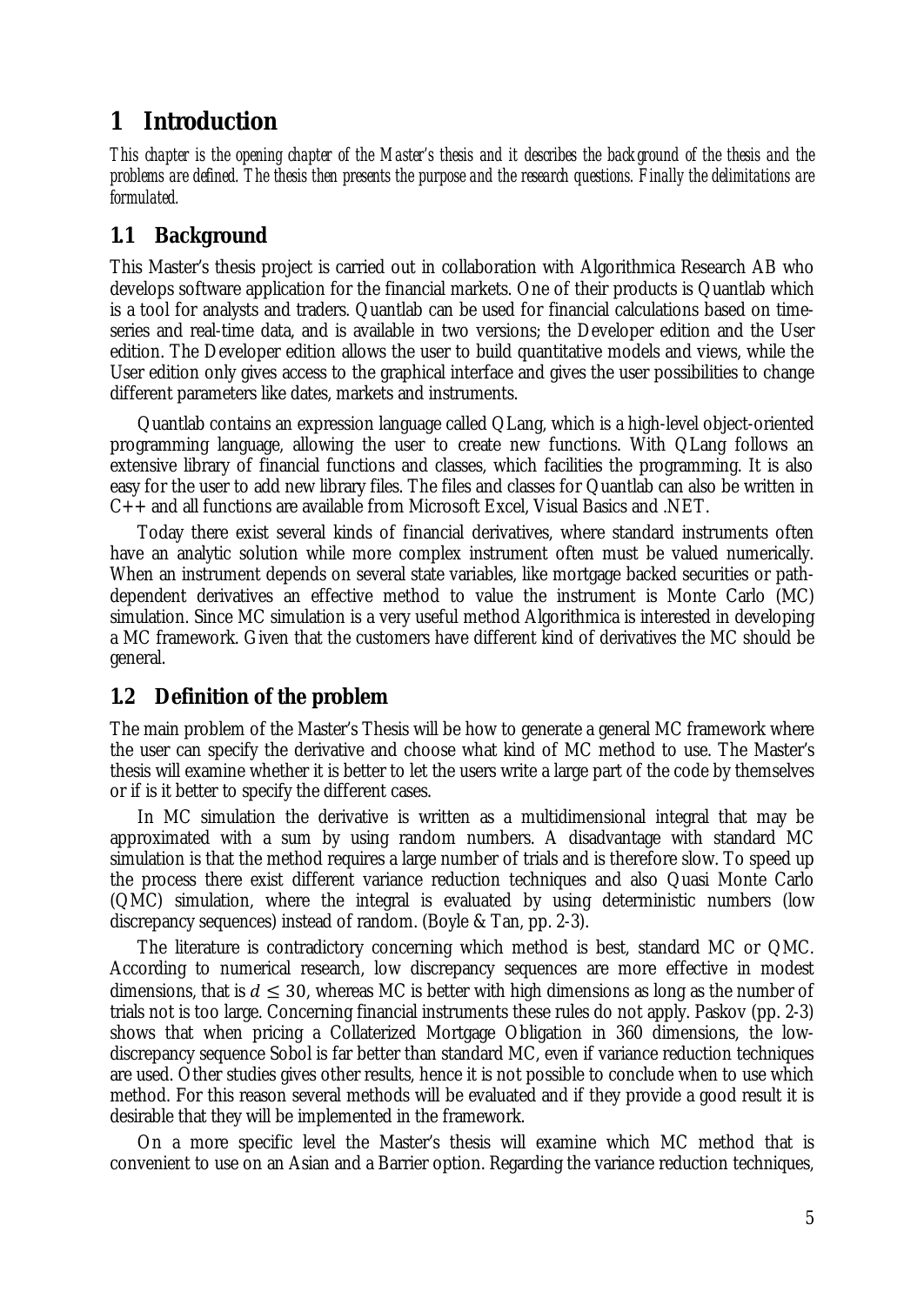it will be studied whether they are appropriate to use and if they can be used together with the low discrepancy sequences.

The financial properties on the instruments also arises some problem concerning the random numbers. If the instruments are assumed to follow a Geometric Brownian Motion, the random number must be normally distributed. When valuing a portfolio, the assets are often correlated with each other; which also means that the random number must be correlated.

### **1.3 Purpose**

The purpose of the Master's thesis is to examine the best way to develop and implement a general MC framework. The framework should contain standard MC, MC with variance reduction techniques and also QMC. Finally the thesis shall investigate the performance of the different methods.

### **1.4 Delimitations**

Even though the purpose is to develop a general framework the Master's thesis will delimit the financial instrument to European style derivatives where the underlying asset is following a Geometric Brownian Motion. Chosen test instrument are:

- A structured product called Smart Start distributed by Kaupthing Bank Sverige, for description of the product see Appendix I.
- Asian option
- Barrier option

Concerning the variance reduction techniques the framework will treat:

- Control Variate technique
- Antithetic Variate technique

The chosen low-discrepancy sequences are:

- Halton
- Faure
- Sobol

The general MC framework will not deal with the problem of estimating parameters like volatility rate of return etcetera, the parameters will be seen as input parameters and it is up to the user to define them.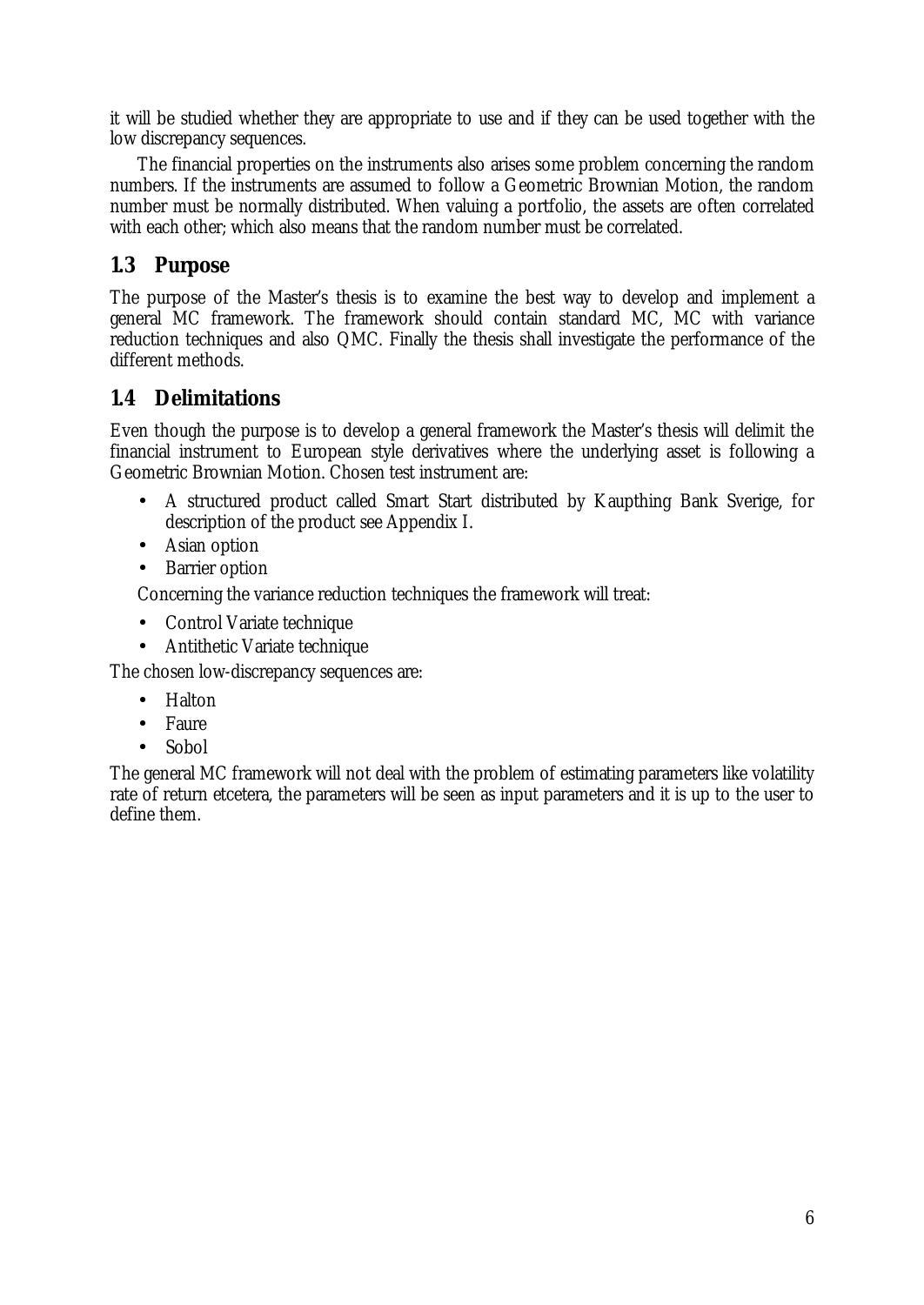# **2 Methods of research**

This chapter describes the method that is used in the study, first the data types are presented and thereafter the *mode of procedure. Furthermore the quality of the chosen method is discussed and analyzed*.

### **2.1 The collection of data**

The collection of data can be either qualitative or a quantitative. (Lekvall & Wahlbin, p. 200) In this thesis the most of the data is collected from several different experiments, which is a more quantitative research. The data can also be either primary data or secondary data; primary data is data that is collected by the researcher while secondary data is data that already exists and is already published. This Master's thesis will use both; the primary data will be collected from the experiments, while the secondary data will be taken from old experiments result that is done by other researches.

### **2.2 The procedure**

Figure 1 presents the procedure that will be used during the Master's thesis.





### **2.2.1 Definition of the problem and delimitations**

The problem will be defined gradually in parallel with the review of literature, this to be able to decide what purpose, questions and delimitations that is reasonable to treat in a Master's thesis.

The framework will be delimited to European style derivative because the American derivatives are difficult to value with MC simulation. It will also be delimitated to an instrument where the underlying value is following a Geometric Brownian Motion as a stochastic process can be very different and therefore it is difficult to generalize. The Geometric Brownian Motion is chosen because the underlying asset of a derivative often follows this process.

The test instruments are chosen carefully with different purposes; the Asian option will be simulated with geometric average since it has an analytic value to compare with, and here the main purpose is to conclude which MC method that performs best. The Barrier options, has the same purpose but with a barrier implemented, and both an Up-and-out option and a Down-andout option will be simulated to see if there are some difference. The purpose is also to see whether it is possible to conclude that a method always is the best.

For the Smart Start the purpose is not to price the instrument correctly, this because the parameters like volatility, dividend, correlation, previous price etcetera must be estimated from data and this does not lie within the Master's thesis. The main purpose with the Smart Start is to check that the framework is general and can handle an instrument with the properties that Smart Start has for example a specific pay off function and three correlated assets etcetera.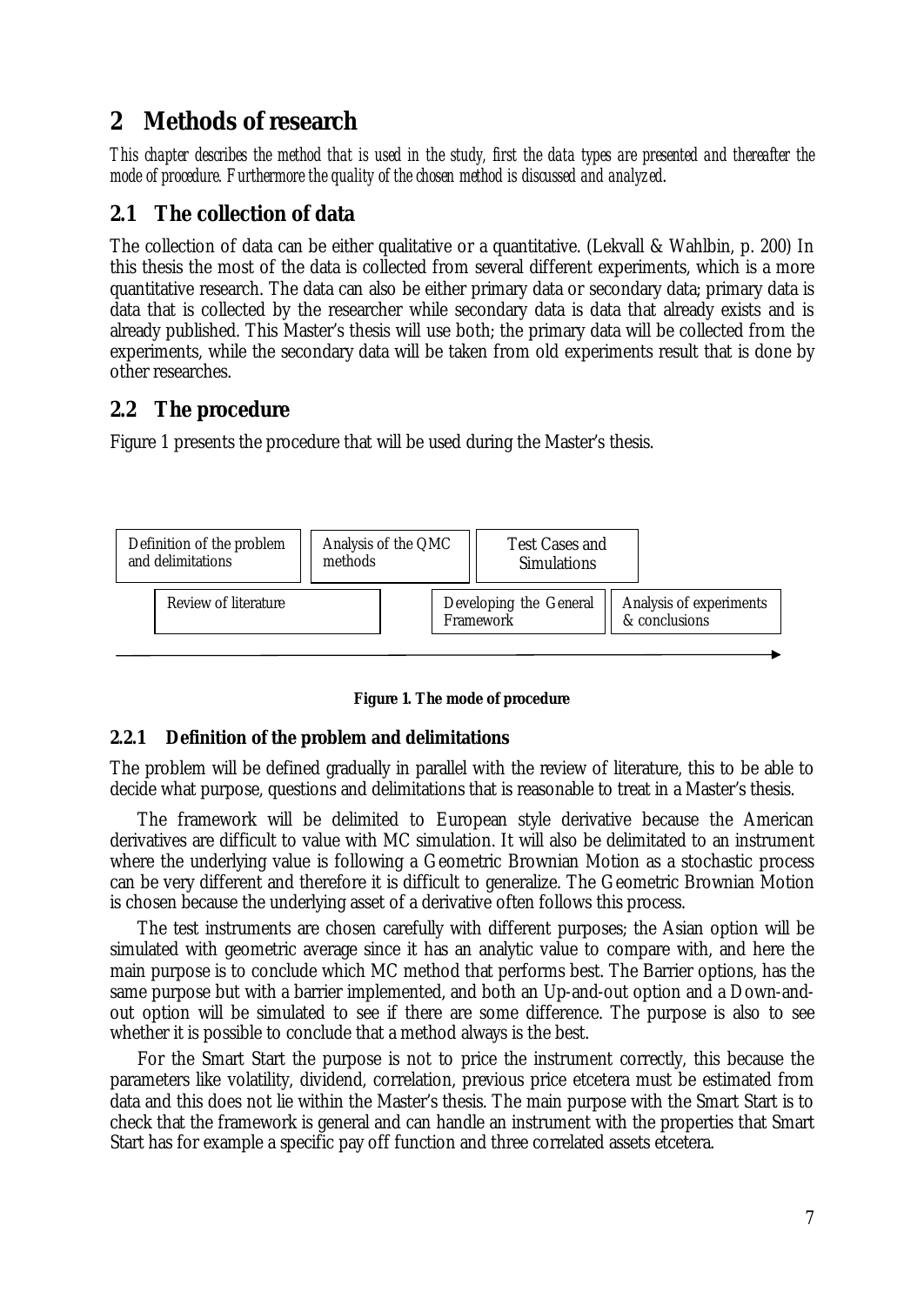### **2.2.2 Review of literature**

A major part of this Master's thesis will be the review of literature. The main reference to use is the book "*Monte Carlo Methods in Financial Engineering*" by Glasserman, but also several scientific research and different articles.

### **2.2.3 Analysis and Experiments**

In parallel with the review of literature, the Sobol, Halton and Faure sequence will be implemented in Quantlab, much to increase the understanding of the theory. Experiments that evaluate the performance of the three QMC methods will also be done.

The developing of the general framework and the experiments of the test cases will be an iterative process, where the framework will be updated several of times when implementing and exploring new solutions. Before setting up the test cases some experiments must be done to assure that the test cases cover a big area of possible outcomes. The programming language is QLang.

### **2.3 Method Quality**

All methods can be questioned, and the chosen method for this Master's thesis is analyzed on the parameters validity, reliability and possible sources of errors.

### **2.3.1 Validity**

The validity is whether the used method investigates and measures what was supposed to be measured (MCNeill & Chapman, p. 9). The main purpose of this Master's thesis is to develop a general framework for Monte Carlo simulations.

From Algorithmica it is desirable that the framework can handle different stochastic processes. Of this reason the framework will be developed so the user may write the process himself with some obligatory input values, but the thesis cannot guarantee that these input values are enough for generating all kinds of paths, for this further analysis are required. Even within the delimitations to European style derivatives, the thesis cannot guarantee that very complex derivatives might be simulated in the framework.

The thesis investigates a proportionally small amount of test cases compared with other researches. This might imply that some of the conclusion that may be drawn will be drawn on an appearance that is more a random than a constant behaviour. To avoid this several simulations will be done where for example the seed is changed and if an instrument shows a very divergent instrument it will be investigated further and more test cases can be set up.

### **2.3.2 Reliability**

Reliability means that if anybody else would use the same methods they will come up with the same results (MCNeill & Chapman, p. 9). If someone is doing exactly the same experiment, with the chosen test cases, the same seed on the random number etcetera the simulations results will be the same. It is not sure that the time will be the same, since this parameter also depends on the computer performance.

Concerning the general framework it is also likely to believe that the chosen implementation techniques will look different, if they were done by another person. The writer of the thesis did not have any experience from the programming language QLang before starting with the work. It is possible that a more experienced programmer would come up with a more effective solution.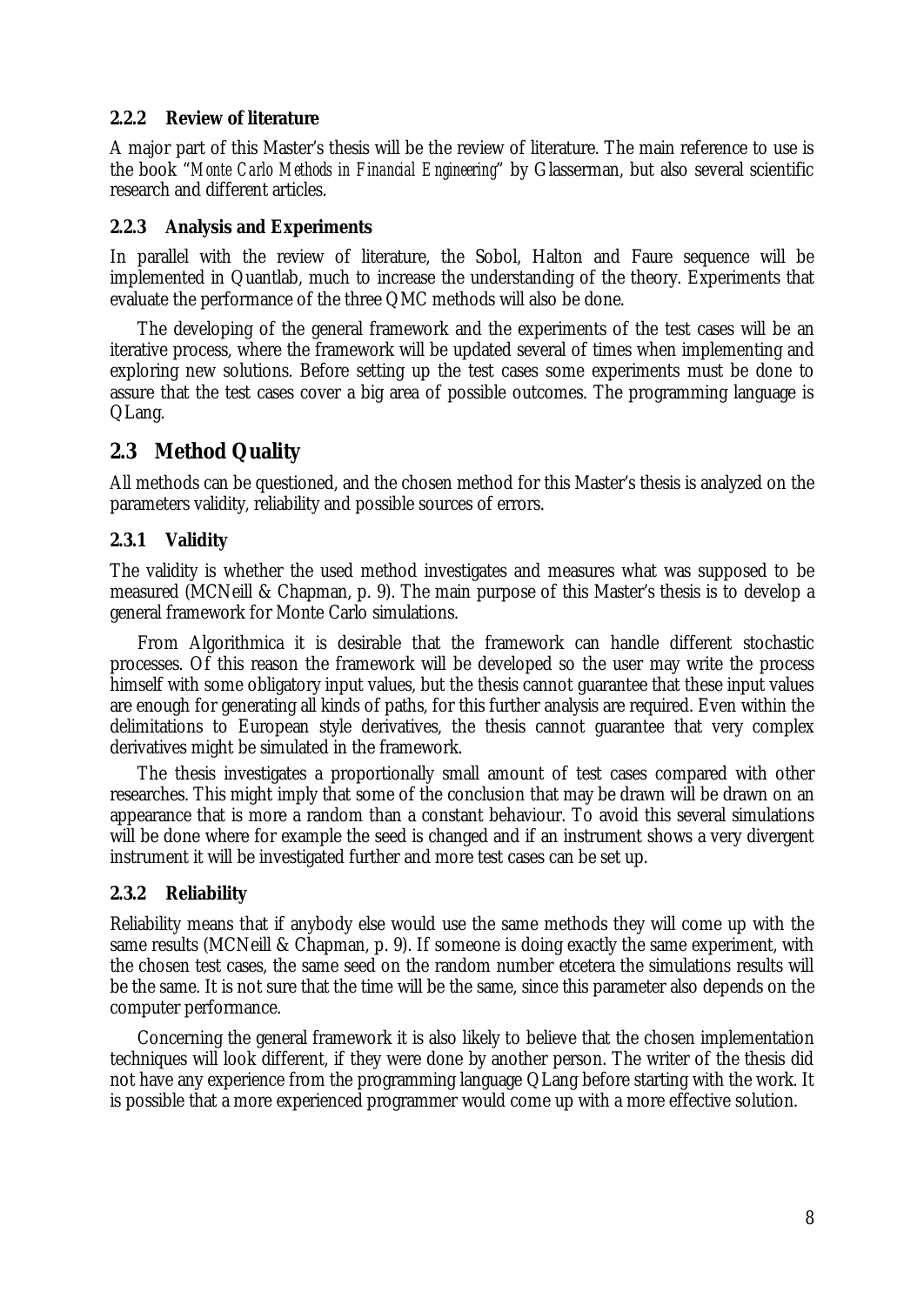#### **2.3.3 Source of error**

Concerning the review of literature, the reliability can be questioned in several articles, since they are written by unfamiliar postgraduate students that refer to other scientists. Instead of using the articles the origin source will be used to confirm the statement. If it is not possible to find the origin source the statement will be confirmed with other articles and researches that say the same thing and refer to the same source. But there can still be resources that are not correct since the personal experience and beliefs affects the researchers.

The experiments in the thesis are performed on some chosen test cases. This is a potential source of error, because the conclusions are based on the experiments and they could have been different if further experiments with other test instruments had been executed.

Another potential source of error is the code and calculations. Even if the code is debugged, compiled and the result has been compared with the analytic value, it can still be errors, that is giving a wrong result. The same is about the formulas and calculations. Everything will be done by one single person, and it can be difficult to correct and find one's one fault.

The thesis is written in English, because most of the literature about the subject is written in English. But since the mother tongue of the writer is Swedish it is possible that the literature sometimes had been misunderstood.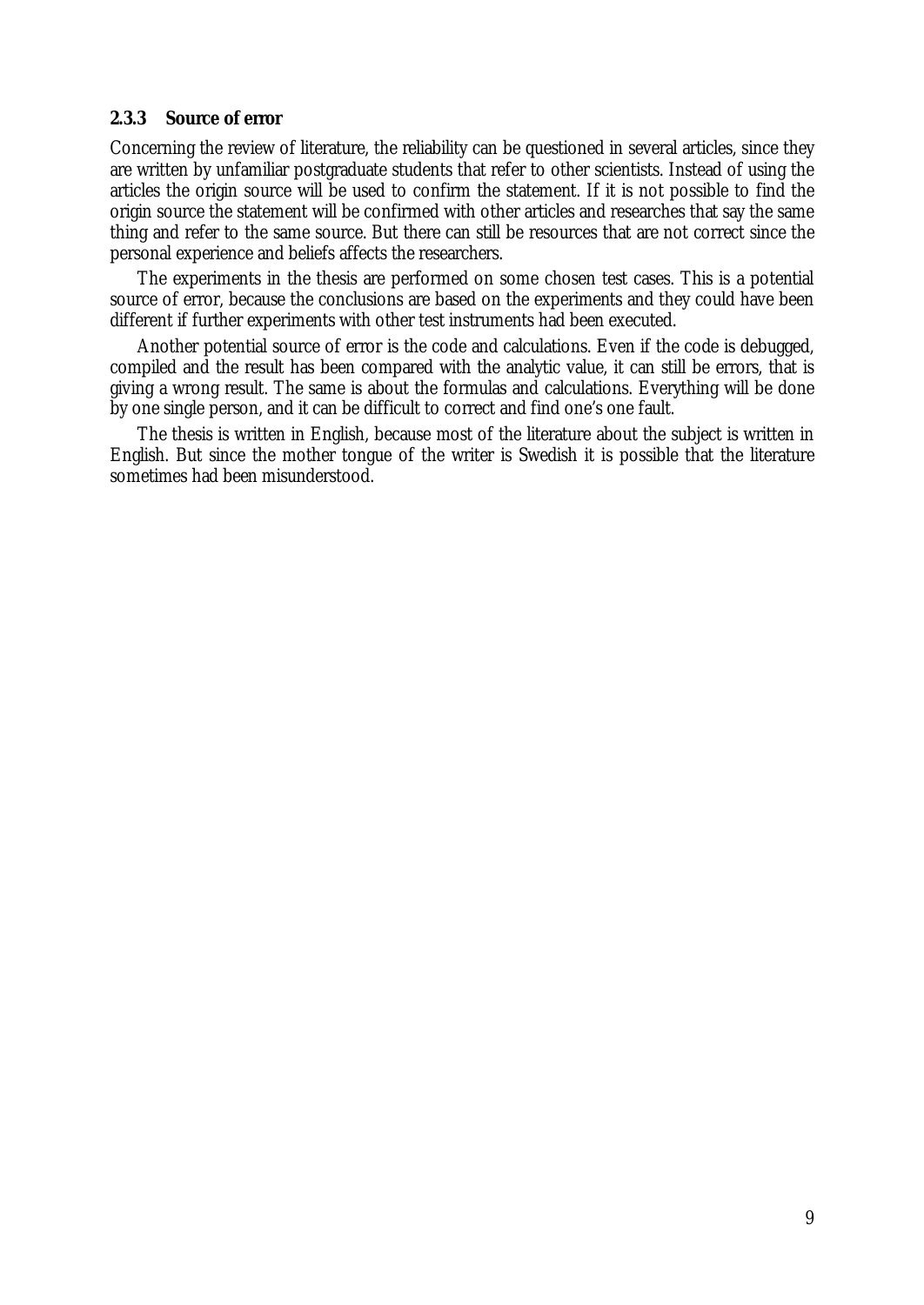### **3 Fundamental financial theories**

This chapter starts with a description of the structure of derivatives and the principles behind valuing them. These are important theories that the reader needs to comprehend for understanding the Master's thesis. If the reader already has a good financial knowledge, it is possible to pass over the chapter and continue with the theoretical *framework.* 

### **3.1 Derivatives**

On the financial market derivatives are important financial instruments. Hull (p. 1) defines a derivative as "*A financial instrument whose value depends on (or derives from) the values of other, more basic, underlying assets."*. There exist a large number of different derivatives, common examples are equity and debt derivatives, where the payoff depends on a stock or a bond price, but there are also derivatives depending on almost any variables, like weather or electricity etcetera.

A derivative is a contract between two parties, one taking a long position in the derivative (buys the assets) another taking a short position (sells the assets). The contract also defines the parties' rights and obligations towards each other.

### **3.1.1 Options**

There are two standard types of options; put and call options. A put option gives the holder the right to sell an asset for a predetermined price at a certain date, while the call option gives the holder the right to buy it. The options can be American or European, where an American style allows the option to be exercised at any time up to the maturity date, while a European option only allows exercising at maturity date.

The payoffs for a long position for European options are:

Put option: max $\{0, K - S_T\}$ Call option: max $\{0, S_T - K\}$ 

where K is the strike price and  $S_T$  is the final price of the underlying assets. The underlying assets are often stocks, but currencies, stock indices and futures are also very common (Hull J. C., pp. 181-185).

During the end of 1970's the trading with standard options exploded and several financial institution searched for alternative instruments that were customized to meet there needs, these options are called exotics. A lot of exotics are path-dependent that is; the payoff is dependent of the price evolution of the underlying assets and not only of the final price. Common pathdependent exotics are Asian, Barrier and look-back option. (Zhang, pp. 4-7)

An Asian option is based on the average of the underlying asset price. The average can be arithmetic or geometric where the arithmetic mean is calculated as:

$$
\frac{1}{n}\sum_{i=1}^{n}a_{i}, \qquad i = 1,2,...,n
$$

and the geometric mean:

$$
\left(\prod_{i=1}^n a_i\right)^{1/n}, \qquad i=1,2,\ldots,n
$$

The Asian option can be an average strike; the mean of the underlying replaces the strike price, or an average price; the mean replaces the final price. (Zhang, pp. 111-112)

A Barrier option is either a knock-in or a knock-out option, where the value of the underlying asset reaches a certain level the option comes into existence (knock-in) or ceases to exist (knockout). A Barrier can be either a down-and-in, down-and-out, up-and-in or up-and-out option. The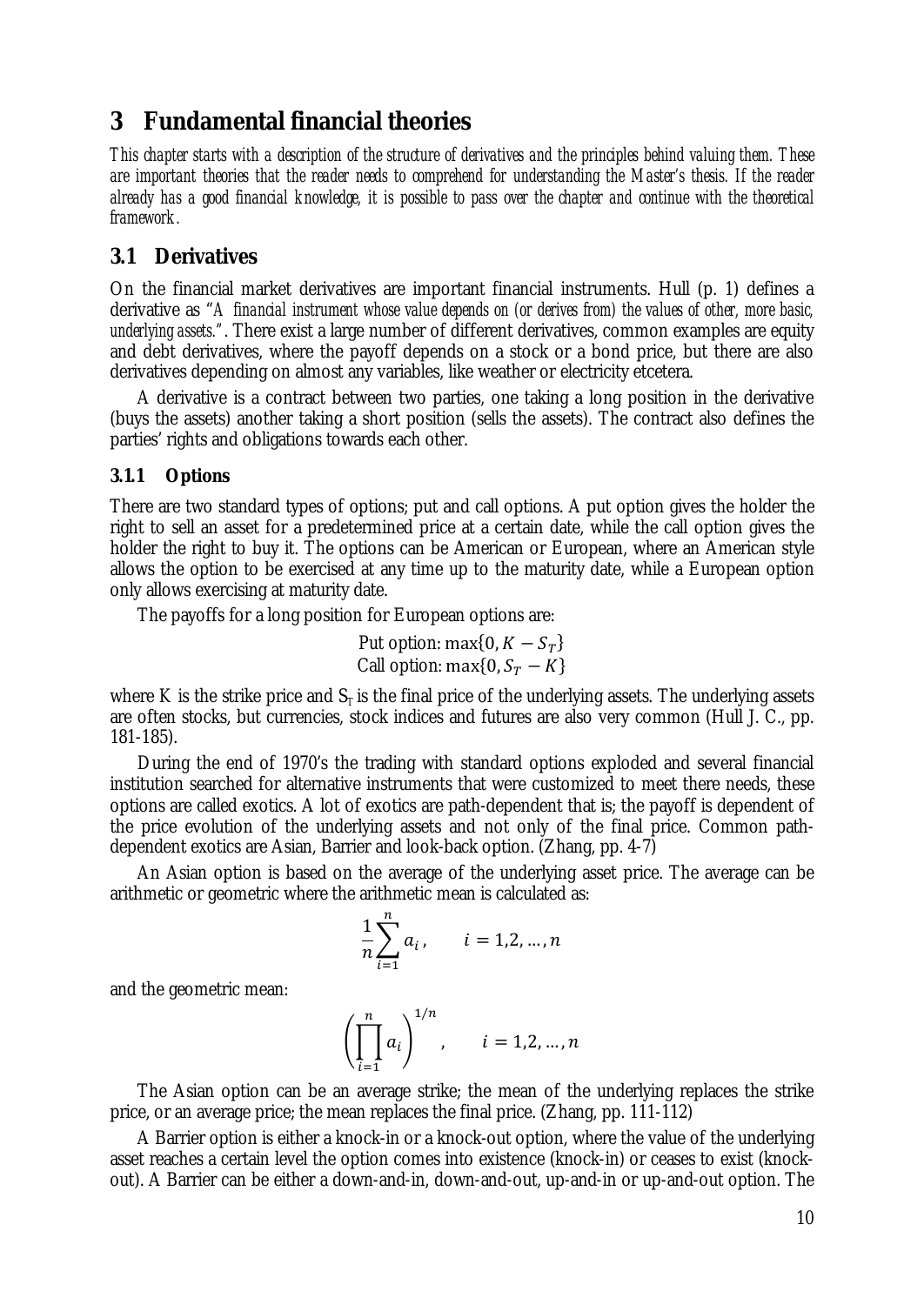simplest type is either European call or put, but there are several more complex types like time dependent Barrier options, Asian Barrier options etcetera. (Zhang, pp. 201-202)

A look-back option is an option depending on the maximum or minimum value of the underlying asset, the minimum value for a call option and the maximum value for a put option. The most common used look-back options are floating-, fixed strike look-back and partial lookback. For a floating look-back the strike price is exchanged for the maximum or minimum value, and for a fixed look-back the final price is exchanged for the maximum or minimum value. A disadvantage with floating and fixed look-back is that they are very expensive as they have a high premium. An alternative is therefore a partial look-back that only uses a percentage of the extreme value. (Zhang, p. 333)

Another type of exotic is a basket option whose payoff depends on the value of several underlying assets, where the assets normally are correlated stocks, stock indices or currencies. (Hull J. C., p. 541)

### **3.1.2 Index Linked Notes**

An index linked note is a bond that is a debt instrument. The issuer of a bond owns the holder a debt (the principal amount) that has to be repaid at a maturity date. Besides the principal amount the issuer often must pay the holder an interest rate; a coupon that depends on the credit risk, the higher the credit risk the higher the coupon. A bond without interest rate is called a zero-coupon bond and is considered to be risk-less.

An index linked note is a bond type whose return depends on the performance of a stock index. The index linked note can be seen as a zero-coupon bond compounded with a call option.

### **3.2 Valuing derivatives**

When valuing derivatives there are several aspects one must consider and understand.

#### **3.2.1 Stochastic processes**

A stochastic process is a process whose value is unpredictable over time. A Wiener process, or with another word Brownian motion is a process where the mean (drift rate) is zero and the variance rate is 1.0. A variable z following a Brownian Motion has two properties; the change of the variable during a small interval of time is:

$$
\Delta z = \varepsilon \sqrt{\Delta t} \ \varepsilon \sim N(0,1)
$$

and the values of z at any different time are independent.

A generalized Wiener process has unlike a Wiener process a drift rate. The process for a variable x is:

$$
dx = a\,dt + b\,dZ
$$

where a and b are constants and  $dZ$  is a Wiener process. The stock price is also assumed to follow a stochastic process, where the drift and variance rate of the stock price depend on the value of the stock:

$$
dS = \mu S dt + \sigma S dZ
$$

$$
\Rightarrow \frac{dS}{S} = \mu dt + \sigma dZ
$$

where S is the stock price, µ the expected rate of return per year and  $\sigma$  is the volatility of the stock price per year. This process is called a Geometric Brownian Motion (GBM). (Hull J. C., pp. 263-270)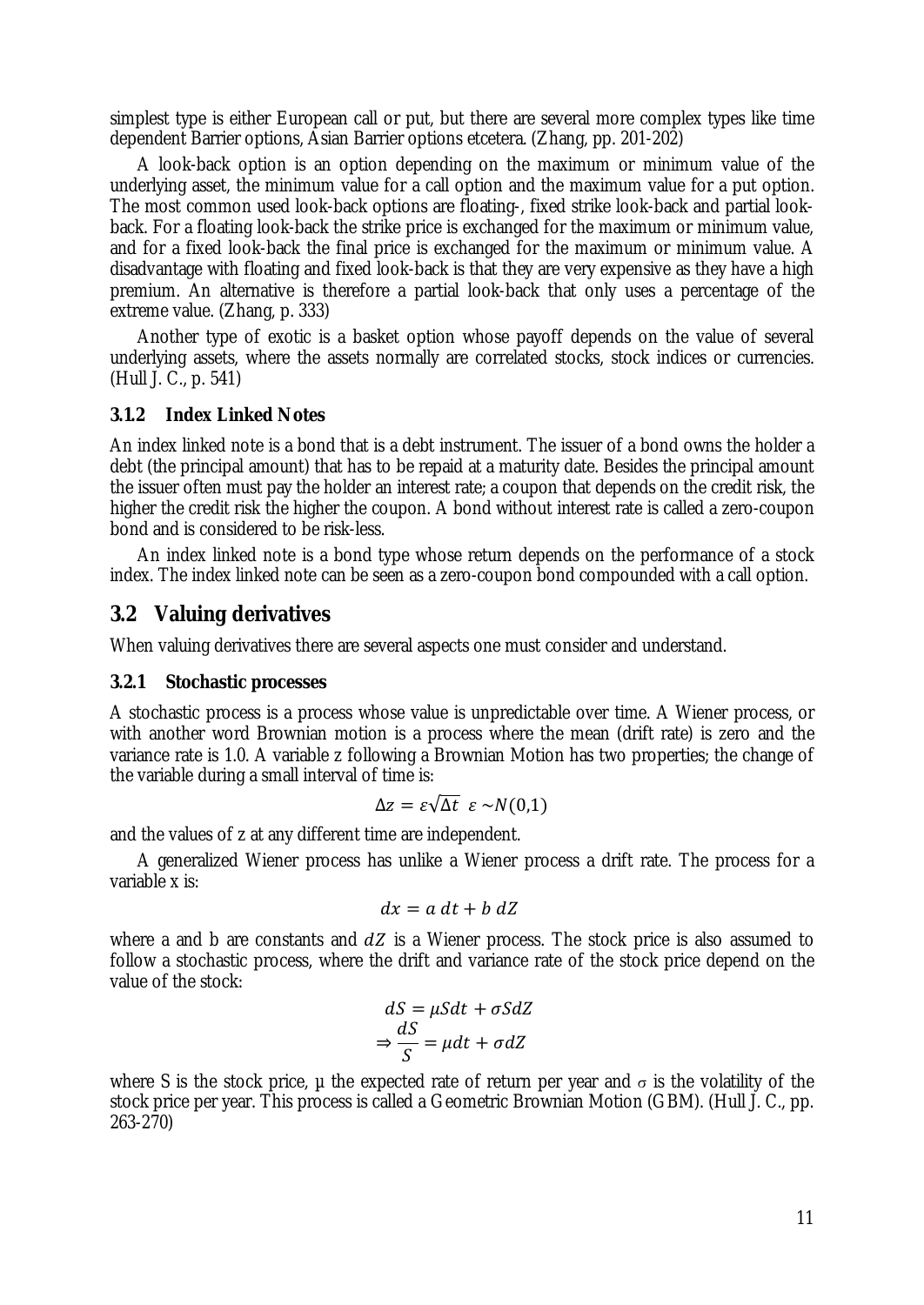#### **3.2.2 Itô:s Lemma**

Itô's Lemma is a very important theorem. If the stock price S follows a GBM, Itô:s Lemma shows that if G is a function of S and t, G is following the process:

$$
dG = \left(\frac{\partial G}{\partial S}\mu S + \frac{\partial G}{\partial t} + \frac{1}{2}\frac{\partial^2 G}{\partial x^2}\sigma^2 S^2\right)dt + \frac{\partial G}{\partial S}\sigma S dZ
$$

If G is set to the logarithm of S:

$$
dG = d\ln S = \left(\mu - \frac{\sigma^2}{2}\right)dt + \sigma dZ
$$

Since both the drift and variance rate are constants it means that lnS follows a generalized Wiener process and lnS is therefore normally distributed, which implies that the stock price has a lognormal distribution:

$$
\ln S_T \sim N \left( \ln S_0 + (\mu - \frac{\sigma^2}{2}) T, \sigma \sqrt{T} \right)
$$

#### **3.2.3 Black-Scholes pricing model**

Fischer Black, Myron Scholes and Robert Merton have developed a very famous model for pricing options. According to Black and Scholes (pp. 640-641) it is necessary to assume some ideal condition to derive their formula:

- The stock price is following a GBM
- The short-term interest rate is known and constant
- There are no dividends
- There are no transaction costs
- Short selling of securities are permitted
- The derivative is European
- The valuation is done in a risk-free world (Appendix II)

Under these conditions Hull (p. 291) shows that it is possible to create a portfolio of a stock (S) following a GBM and a European derivative (f) that is a function of S and the time. The result is called the Black-Scholes-Merton's (B-S-M) differential equation ant it must be satisfied for all derivatives where the underlying value follows a GBM, otherwise there exist arbitrage opportunities:

$$
\frac{\partial f}{\partial t} + rS \frac{\partial f}{\partial S} + \frac{1}{2} \frac{\partial^2 f}{\partial S^2} \sigma^2 S^2 = rf
$$

From the B-S-M partial equation and together with boundary condition for a European call option, Black and Scholes (p. 644) have developed the Black-Scholes formula. With some modifications Black and Scholes formula can be used to price other derivatives, like stock indices, Asian options with geometric average and Barrier options where the barrier is checked continuously. For formulas see Appendix II.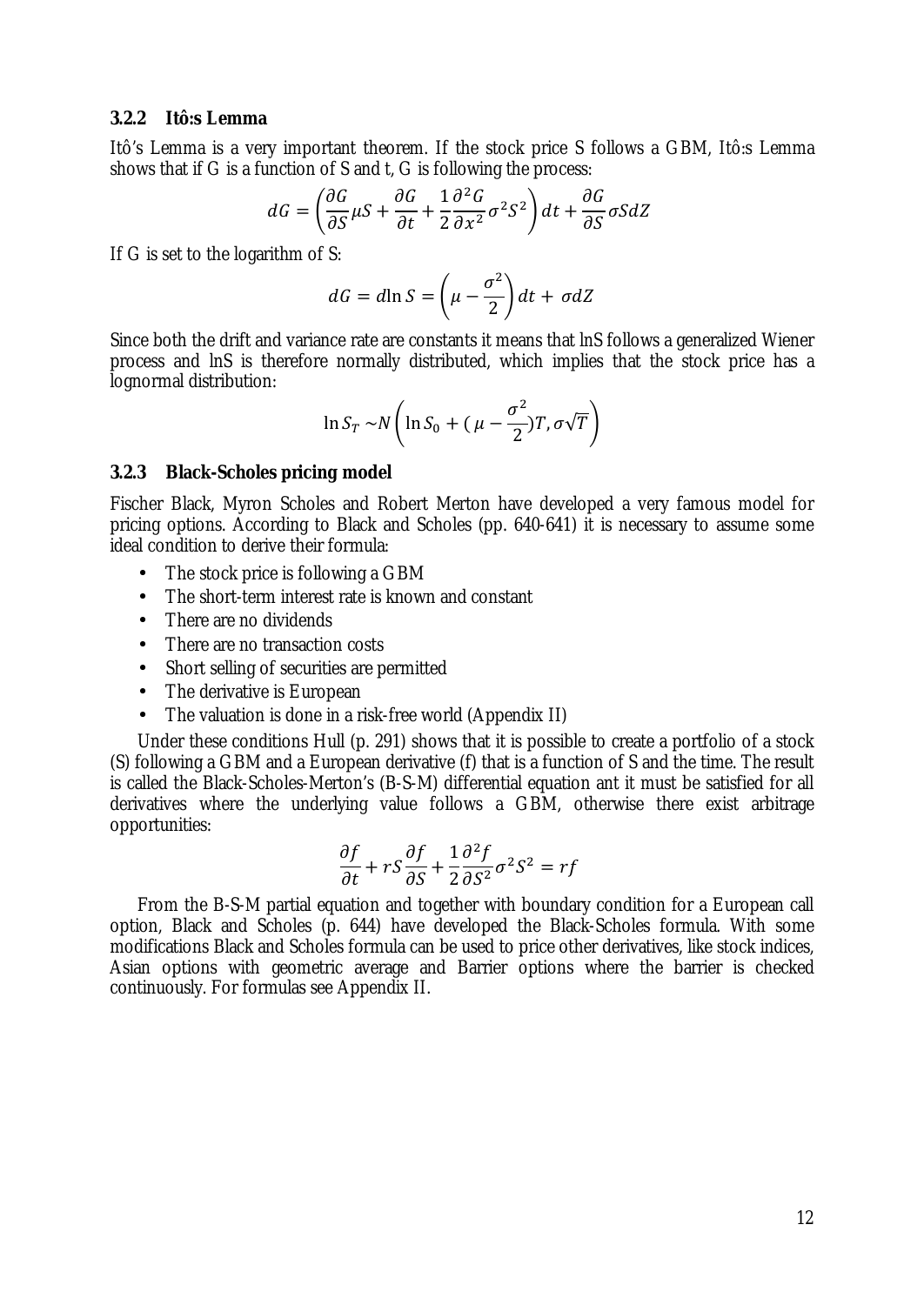### **4 Theoretical frame of reference**

*This chapter presents the theories that are; the principles behind standard MC simulation with pseudo numbers and QMC simulations. The chosen variance reduction techniques will also be presented.* 

### **4.1 Monte Carlo simulations**

According to Glasserman (p. 1) the basics of standard MC methods are the relationship between probability and volume. MC methods use random numbers to estimate the volume of an integral. An integral over a unit interval can be written:

$$
I = \int_{0}^{1} f(x) dx
$$

By interpreting the integral as the expected value  $E[f(U)]$  we get a stochastic process, where U is a uniformly distributed number between 0 and 1. The expected value can be calculated by using independent random numbers  $U_i$ ;  $i = 1, \ldots, n$  and the integral is approximated to a sum:

$$
\hat{I}_n = \frac{1}{n} \sum_{i=1}^n f(U_i)
$$

The strong law of large numbers says that  $\lim_{n\to\infty} I_n = I$  with the probability one.

#### **4.1.1 Standard error**

One of the key features of MC simulation is the simple calculation of the standard error. By using confidence interval it is possible to get the accuracy of the simulation. The standard error can be derived from the expected value of the derivative:

$$
E\big[\widehat{X}_n\big] = X
$$

where

$$
\hat{X}_n = \frac{1}{n} \sum_{i=1}^n X_i
$$

with  $E[X_i] = X$  and  $Var[X_i] = \sigma_X^2 < \infty$ . The central limit theorem says that when  $n \to \infty$ , the distribution

$$
\frac{\hat{X}_n - X}{\sigma_X / \sqrt{n}} \sim N(0, 1)
$$

holds, which is equivalent with  $\sqrt{n}(\hat{X}_n - X) \sim N(0, \sigma_X^2)$ .

The real standard deviation  $\sigma_X$  is not observable but can be replaced with the standard deviation of the sample  $s_X$ , because  $s_X/\sigma_X \to 1$  when  $n \to \infty$ . The standard error of the simulation becomes:

$$
s_{X}/\sqrt{n}
$$

This result shows that the convergence rate of the MC simulation is  $O(1/\sqrt{n})$ . To halve the error, four times as many samples are needed. Glasserman (p. 3) says that MC methods seldom are the best way to value one-dimensional integrals since the simulation is quite slow, but regarding multidimensional integrals it can be very useful as the convergence rate  $O(1/\sqrt{n})$  still holds.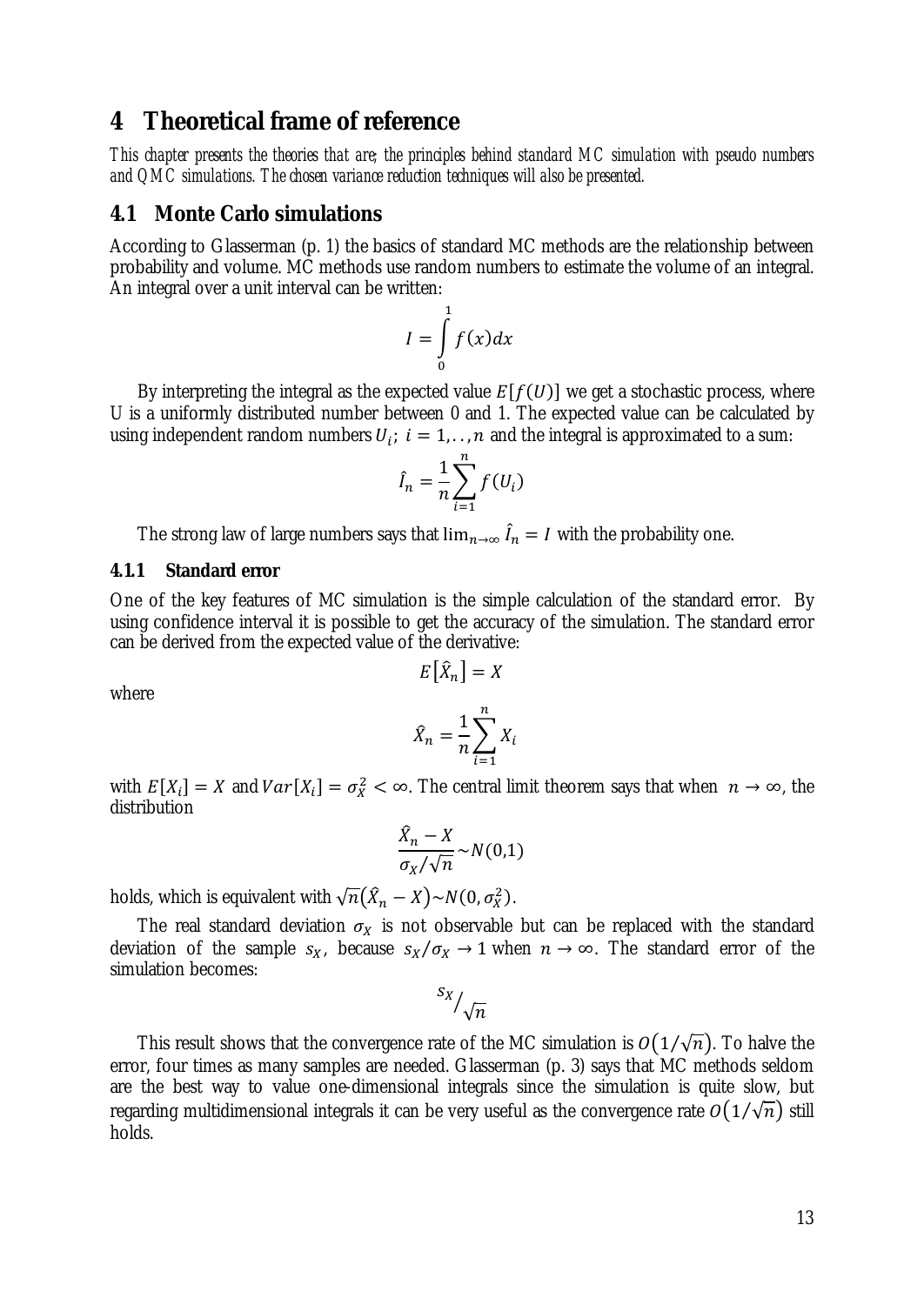### **4.2 Pseudorandom number**

A stochastic model is dependent of random numbers. In the computer there is no program for generating completely random number, but it is possible to use algorithms to create pseudorandom numbers that resembles of real random numbers. The generated numbers often come from a simple recursion,  $x_n = g(x_{n-1})$ . Even though the numbers are deterministic and not independent it has been shown that the difference between a pseudorandom and a completely random sequence is very small. (McLeish, p. 78)

Glasserman (p. 42) points out some important features when constructing a random number generator. *The period length;* all random sequences based on recursion will eventually repeat itself, with a longer period length this occurs more seldom. *Reproduction;* the possibility to reproduce a sequence is important for debugging. *Speed,* the algorithm must be fast since it can be called several times during one simulation. *Randomness,* the sequence must emulate a real random sequence. *Portability,* the same sequence should be generated on all computer platforms.

One of the most common types of random generators is the congruential generator, which has the form:

$$
x_{n+1} = (ax_n + c) \mod m
$$
  

$$
\varepsilon_n = x_{n+1}/m
$$

where the multiplier a, modulus m and increment c all are positive integers chosen in advanced. The choice of the parameters is important for the randomness of the sequence. The recursion is initiated with the seed  $x_0$ . If c is zero the generator is called a linear congruential generator and otherwise a mixed congruential generator. The maximal period of the generator is  $m-1$  and for both generators there exist recommendation how to choose the parameters to get a maximal period.

Sometimes it is useful to split an unrelated random number sequences in several and this can be done by initiate the random number generator with different seeds (Glasserman, 2004). Important is that the seeds are distinct and for a linear congruential generator it is easy to assure that the random sequences differ. If

$$
x_{n+1} = ax_{n+1} \bmod m
$$

which implies

$$
x_{n+k} = a^k x_{n+k} \bmod m
$$

which is equivalent with:

$$
x_{n+k} = (a^k \mod m) x_k \mod m
$$

Then it is enough that  $a^k \mod m$  is calculated once and afterwards it is possible to construct a sequence that is *k* steps away.

#### **4.2.1 Correlated random number**

Creating correlated random number can be done with Cholesky factorization of the covariance matrix. (Haugh, pp. 5-6). According to linear algebra a symmetric positive definite matrix may be written as;  $M = U^T D U$ , where U is the upper triangle and D the diagonal.

From a sequence of random numbers  $Z = Z_1, ..., Z_n$  (where  $Z \sim N(0, I)$  and I is the unit matrices), a new sequence of random number  $X = X_1, ..., X_n$  can be generated;  $X = \mu + AZ$ . The linear transformation property says that any linear transformation of a normal vector is again normal, that is:

$$
X \sim N(\mu, \Sigma) \Rightarrow AX \sim N(\mu, A\Sigma A^{T})
$$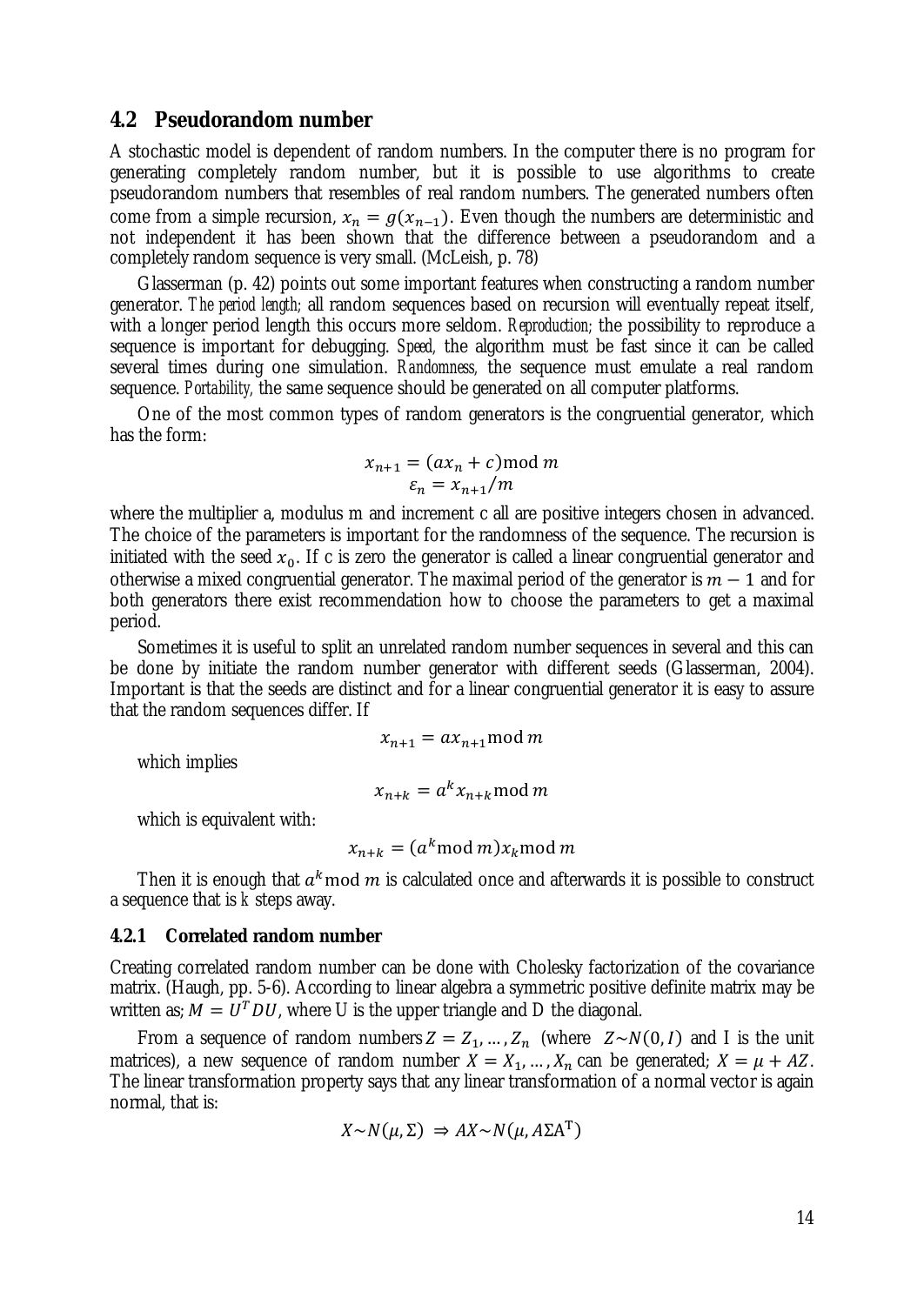If  $X = \mu + AZ$  then  $X \sim N(\mu, AA^T)$  and  $AA^T = \Sigma$ . To generate X from Z we are searching for the parameter A which is the lower triangle of the covariance matrix. The Cholesky factorization of the covariance matrix result in

$$
\Sigma = U^T D U = (U^T \sqrt{D})(\sqrt{D}U) = (\sqrt{D}U)^T (\sqrt{D}U) \Rightarrow A = \sqrt{D}U
$$

By multiplying the Z with A, we get a new series with random numbers.

#### **4.2.2 Generating normal distribution**

In finance the most common distribution is the normal distribution, therefore it is needed to generate random numbers with this distribution. The simplest algorithm is called Box-Muller and is based on the properties of standard normal distributed variables  $N(0,1)$ . If  $Z_1$  and  $Z_2$  are standard normal distributed variables then it exist a connection between them:

$$
R = Z_1^2 + Z_2^2
$$

This implies that the  $(Z_1, Z_2)$  is uniformly distributed on a circle with radius  $\sqrt{R}$ . If Z is unknown, it is possible to find Z by starting to generate R, with the formula  $R = -2lnU_1$ , where  $U_1$  is uniformly distributed at the unit interval. Generating a random point on a circle  $(Z_1, Z_2)$ may be done by first generating an angle  $V = 2\pi U_2$  (U<sub>2</sub> is also uniformly distributed at the unit interval) and map this angle to the point  $(Z_1, Z_2)$ . Then the point will have the coordinates;  $Z_1 = \sqrt{R} \cos V, Z_2 = \sqrt{R} \sin V.$ 

### **4.3 Variance Reduction Techniques**

One of the disadvantages with MC simulation is that to get an accurate result a large number of trials are needed, which is expensive in terms of computer time. To increase the efficiency of the MC simulation there are different techniques that reduces the variance of the simulation.

#### **4.3.1 Control Variate Technique**

The control variate technique is one of the most effective and used techniques to increase the efficiency of MC. Hull and White (s. 243) shows that the technique is applicable when an option Y is valued with a numerical procedure, and there exist another derivative X similar to Y that has an analytical solution. The key feature of the technique is that the same MC simulation is used to calculate both the value of the derivative Y and the derivative X.

$$
\widehat{V}_Y^* = V_X + \left(\widehat{V}_Y - \widehat{V}_X\right)
$$

with  $\hat{V}_Y$ and  $\hat{V}_X$ as the estimated values of Y and X, and  $V_X$ is the analytical solution of X.

If Y and X are unbiased and highly correlated it implies that the standard error of the control variate technique is less than the standard error of the simulation of Y. The standard error can be written as:

$$
[\sigma_Y^2 + \sigma_X^2 - 2\rho_{XY}\sigma_Y\sigma_X]^{1/2}
$$

which is less than  $\sigma_Y$ if:

$$
\rho_{XY} > \frac{\sigma_X}{2\sigma_Y}
$$

#### **4.3.2 Antithetic Variate Technique**

This method calculates two values of the derivatives. The first simulation is done with standard MC with normal distributed random number,  $\varepsilon$ , and the second simulation is done by changing the sign of the random numbers,  $-\varepsilon$ . The value of the derivative is calculated by taking:

$$
\frac{V_1+V_2}{2}
$$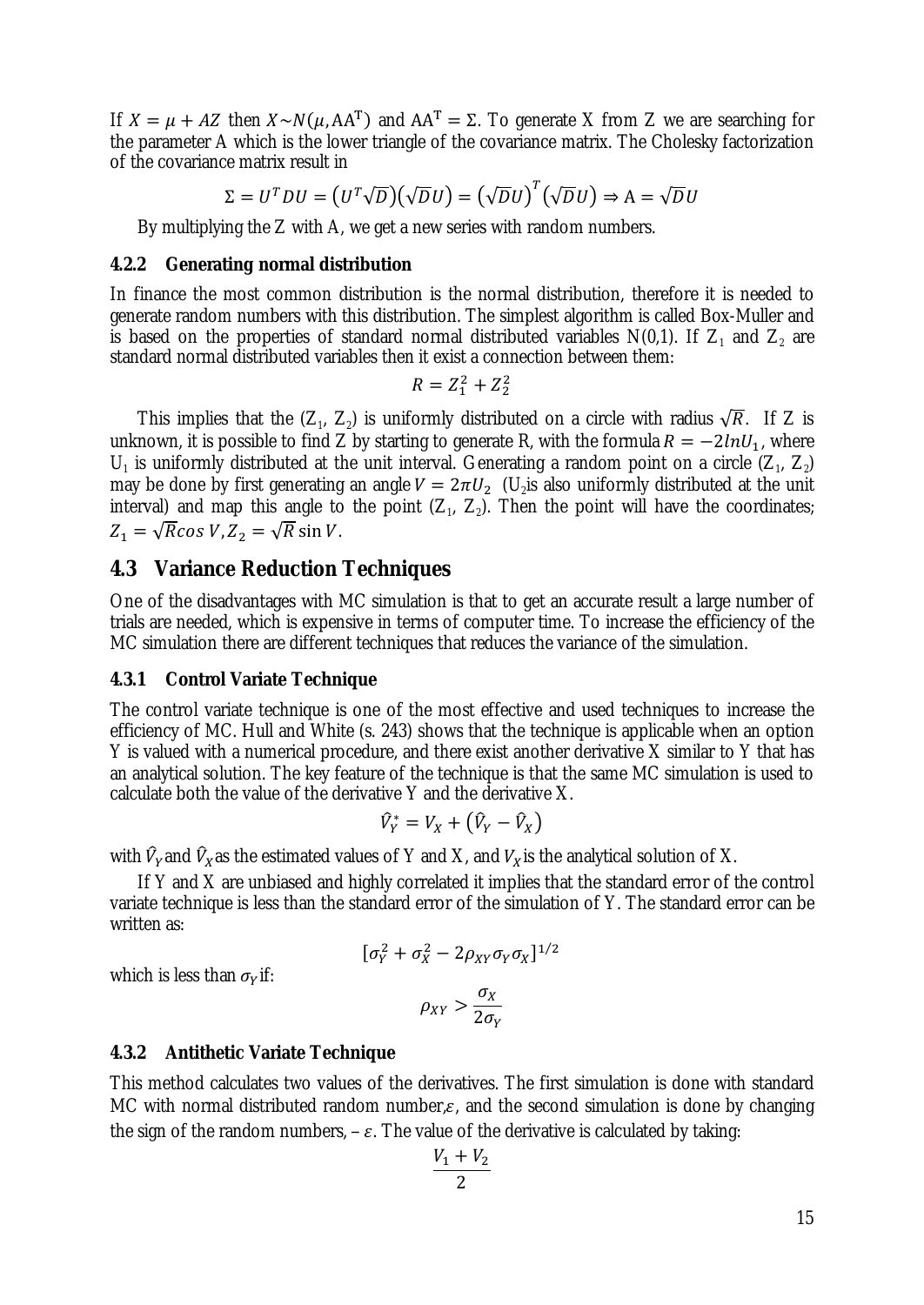The standard error is measured the same way, with the average standard deviation of the simulation:

$$
S_{AVG}/\sqrt{n} < \frac{S}{\sqrt{2n}}
$$

Normally this standard error is less than the standard error calculated when using 2n simulations.

### **4.4 Quasi Monte Carlo**

Quasi Monte Carlo (QMC) is based on the same technique as MC but the difference is that instead of using pseudo random numbers QMC tries to uniformly fill up the unit hypercube. The integral:

$$
E[f(U_1, ..., U_d)] = \int_{[0,1)^d} f(x) dx
$$

is approximated with the sum

$$
\frac{1}{n}\sum_{i=1}^n f(x_i)
$$

where  $x_1, ..., x_n$  are deterministically and carefully chosen points in the unit hypercube.

A difference between MC and QMC is that QMC methods have a large dependency of the dimensions. In standard MC if having a multidimensional problem it does not affect the random numbers. In QMC the dimension must be identified before points can be generated.

#### **4.4.1 Net, sequences and discrepancy**

The discrepancy measures the deviation from uniformity, (Glasserman, pp. 283-284) the lower discrepancy the better the uniformity. If  $x_1, ..., x_n = I^d$  and  $A \in I^d$ , where A is a collection of all rectangles in the unit hypercube:

$$
\prod_{j=1}^d [u_j, v_j], \quad 0 \le u_j < v_j \le 1
$$

the discrepancy of  $x_1, ..., x_n$  can be defined as;

$$
D(x_1, ..., x_n; \mathcal{A}) = \sup_{A \in \mathcal{A}} \left| \frac{\#\{x_i \in A\}}{n} - \lambda(A) \right|
$$

where  $\#\{x_i \in A\}$  denotes the number  $x_i$  in A and  $\lambda(A)$  is the Lebesgue measure of A, (the volume).

By restricting  $A$  to rectangles on the form:

$$
\prod_{j=1}^d[0,u_j)
$$

we get the star discrepancy  $D^*$ . If the sequence is a low discrepancy sequence the star discrepancy converges with the rate:

$$
D^*(x_1, ..., x_n) = O\left(\frac{(\log n)^d}{n}\right)
$$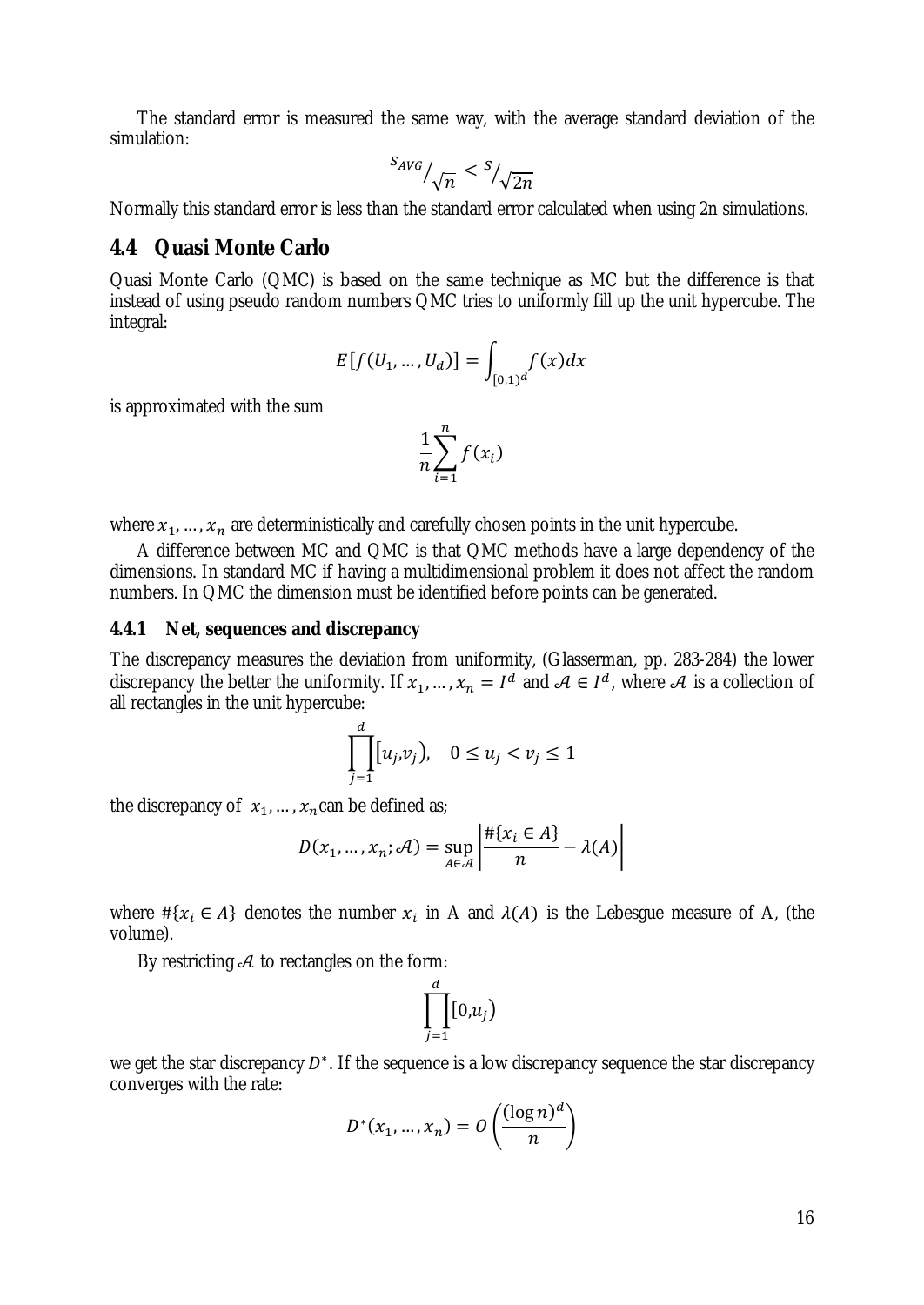which can be approximated with  $O(1/n^{1-\epsilon})$  where  $\epsilon > 0$  and this convergence rate is mostly faster than  $O(1/\sqrt{n})$ .

One of the best ways to create a low discrepancy sequence is by using *(t, m, s)-nets* and (*t ,s) sequences.* Niederretier at al present (pp. 58-60) the theory. An elementary interval E (a subset) in  $[0,1)^s$  in base  $b \ge 2$  may be written as:

$$
E = \prod_{i=1}^{s} \left[ \frac{a_i}{b^{d_i}}, \frac{a_i + 1}{b^{d_i}} \right)
$$

with integers,  $d_i \ge 0$  and  $0 \le a_i \le b^{d_i}$  for  $1 \le i \le s$ .

Letting  $0 \le t \le m$  be integers, a *(t, m, s)-net* in base b is a sequence of  $b^m$  points in  $[0,1)^s$ . Every elementary interval E of volume  $b^{t-m}$  contains exactly  $b^t$  points. A sequence of  $x_1, x_2, ...$ in  $[0,1)^s$  is a *(t, s)-sequence* in base b if for all  $m > t$  each segment  $\{x_i : j b^m < i \le (j + 1) b^m\}$ where  $j = 0,1, \ldots$ , is a  $(t, m, s)$ - *net* in base b.

Figure 2 illustrate an example (Li & Mullen, p. 4) of a  $(0,2,2)$  net in base 3, that is t=0, m=2, and s=2, meaning that the net contains  $b^m = 3^2 = 9$  points, and every elementary interval of volume  $b^{t-m} = 3^{0-2} = 1/9$  contains  $b^t = 3^0 = 1$  point.



**Figure 2. A (0,2,2) net in base 3** 

The discrepancy measure is important when calculating the standard error for a sequence (Boyle & Tan, p. 11) this result is called Koksma-Hlawka inequality and bounds the integration error by using the star discrepancy and the integrand:

$$
\left|\frac{1}{n}\sum_{i=1}^{n}f(x_{i})-\int_{[0,1]^{d}}f(u)du\right| \leq V(f)D^{*}(x_{1},...,x_{n})
$$

where f is a function with bounded variation  $V(f)$ . The Koskma-Hlawka separates the integration error in two different terms, the roughness of the integrand and the uniformity of the sequence. But even though the result of Koskma-Hlawka is interesting in theory, it is difficult to use; both the variation and the star discrepancy are difficult to compute. If the parameters are known there are still disadvantages with Koskma-Hlawka though the integration error often is overestimated.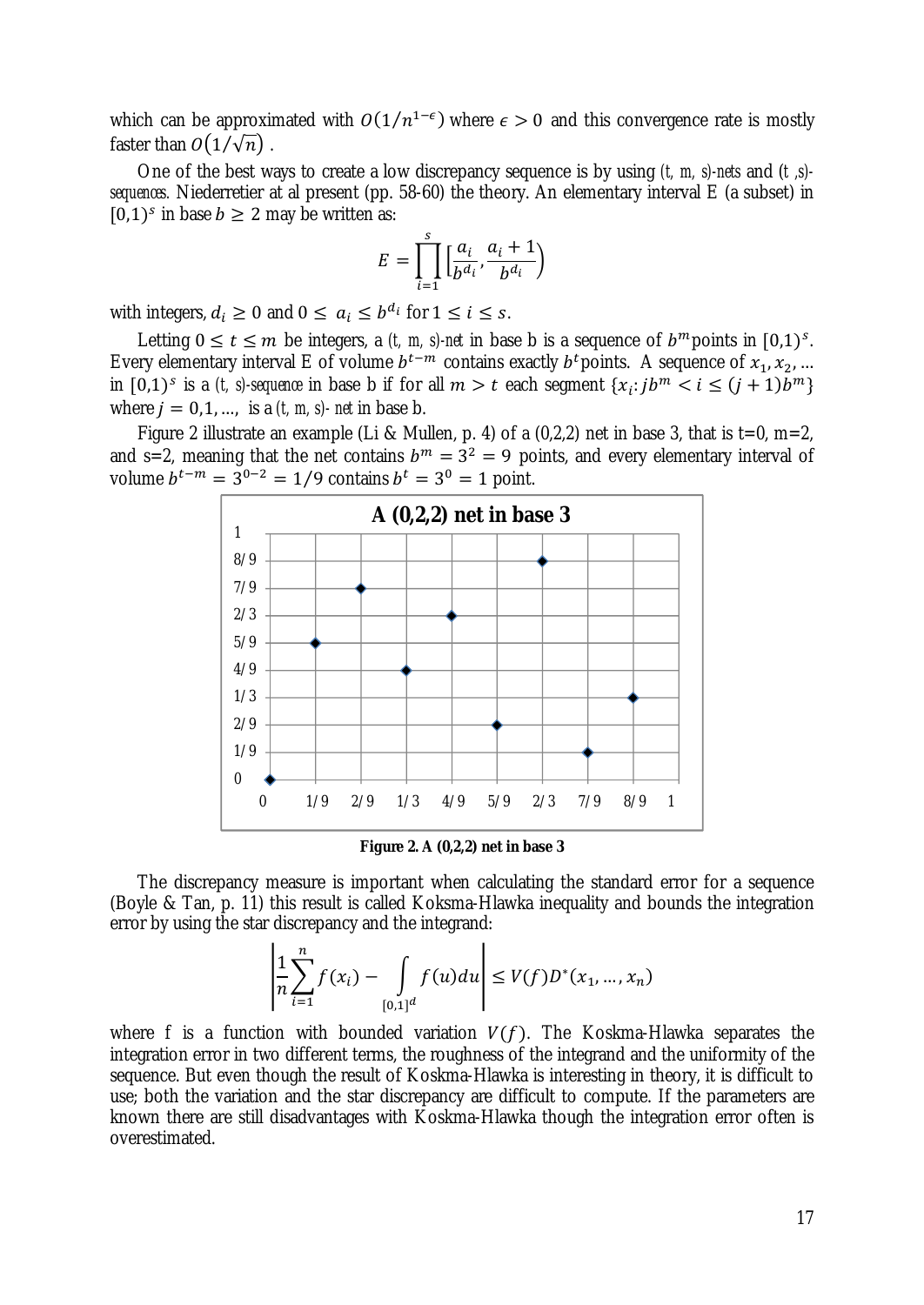Glasserman (p. 325) suggest a way to measure the error of a low discrepancy sequence by using the root mean square error and the root mean square relative error.

$$
RMSE(n) = \sqrt{\frac{1}{m} \sum_{i=1}^{m} (\hat{C}_{i(n)} - C_i)^2}
$$

$$
RMSRE(n) = \sqrt{\frac{1}{m} \sum_{i=1}^{m} (\frac{\hat{C}_{i(n)} - C_i}{C_i})^2}
$$

where  $\hat{C}_{i(n)}$  is the approximated value,  $C_i$  is the true value and m is the number of problems.

#### **4.4.2 Van der Corput**

Van der Corput is a one-dimensional low discrepancy sequence, where every integer k can be represented as a linear combination in the base  $b \geq 2$ .

$$
k=\sum_{j=0}^{\infty}a_j(k)b^j\ (4.1)
$$

The radical inverse function  $\psi_b$  maps every number k, written in base b, to a decimal point in the interval [0, 1):

$$
\psi_b(k) = \sum_{j=0}^{\infty} \frac{a_j(k)}{b^{j+1}} \quad (4.2)
$$

The four first points in base two of a Van der Corput sequence are produced like:

$$
k = 1 = 1 \times 2^0 \Rightarrow \psi_2(1) = \frac{1}{2^1} = \frac{1}{2}
$$
  
\n
$$
k = 2 = 1 \times 2^1 + 0 \times 2^0 \Rightarrow \psi_2(1) = \frac{1}{2^2} + \frac{0}{2^1} = \frac{1}{4}
$$
  
\n
$$
k = 3 = 1 \times 2^1 + 1 \times 2^0 \Rightarrow \psi_2(1) = \frac{1}{2^2} + \frac{1}{2^1} = \frac{3}{4}
$$
  
\n
$$
k = 4 = 1 \times 2^2 + 0 \times 2^1 + 0 \times 2^0 \Rightarrow \psi_2(1) = \frac{1}{2^3} + \frac{0}{2^2} + \frac{0}{2^1} = \frac{1}{8}
$$

The Van der Corput sequence is a sequence in one dimension, but it is the key element for multidimensional low discrepancy sequences.

#### **4.4.3 Halton**

The foundation of a Halton sequence is the Van der Corput sequence. Halton uses distinct prime bases  $b_1, ..., b_d$ , where  $b_1$  is chosen to be the lowest prime (two) and so on. The radical inverse function is defined as in  $(4.2)$  and the decimal point of the number k may be written:

$$
x_k = (\psi_{b_1}(k), \dots, \psi_{b_d}(k)), k = 0, 1, 2, \dots
$$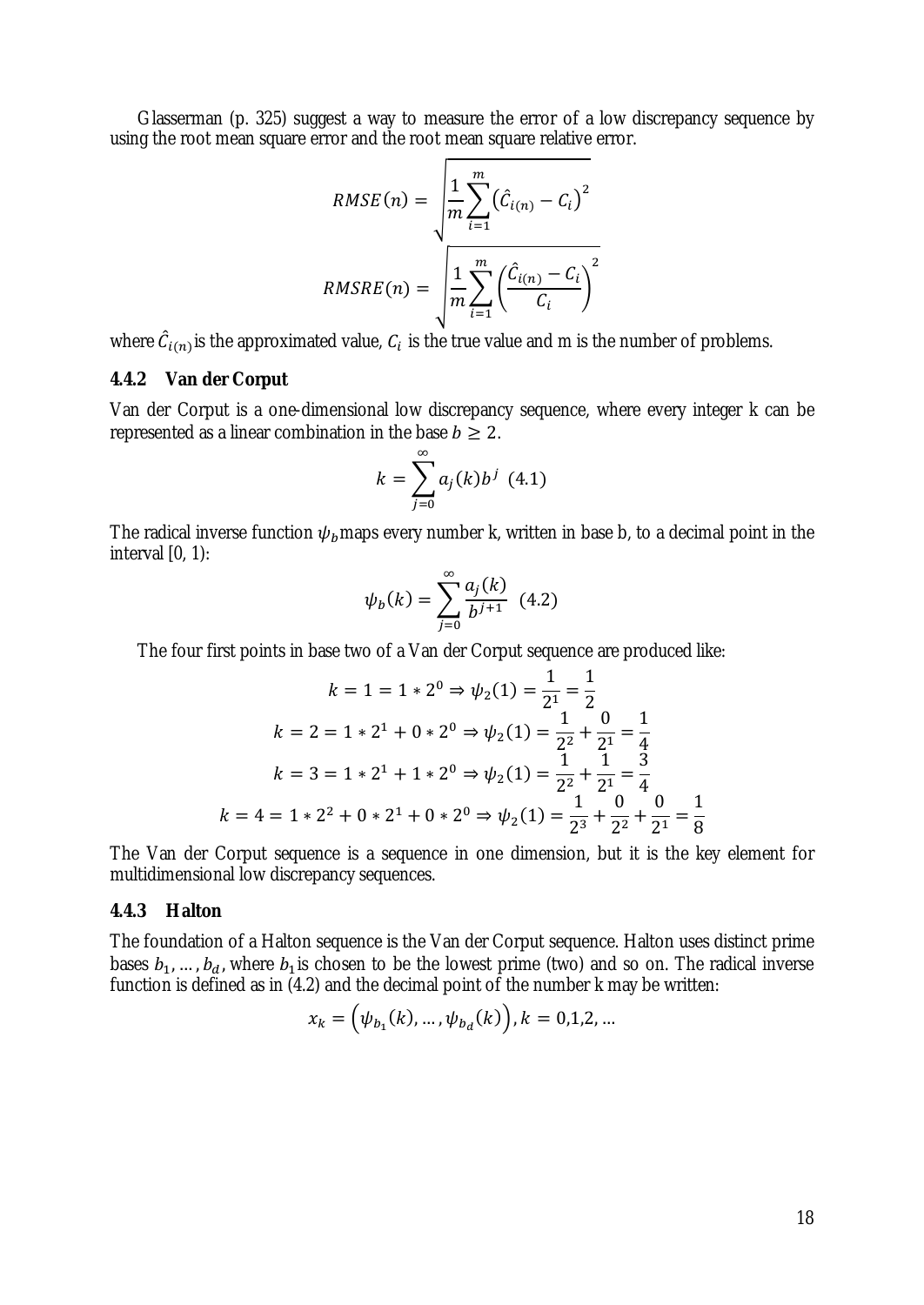Table 1 represent the eight first numbers in base two and three in a two dimensional Halton sequence where  $\psi_2(k)$  is the Van der Corput sequence.

| K                       | $\psi_2(k)$ | $\psi_3(k)$  |
|-------------------------|-------------|--------------|
| 0                       | 0           |              |
| 1                       | 1/2         | 1/3          |
| $\overline{2}$          | 1/4         | 2/3          |
| $\overline{\mathbf{3}}$ | 3/4         | 1/9          |
| 4                       | 1/8         | 4/9          |
| $\overline{5}$          | 5/8         | 7/9          |
| 6                       | 3/8         | 2/9          |
| 7                       | 1/16        | $\sqrt{8/9}$ |

**Table 1. The eight first numbers in base two and three in a Halton sequence** 

The 1000 first point plotted in a Halton sequence in dimensional two can be seen in Figure 3.



**Figure 3. The 1000 first point in base 2 and 3 in a Halton sequence, plotted in Quantlab** 

The Halton sequence suffers from correlation problems in higher dimensions, and the points do not have a uniformly distribution. This can be seen in the Figure 4.



**Figure 4. The 1000 first points in base 29 and 31, in a Halton sequence, plotted in Quantlab**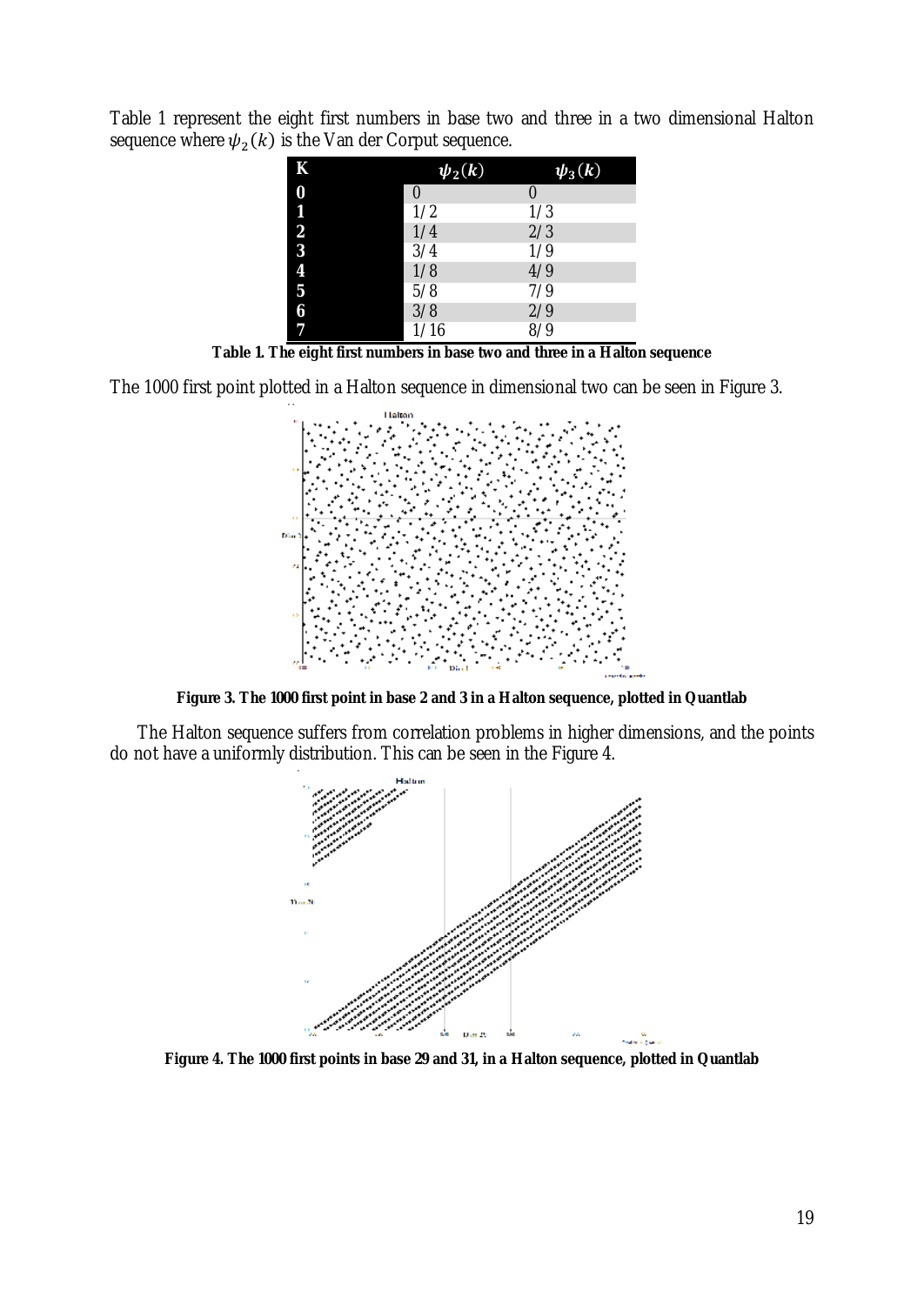#### **4.4.4 Faure**

Faure is a *(0,s)-sequence* in base b that starts from the Van der Corput (equation 4.1). The Faure sequence differs from the Halton sequence by using a common base for all dimensions. The base is at least as large as the dimension and it must be a prime. Every number k, in dimension  $i = 1, 2, ..., d$ , is permuted to the interval [0,1):

$$
\sum_{j=0}^{\infty} \frac{y_j^{(i)}(k)}{b^j}
$$

where

$$
y_j^{(i)}(k) = \sum_{l=0}^{\infty} {l \choose j-1} (i-1)^{l-j+1} a_l(k) \bmod b \quad (4.3)
$$

with

$$
\binom{m}{n} = \begin{cases} m!/(m-n)! \, n! & n \ge n \\ 0 & \text{otherwise} \end{cases} \tag{4.4}
$$

The base b representation of k has exactly r number of bits, the sum in equation 4.3 is finite and all numbers  $l \geq r$  is zero. The condition 4.4 says that if  $m \leq n$ , then the equation 4.4 is zero which also implies that the equation 4.3 is zero when  $r + 1 \leq j$ . The equation 4.3 has maximum r terms that is not zero and can be written:

 $\int$  (i)  $\sim$ 

$$
\begin{pmatrix} y_1^{(i)}(k) \\ y_2^{(i)}(k) \\ \vdots \\ y_r^{(i)}(k) \end{pmatrix} = \mathbb{C}^{(i-1)} \begin{pmatrix} a_0(k) \\ a_1(k) \\ \vdots \\ a_{r-1}(k) \end{pmatrix} \text{mod } b
$$

where

$$
\mathbb{C}^{(i)}(m,n) = \binom{n-1}{m-1} i^{n-m}
$$

for  $n \ge m$ , otherwise 0. The matrix  $\mathbb{C}^{(i)}$  has cyclic properties so  $\mathbb{C}^{(i)} = \mathbb{C}^{(1)} \mathbb{C}^{(i-1)}$ ,  $i =$ 1,2, …,.This cyclic property has implications for higher dimensions, where several dimensions produce the same sequence. This can be seen in Figure 5.



Figure 5. The first 1000 points in the Faure sequence in base 31, the left picture plot dimension 29 and 30 **and the right picture plot dimension 1 and 2 and both of the pictures are identical.** 

Table 2 illustrates the twelve first numbers in the Faure sequence of dimension three, which means that base three is used for every dimension. Here it can be seen that every dimension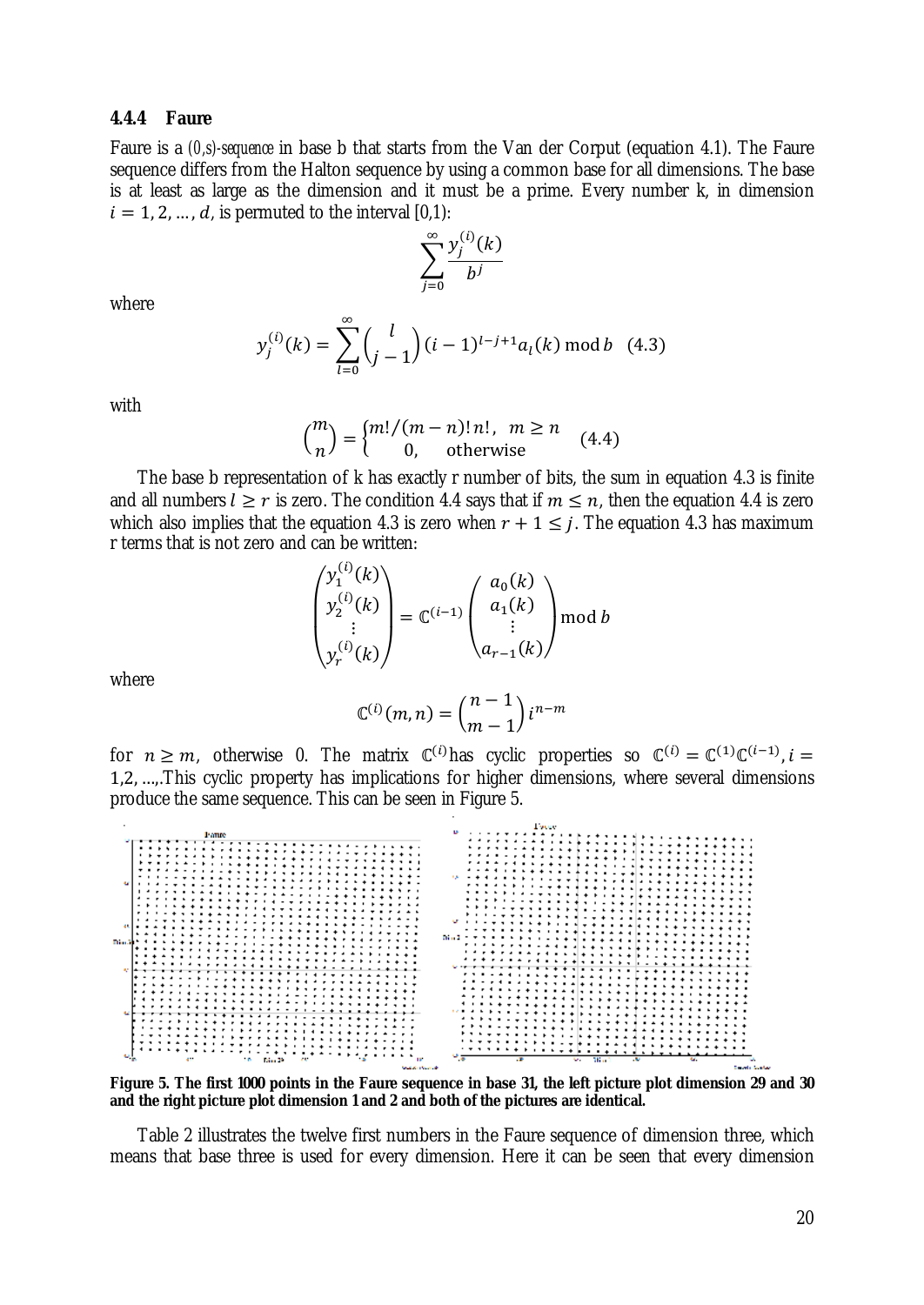| Number/Dimension |       | $\overline{\mathbf{2}}$ | 3     |
|------------------|-------|-------------------------|-------|
| 1                | 1/3   | 1/3                     | 1/3   |
| $\boldsymbol{2}$ | 2/3   | 2/3                     | 2/3   |
| 3                | 1/9   | 4/9                     | 7/9   |
| 4                | 4/9   | 7/9                     | 1/9   |
| $\overline{5}$   | 7/9   | 1/9                     | 4/9   |
| 6                | 2/9   | 8/9                     | 5/9   |
| 7                | 5/9   | 2/9                     | 8/9   |
| 8                | 8/9   | 5/9                     | 2/9   |
| 9                | 1/27  | 16/27                   | 13/27 |
| 10               | 10/27 | 25/27                   | 22/27 |
| 11               | 19/27 | 7/27                    | 4/27  |
| 12               | 4/27  | 19/27                   | 7/27  |

produces a similar sequence, a suggestion to improve the uniformity is to start the sequence on point  $b^4-1$ .

**Table 2. The thirteen first numbers in dimension (1-3) in the Faure sequence, with base 3** 

#### **4.4.5 Sobol**

The basic of the Sobol sequence is also the Van der Corput sequence. A Sobol sequence is a *(t,s) sequence* in base two which means that every number k is possible to write as a binary representation:

$$
k = a_0(k) + 2a_1(k) + \dots + 2^{r-1}a_{r-1}(k)
$$

where  $a_i$  is zero or one and r is the number of bits in the k: th binary representations.

Bratley and Fox (pp. 89-93) present how to implement the Sobol sequence. First a set of direction number is needed that can be written as:

$$
v_i = 0. v_{i1} v_{i2} v_{i3} \dots \quad i = 0, ..., r
$$

where  $v_{ij}$  is either 0 or 1 and represent the j:th bit in the expansion of  $v_i$  and the direction number  $v_i$  can be expressed like:

$$
v_i = \frac{m_i}{2^i}
$$

To find the number  $m_i$ , it is necessary to choose a primitive polynomial of degree q:

$$
x^{q} + c_{1}x^{q-1} + \cdots + c_{q-1}x + 1
$$

where each coefficient c is represented by a 0 or 1. Table 3 presents the ten primitive polynomials.

| <b>Degree</b> | <b>Primitive polynomial</b> |                 |                           |
|---------------|-----------------------------|-----------------|---------------------------|
| 0             |                             |                 |                           |
|               | $x + 1$                     |                 |                           |
|               | $x^2 + x + 1$               |                 |                           |
|               | $x^3 + x + 1$               | $x^3 + x^2 + 1$ |                           |
|               | $x^4 + x + 1$               | $x^4 + x^3 + 1$ |                           |
|               | $x^5 + x^2 + 1$             | $x^5 + x^3 + 1$ | $x^5 + x^3 + x^2 + x + 1$ |

**Table 3. Ten primitive polynomials, there exist three further polynomials of degree five** 

The first dimension uses the first polynomial etcetera, for higher dimension when there are several polynomials to choose between the polynomial can be chosen randomly. When the primitive polynomial is chosen it is possible to define a recurrence to calculate  $m_i$ :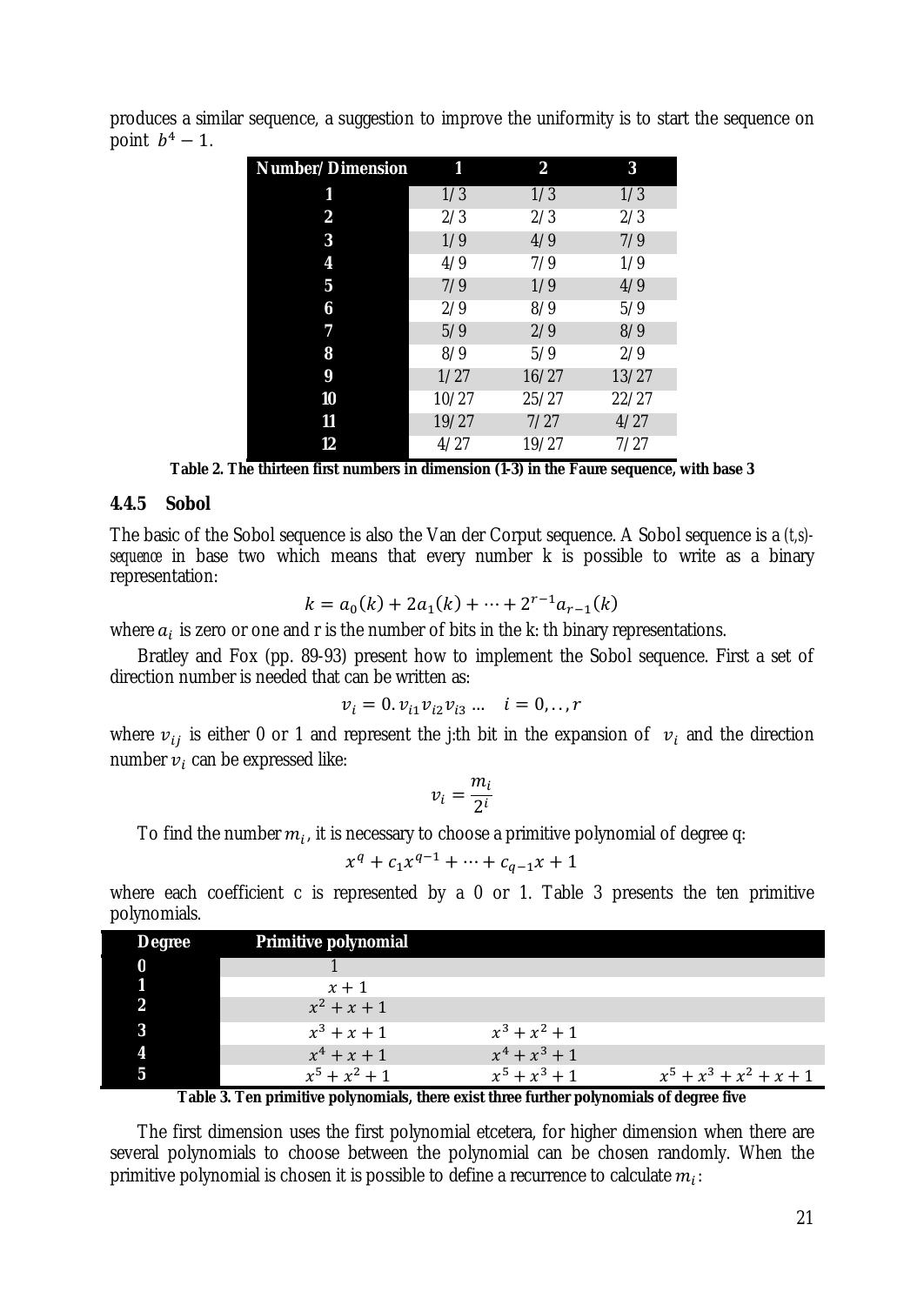$$
m_i = 2c_1m_{j-1} \oplus 2^2c_2m_{j-2} \oplus \cdots \oplus 2^{q-1}c_{q-1}m_{j-q+1} \oplus 2^q m_{j-q} \oplus m_{j-q}
$$
(4.5)

where  $m_1, ..., m_q$  must be initiated. The initializing can be done freely as long as  $m_i$  is an odd integer and inside the interval  $0 < m_i < 2^i$ .  $\oplus$  is the bit-by-bit exklusive-or (XOR) operator. Finally, the representation  $x_k$  may be expressed as a binary vector:

 $x_{k=}a_0(k)v_1 \oplus a_1(k)v_2 \oplus \cdots \oplus a_{r-1}(k)v_r$ and thereafter calculating the binary representation of  $x_k$ .

Antonov and Saleev (pp. 252-256) have made some modification in Sobol's original method, and propose that instead of using binary representation of k, the Gray code can be used. In a Gray code the number k and k+1 differ in only one bit, see Table 4.

|                         | $\begin{array}{ccccccccccccccccccccc} &2& &3& &4& &5& &6& &7& &8& &9& &10\end{array}$ |           |      |                    |      |                |      |      |      |
|-------------------------|---------------------------------------------------------------------------------------|-----------|------|--------------------|------|----------------|------|------|------|
| <b>Binary</b> 0001 0010 |                                                                                       | 0011      | 0100 | $\sim$ 0101        |      | 0110 0111 1000 |      | 1001 | 1010 |
| Gray code 0001 0011     |                                                                                       | 0010 0110 |      | $\sim$ 0111 $\sim$ | 0101 | 0100           | 1100 | 1101 | 1111 |

**Table 4. The first ten numbers in binary- and Gray code representation** 

The Gray code is calculated from the binary representation of  $k \oplus [k/2]$ . The bit that will be changed in the Gray code for  $k+1$  is the rightmost zero bit in the binary representation of k. For example number two is represented as [1,0] in binary code and [1,1] in Gray code. The rightmost zero bit in the binary representation of two is the least significant bit, and therefore the Gray code of three will be [1,0]. That means that the Gray code representation of two [1,1] is only changed in one bit, see Table 4.

Finally the decimal representation of k can be expressed as:

$$
x_{k=0}(k)v_1 \oplus g_1(k)v_2 \oplus \cdots \oplus g_{r-1}(k)v_r
$$
 (4.6)

and if k and  $k+1$  differ in the l:th bit (the right most zero bit in the binary representation of k) then

$$
x_{k+1} = g_0(k+1)v_1 \oplus g_1(k+1)v_2 \oplus \cdots \oplus g_{r-1}(k+1)v_r
$$
  

$$
x_{k+1} = g_0(k)v_1 \oplus g_1(k)v_2 \oplus \cdots \oplus (g_l(k) \oplus 1)v_l \oplus \cdots \oplus g_{r-1}(k+1)v_r
$$
  

$$
x_{k+1} = x_k \oplus v_l
$$
 (4.6)

which implies that  $x_{k+1}$  can be computed recursively from  $x_k$ .

There are some important remarks on the Sobol generator; the  $m_1, ..., m_q$  must be initiated and even if they can be chosen freely there are some recommendation how to get the best uniform properties. Sobol provides some guidance concerning the properties of the initial number called Property A. Bratley and Fox suggest initial numbers together with polynomials up to 40 dimensions and Joe and Kue (Sobol Sequence Generator) have developed this further and suggest initial numbers up to 1111 dimensions, where the initial numbers are fulfilling property A.

To illustrate the Sobol sequence, let us say that we have three dimensions *d=*3 and we want to represent the numbers one to eight in the Sobol sequence, that means that the maximal number of bit; *r,* is four, therefore four direction number are needed. That means that we need four initial numbers  $m_i$ . For the first sequence the primitive polynomial is; 1, meaning that also the initial numbers  $m_i$ ,  $i = 1, \ldots, 4$  will be one which implies that the direction numbers will be:

$$
v_1 = 0.1000, v_2 = 0.0100, v_3 = 0.0010, v_4 = 0.0001
$$

The decimal representation of one will be calculated according the formula (4.6):

$$
x_1 = 1 * \begin{pmatrix} 1 \\ 0 \\ 0 \end{pmatrix} \oplus 0 * \begin{pmatrix} 0 \\ 1 \\ 0 \end{pmatrix} \oplus 0 * \begin{pmatrix} 0 \\ 0 \\ 1 \end{pmatrix} \oplus 0 * \begin{pmatrix} 0 \\ 0 \\ 0 \end{pmatrix} = 0 * \begin{pmatrix} 0 \\ 0 \\ 0 \end{pmatrix} = \begin{pmatrix} 1 \\ 0 \\ 0 \end{pmatrix} \Rightarrow \frac{1}{2} + \frac{0}{4} + \frac{0}{8} + \frac{0}{16} = 0.5
$$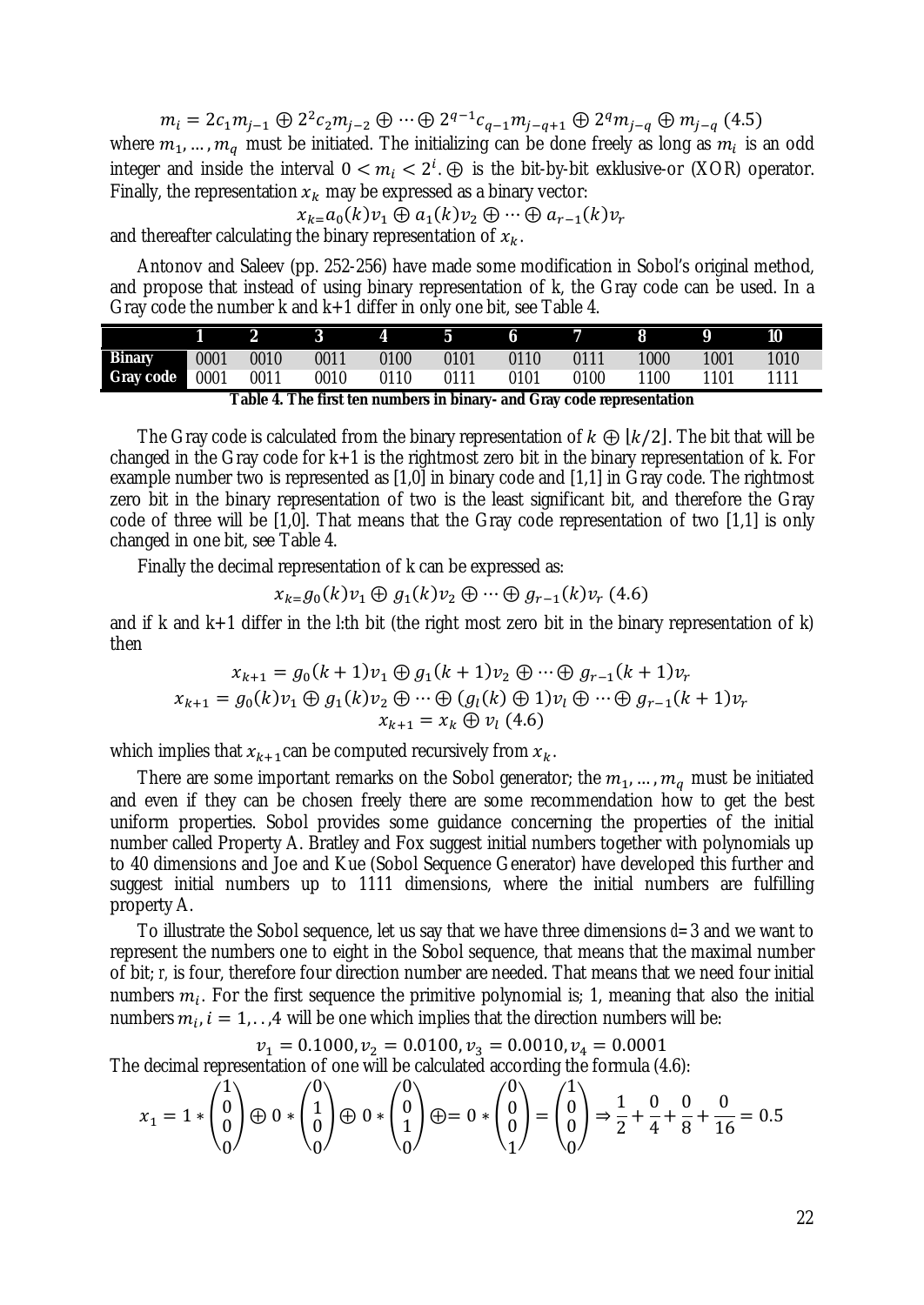and thereafter the recursion can be used meaning that the decimal representation of two will be represented as:

$$
x_2 = x_1 \oplus v_2 = \begin{pmatrix} 1 \\ 0 \\ 0 \end{pmatrix} \oplus \begin{pmatrix} 0 \\ 1 \\ 0 \end{pmatrix} = \begin{pmatrix} 1 \\ 1 \\ 0 \end{pmatrix} \Rightarrow x_2 = 0.75
$$

since the right most zero bit of  $x_1$  is the bit number two.

If instead calculate the values for the third sequence, that means that the primitive polynomial will be  $x^2 + x + 1$ , that is a polynomial of degree two, which implies that we need two initial number, chosen to be;  $m_1 = 1$  and  $m_2 = 1$  and  $m_3$  is generated according to the formula (4.5):

$$
m_3 = 2c_1 m_2 \oplus 2^2 m_1 \oplus m_1 = 2 \oplus 4 \oplus 1 = \begin{pmatrix} 0 \\ 1 \\ 0 \end{pmatrix} \oplus \begin{pmatrix} 0 \\ 0 \\ 1 \end{pmatrix} \oplus \begin{pmatrix} 1 \\ 0 \\ 0 \end{pmatrix} = \begin{pmatrix} 1 \\ 1 \\ 1 \end{pmatrix} = 7
$$

 $m_4$  is generated the same way and that gives  $m_i = (1,1,7,11)$ . Dividing  $m_i$  on  $2^i$ , means that the binary point is shifted to the left *i* places, and that gives  $v_3 = 0.1110$ . To calculate the decimal point  $x_3$  the right most zero bit in  $x_2$  is identified to the first bit, and that implies that the decimal point is calculated:

$$
x_3 = x_2 \oplus v_1 = \begin{pmatrix} 1 \\ 1 \\ 0 \\ 0 \end{pmatrix} \oplus \begin{pmatrix} 1 \\ 0 \\ 0 \\ 0 \end{pmatrix} = \begin{pmatrix} 0 \\ 1 \\ 0 \\ 0 \end{pmatrix} \Rightarrow x_3 = 0.25
$$

### **4.4.6 Generating normal distribution**

Box Muller is not a good method to use for a low discrepancy sequence since it will affect the properties of the sequence. Instead a method called Moro's inverse can be used. Beasley and Springer (Glasserman, p. 67) have created an inverse function:

$$
\phi^{-1}(u) \approx \frac{\sum_{n=0}^{3} a_n \left(u - \frac{1}{2}\right)^{2n+1}}{1 + \sum_{n=0}^{3} b_n \left(u - \frac{1}{2}\right)^{2n}}
$$

The inverse function is symmetric  $\phi^{-1}(1-u) = -\phi^{-1}(u)$  hence it is enough to approximate the upper interval [0.5, 1). Beasly and Springers approximation is used for  $u < 0.92$ and then Moro has done some modification of the tail:

$$
\phi^{-1}(u) \approx \sum_{n=0}^{8} c_n [\ln(-\ln(1-u))]^n
$$

Where  $a_n$ ,  $b_n$  and  $c_n$  are given values.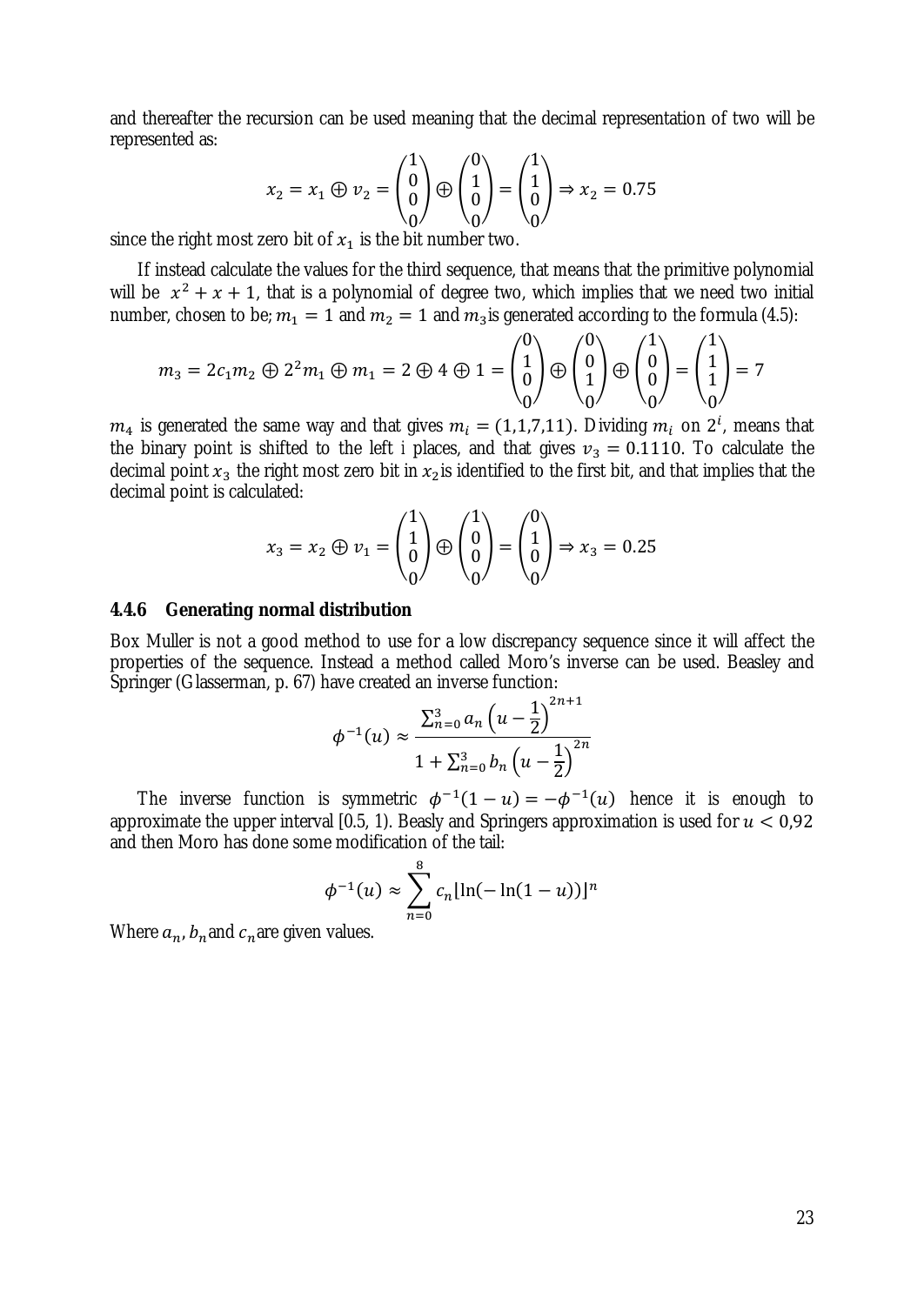### **4.5 Generating path**

When generating paths for an European derivative, dependent on one variable S, the procedure is according to Hull (p. 411) as following:

- Sample a random path for S in a risk-neutral world
- Calculate the expected payoff at maturity date
- Repeat the first two steps, until you have enough with samples
- Calculate the mean of the payoffs to get the expected payoff
- Discount the mean with the risk-free rate to get the value of the derivative

If the market variable S follows a GBM, it has a lognormal distribution and the path will be sampled from the formula:

$$
S(T) = S(0) \exp\left[ \left( r - q - \frac{\sigma^2}{2} \right) T + \sigma \varepsilon \sqrt{T} \right] (4.7)
$$

In the case when the payoff is path-dependent then it is necessary to split the equation 4.7 into several time steps.

$$
S(t_{i+1}) = S(t_i) \exp\left[ \left( r - q - \frac{\sigma^2}{2} \right) (t_{i+1} - t_i) + \sigma \varepsilon_{i+1} \sqrt{(t_{i+1} - t_i)} \right]
$$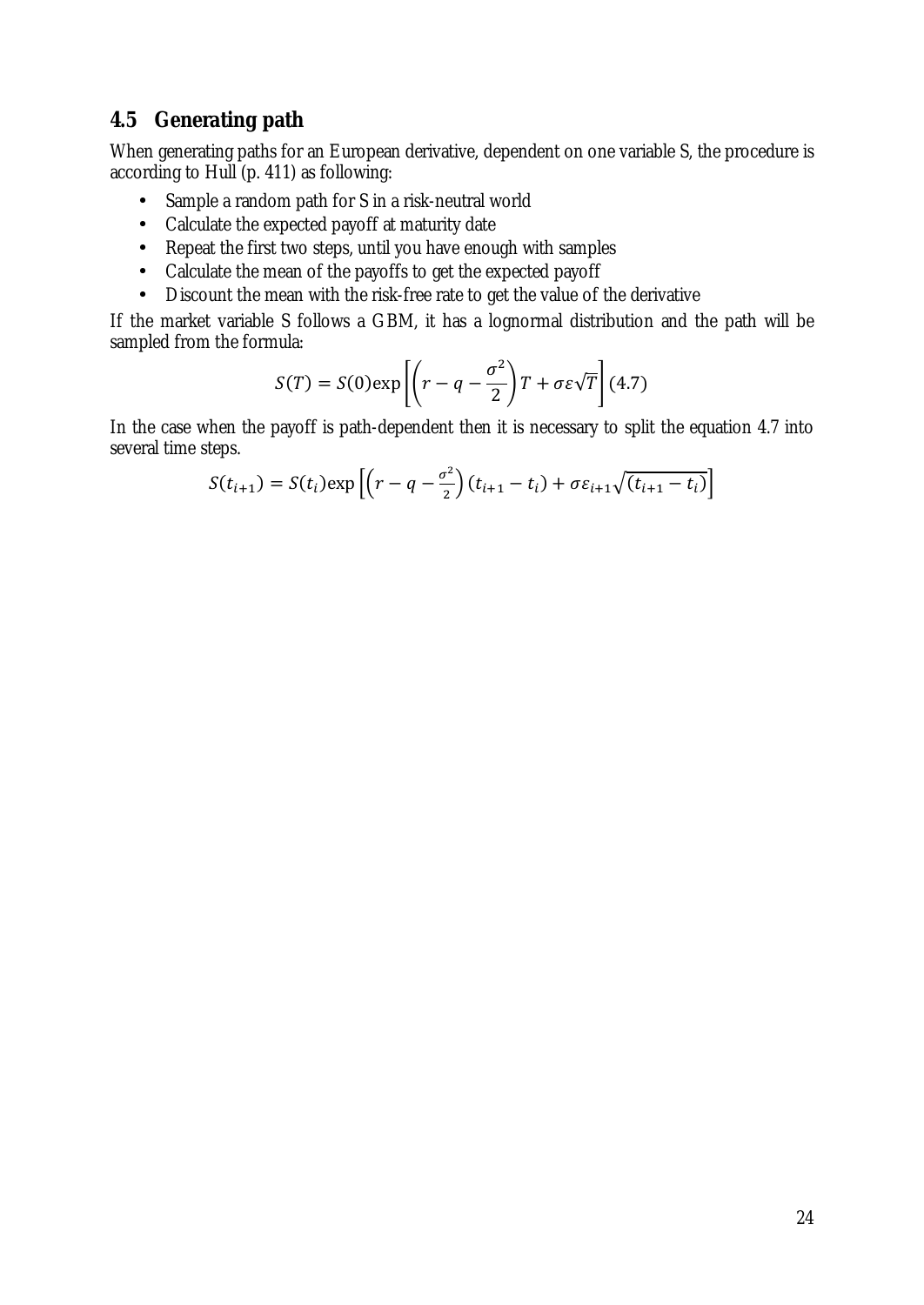# **5 General framework**

The main purpose with the Master's thesis is to develop a general framework. This chapter analyse the different methods and the best way to generate a general framework. Thereafter it presents the chosen way to implement the *framework and test it with the Smart Start.* 

### **5.1 Random numbers**

The random numbers that will exist in the general framework are Sobol and pseudo. Table 5 compares the uniformity properties of the sequences in different dimensions; the coloured areas are the areas performing best for each dimension. It can be seen in the table, that it is mostly the Sobol sequence that performs best.

|           | Comparison $U[0,1]$ N=1000 |            |               |                |               |               |               |               |               |               |                 |  |  |
|-----------|----------------------------|------------|---------------|----------------|---------------|---------------|---------------|---------------|---------------|---------------|-----------------|--|--|
|           | <b>Theoretic</b>           | Pseudo     | <b>FAURE</b>  |                |               | <b>SOBOL</b>  |               |               | <b>HALTON</b> |               |                 |  |  |
|           |                            |            | Dim 2         | <b>Dim 15</b>  | <b>Dim 30</b> | Dim 2         | <b>Dim 15</b> | <b>Dim 30</b> | Dim 2         | <b>Dim 15</b> | <b>Dim 30</b>   |  |  |
|           |                            |            | <b>Base 3</b> | <b>Base 17</b> | Base 31       | <b>Base 2</b> | <b>Base 2</b> | Base 2        | <b>Base 3</b> | Base 47       | <b>Base 113</b> |  |  |
| Mean      | 0.50000                    | 0.50106    | 0.50029       | 0.49786        | 0.49788       | 0.49978       | 0.49958       | 0.50034       | 0.49852       | 0.48954       | 0,48951         |  |  |
| kurtosis  | $-1.20000$                 | $-1.12569$ | $-1.20131$    | $-1.19990$     | $-1.20412$    | $-1.20161$    | $-1.19917$    | $-1.20140$    | $-1,19938$    | $-1.21182$    | $-1.18264$      |  |  |
| skew ness | 0.00000                    | 0.02740    | 0.00188       | $-0.00359$     | 0.01583       | 0.00149       | 0.00130       | 0.00188       | 0.00171       | 0.02176       | 0.01631         |  |  |
| variance  | 0.08333                    | 0.07991    | 0.08328       | 0.08334        | 0.08325       | 0.08332       | 0.08318       | 0.08328       | 0.08335       | 0.08382       | 0.08156         |  |  |
| Max       | 1.00000                    | 0.99938    | 0.99902       | 0.99715        | 0.99896       | 0.99902       | 0.99902       | 0.99902       | 0.99863       | 0.98778       | 0.99170         |  |  |
| Min       | 0.00000                    | 0.00025    | 0.00098       | 0.00020        | 0.00104       | 0.00098       | 0.00098       | 0.00098       | 0.00046       | 0.00045       | 0.00008         |  |  |

**Table 5. Comparison of the uniformity of the different sequences** 

The literature points out that the Halton sequence is not a *(t,s)-sequence* or a *(t,m,s)-net*, and it is also obvious that the sequence suffers from high correlation already in early dimensions and it is not filling up the unit interval. The Faure sequence will not be used. It is not built-in into the function library in Quantlab and it is not efficient as it is implemented now. The Faure sequence also seems to perform worse than Sobol, but this is not examined enough to draw a conclusion. The Faure produces the same sequence several times and a suggested way to improve the uniformity is to start the sequence with a later number. But when looking at the sequences in Figure 6 with the left picture starting on  $b^4 - 1$  and the right picture starting on zero, it is not obvious that the left picture show more uniform properties than the right.



Figure 6. The 1000 first points in the Faure sequence, where the left picture start at point b<sup>4</sup>-1 and the right **picture at point 0.** 

If valuing a path dependent instrument the number of time steps are the number of dimensions. For every sample a vector of the dimensions is needed, and in early samples this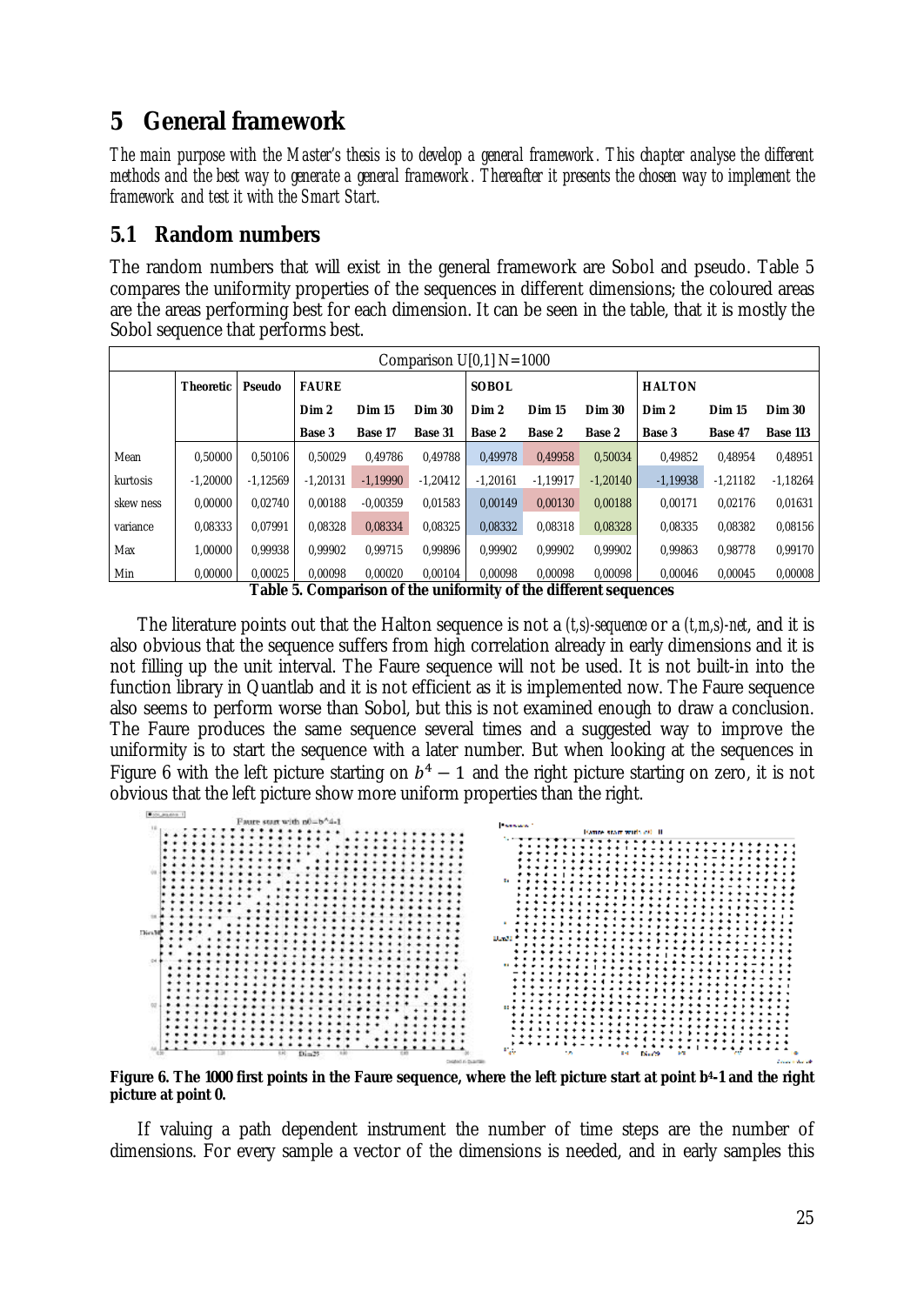vectors will consist of identical numbers. Example of this can be seen in Table 6. From this table it is obvious that it is better to start the sequence with a later number.

| Sample/Dimension 1 2 |       |       | $\mathbf{3}$ | $\overline{\mathbf{4}}$ | $5\phantom{0}$ | $\overline{\mathbf{6}}$ | $\overline{7}$ | $\bf{8}$ | 9     |
|----------------------|-------|-------|--------------|-------------------------|----------------|-------------------------|----------------|----------|-------|
|                      | 0.091 | 0.091 | 0.091        | 0.091                   | 0.091          | 0.091                   | 0.091          | 0.091    | 0.091 |
| 2                    | 0.182 | 0.182 | 0.182        | 0.182                   | 0.182          | 0.182                   | 0.182          | 0.182    | 0.182 |
| 3                    | 0.273 | 0.273 | 0.273        | 0.273                   | 0.273          | 0.273                   | 0.273          | 0.273    | 0.273 |
|                      |       |       |              |                         |                |                         |                |          |       |
| 998                  | 0.750 | 0.700 | 0.014        | 0.874                   | 0.097          | 0.866                   | 0.089          | 0.675    | 0.808 |
| 999                  | 0.841 | 0.791 | 0.105        | 0.965                   | 0.187          | 0.956                   | 0.180          | 0.766    | 0.89  |

**Table 6. The Faure sequence constructed with base 11** 

The same principle is used for the Sobol sequences, the first trials produce pretty much the same numbers and it is better to start with a later number. Visually it seems like that when starting the Sobol sequence with a later number it also produces a more uniform sequence, see Figure 7



Figure 7. The 1000 first points in the Sobol sequence, the left picture starting on point 0 and the right with a **later number.** 

The random number will for every sample return a vector of the size dimension. When valuing a portfolio or a basket where the assets are correlated, the random numbers are created by the Cholesky factorization. Here the requirement is that the user must specify the covariance matrix as an input, and the matrix must be positive definite. This is not always the case so a potential problem may arise if the matrix is only positive semidefinite. This could be solved by controlling the matrix, and in the case where the matrix is semidefinite reduce the rows and columns.

### **5.2 Variance reduction techniques**

The user can choose standard MC or antithetic variable. The control variate technique is not implemented; the user must implement the tecnhique in the payoff function. The control variate technique may use the same vector with the underlying values to calculate both the instrument and the control variable or the user can implement the control variable and standard variable as two assets and use the same random numbers when simulating them. Since the control variable requires an analytic value it should be very difficult to implement in a general framework.

### **5.3 Function pointers**

As a solution to generalize the framework, function pointers with object will be used, because they let the user specify the functions by themselves. It is too complicated to specify the specific functions in the framework, and separating them with if-statements, because there exist so many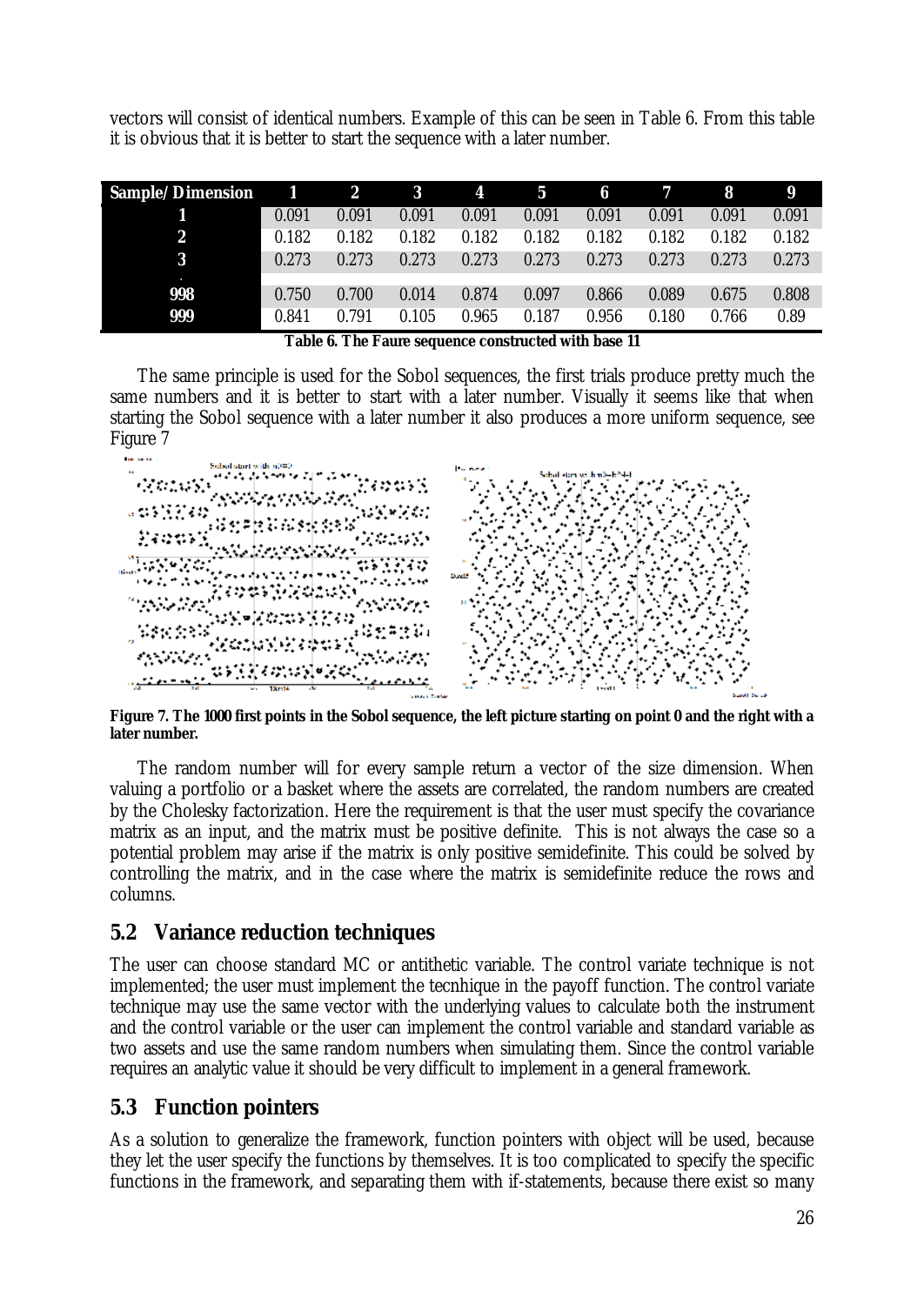possibilities, and the framework would never cover them all. If using if-statements it would also require more input variables, with increases the complexity of the functions.

### **5.3.1 Non constant volatility and interest rate**

Often instruments are having volatilities and interest rates that are non constants. It is desirable that the MC framework can handle this requirement, and since the framework does not know how the non constant parameters are calculated function pointers are used.

As input values there will be the number of the asset so when simulating multiply assets the user knows which asset that is calculated and if the volatilities for the assets are calculated in different ways it is easy for the user to separate them by using if-statement. Other input will be the random numbers, the previous volatility/interest rate, the time step and the object with the needed information to calculate the non constant parameters.

A remark on this solution is that the random number will be the same as the random numbers that simulate the path. If for example the volatility is expected to follow a Wiener process it is possible to believe that this process is not identical with the process for the path, and the random numbers should be generated independent of the random numbers that is used for simulating the path.

This would require that the framework generated several sequences with random numbers, and it would not be a problem when pseudo random numbers are used but as the Sobol numbers are very dependent on the dimension, it is not only to call the Sobol function once more to get the next sequence. The solution to generate several paths would also require extra input values that specify how many sequences that should be generated. Because the non constant parameters are not investigated very deeply in the thesis, the framework will as it is now, send in the same random numbers as for the path.

#### **5.3.2 Simulating Path**

The Master's thesis is delimited to generate a path that is following a GBM. But desirable is that the framework can handle different kinds of paths, like short rates etcetera. Of this reason the path generator will also be a function pointer. Right now the path that will be generated must have log normal properties, since the random numbers that are generated are normal distributed.

As input values for the path generator there is the previous underlying value, the volatility, the interest rate, the time step, the random number, the number of the asset and an generic object where the user can store constants etcetera needed for generating the path, for example the dividend for a asset following a GBM.

The Master's thesis cannot guarantee that these input values are enough for generating all kinds of path, for this further analyses are required and different stochastic processes must be studied further.

The path will be simulated for every sample where the simulation starts to calculate the value for the first dimension, thereafter the second and so on. If multiply assets the first asset will be simulated first and thereafter the second one.

Here a potential conflict arises when working with Sobol numbers, the dimension for a basket option is the number of stocks in the basket, and for a Barrier option it is the number of time step. It is difficult to combine these two definitions of the dimension, and since there may be a basket that exists of path-dependent instrument, no respect is taken to the fact that the dimension also can be the number of assets. A basket consisting of one dimensional assets will be valued the same as a basket consisting of multiple assets. This will affect the simulation because now all the assets will be simulated by using the first dimension indeed modified with a correlation coefficient, but the result would still be different if asset number one was simulated with dimension one, asset number two was simulated with dimension two and so on.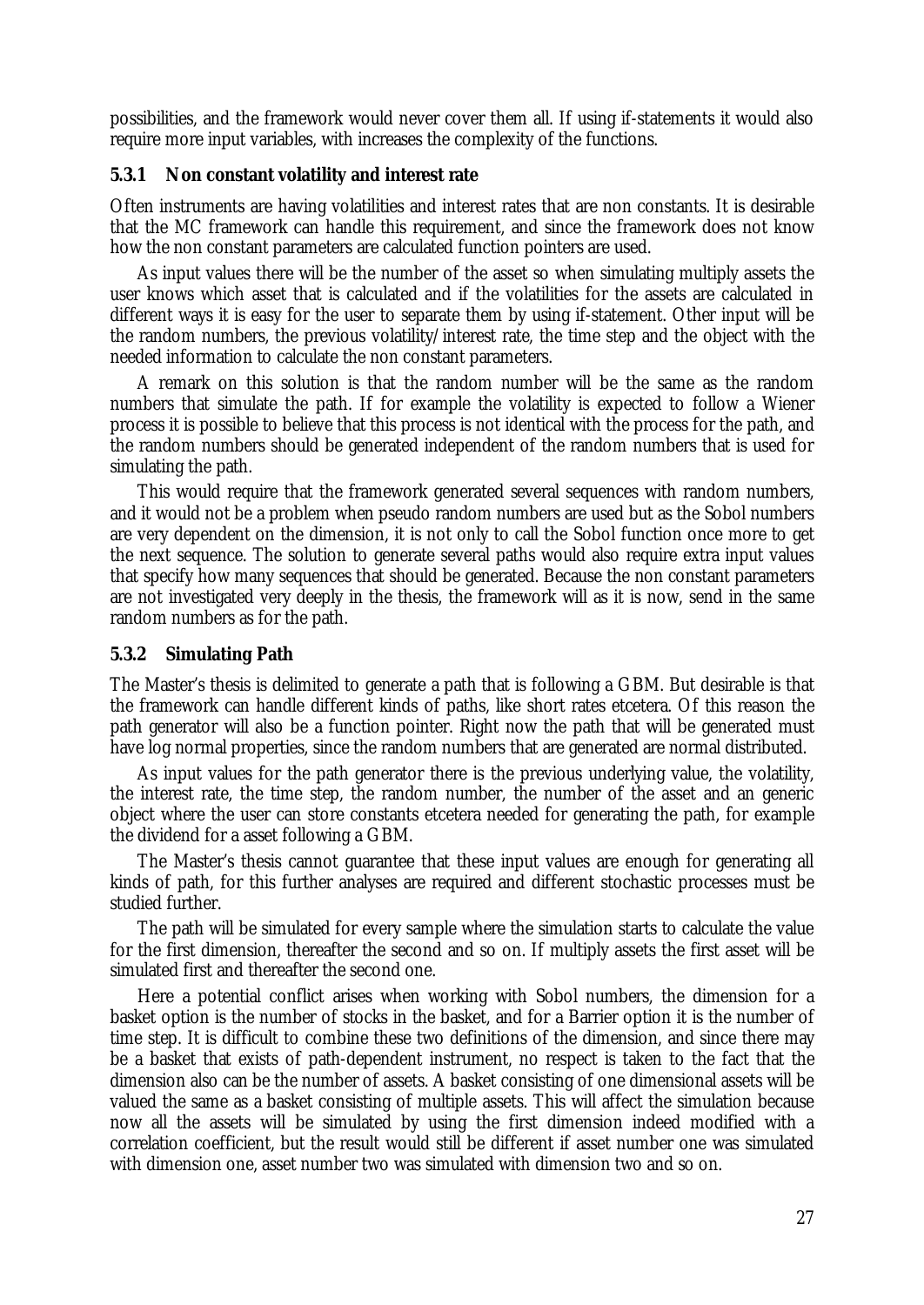### **5.3.3 Stop Criterion**

It is common that exotic instrument has a stop criterion, like for the knock-out option, where the function ceases to exist if a barrier is reach. This can of course also be start criterion like for the knock-in option where the function comes into existence when the barrier is reach. The stop criterion can be very different, for example if having several assets it can be a function of the assets; hence it is difficult to generalize this function and a function pointer is used.

The function will have some necessary inputs where the first is the simulated path of the instrument. This path will be sent into the function as a matrix of size (dimension+1)\*assets and if only having one asset it is still a matrix. As input it will also be a second path representing the antithetic variate technique. If this technique not is used, the matrix will be of size zero.

Next input will be a matrix, initialized with zeros. This matrix will also be the output of the function. The matrix is of size 2\*assets, where the second row represent the antithetic variate technique, and if it is not used the user does not have to care about it. The suggestion is that the user checks the stop criterion for each asset and changes the zeros to one if the criterion is reached, if there is no stop criterion the user can just return the matrix as it is.

The last input will be an object where the user can specify the stop criterions. To help the user to calculate the stop criterion there exist two functions:

- *up(vector (number) s, number b)* returns 1 if the price reaches up to the barrier, else 0
- *down(vector (number) s, number b)* returns 1 if the price goes down to barrier, else 0

#### **5.3.4 Payoff functions**

Different derivatives have different payoffs, and it is very difficult to create a function that can handle several instruments, even if the instruments are similar. The proposed solution to spare computer time and complexity is that the users identify and implement the payoff function by themselves; therefore a function pointer will be used, where the user implement the function in his own workspace.

Exactly like for the stop criterion the function will have the simulated path/paths as input. Next input will be a matrix of size 2\*assets, that is the stop criterion matrix. It is important that the user is consequent in the use of the stop criterion matrix; it will be initialized with zeros but the framework does not control how the user handles it in the stop criterion function. With this matrix the user can calculate the payoff and knows whether an instrument ceases to exist or comes into existence.

Next two input parameters are the complete life time of the instrument and the interest rate matrix. This so the user can discount the value of the instrument. The last input parameter is an object containing the rest of the variables needed to calculate the payoff.

To help to calculate the payoff there exist some standard functions:

- *value call(number k, number s)* returns the value of a call option
- *value\_put(number k, number s)-* returns the value of a put option
- *geometric\_average(vector (number) s)* returns the geometric average of a vector

Already implemented in the function library in Quantlab:

- *v\_max(vector (number) v*) returns the max value in the vector
- *v\_min(vector (number) v)* returns the min value in the vector
- *v\_average(vector (number) v)* returns the arithmetic average of a vector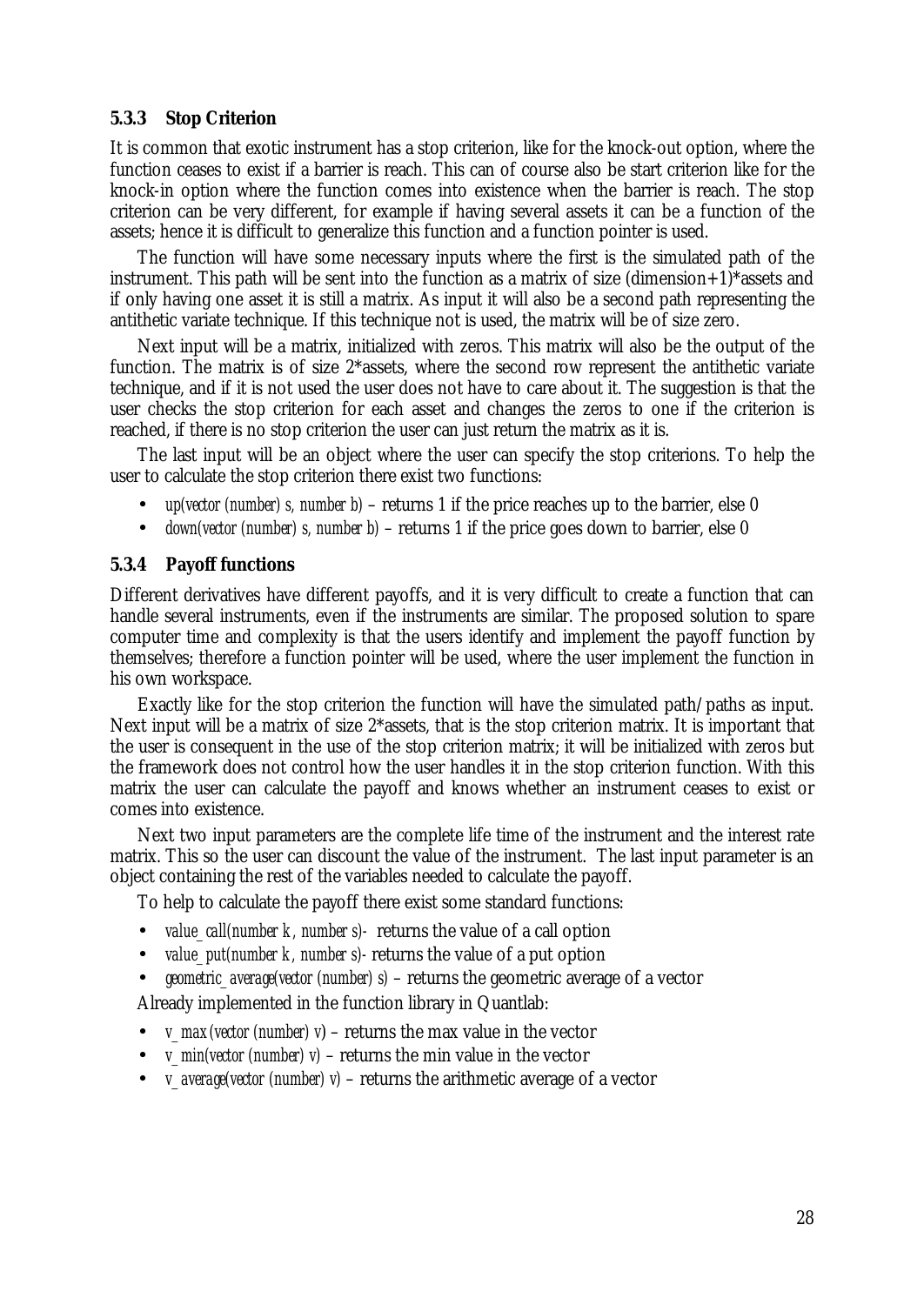## **5.4 Implementation of the general framework**

To create a random framework implies that the complexity of the code increases and several functions must be specified of the user. The purposed solution will still have some requirement on the path that will be simulated and the input parameters.

### **5.4.1 Input functions and parameters**

The code is implemented so it is possible to value an instrument consisting of multiply assets, for example a basket option. It is up to the user to define the input values for the MC simulation that consist of two input functions:

- *calc\_values* calculated the value of the instrument and returns one value
- *calc values conv* calculates the convergence of the values, returns a vector. As an extra input value this function needs the step, that is how often to calculate a value

Thereafter there exist two possible ways how to call the functions, either the function has a

- Start date (A date)
- Final date (A date)
- The dimension (A number)

as input, or if the user before valuing the instrument is sure over the exact dates to check the instrument, the input is only the:

• Observation dates (A vector consisting of all the observation dates)

No matter which input function the user will choose, there exist some input values that always are needed and these are represented in the list:

- The number of trials
- The seed to the random number generator
- A vector consisting of the initial value of every instrument that will be simulated, the size of the vector is the number of assets
- A vector consisting of the initial volatility of every instrument, the size of the vector is the number of assets
- A vector consisting of the initial interest rate of every instrument, the size of the vector is the number of assets.
- The covariance matrix, (A matrix of size assets\*assets), it is set to size zero if there is only one asset
- A MC simulation method (A string either standard or antithetic)
- A random number method (A string either Sobol or pseudo)

Into the four functions several function pointers are needed as input, together with them always an object will be needed, the function pointers are:

- *The volatility function*, returns a number, the input values are:
	- $\circ$  The asset number
		- $\circ$  The initial volatility
		- o The volatility at the previous time step
		- o The change in time
		- o A generic object
- *The interest rate function,* returns a number, the input values are:
	- o The asset number
	- o The initial interest rate
	- o The interest rate at the previous time step
	- o The change in time
	- o A generic object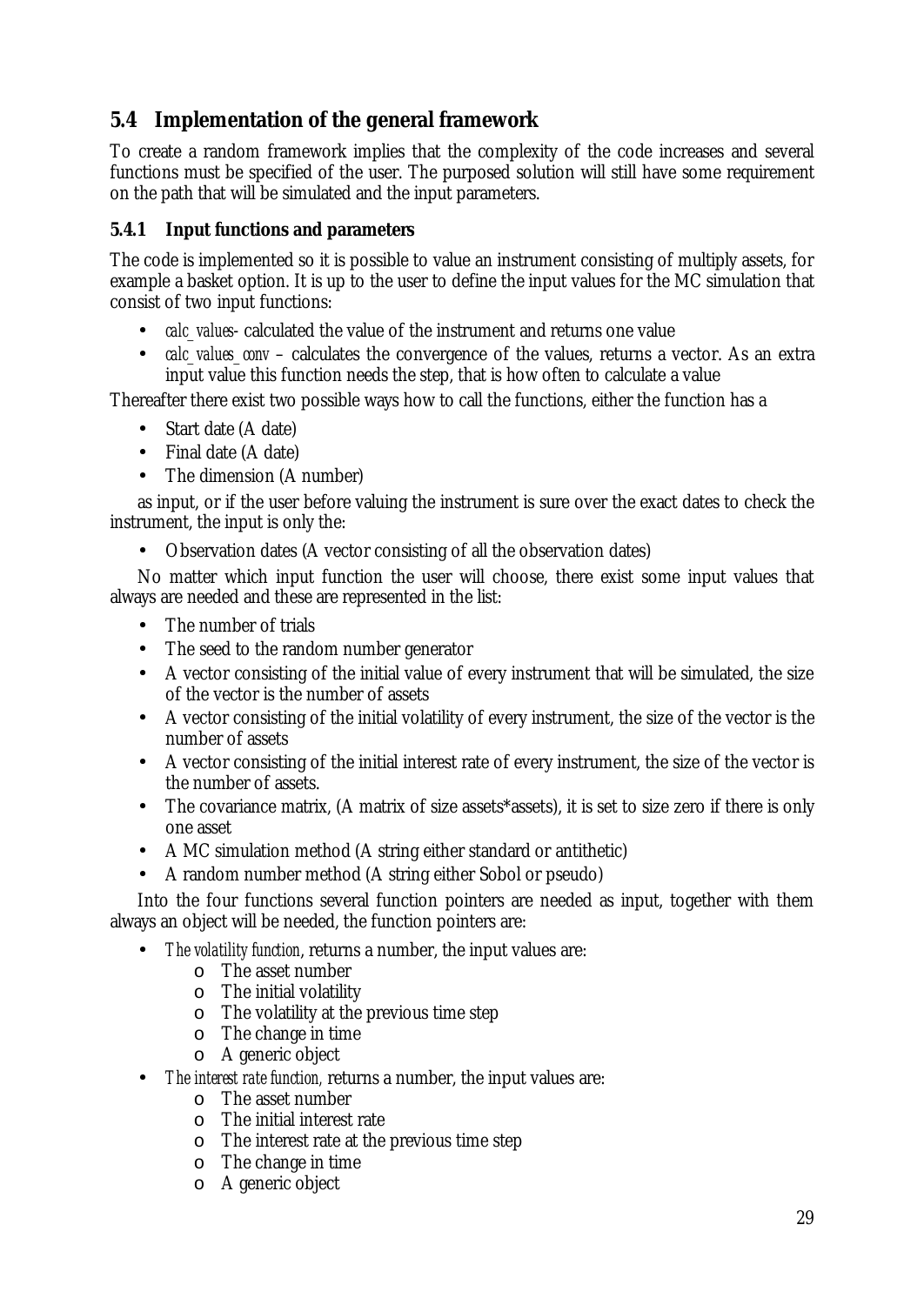- *The path function*, this function returns a number that is the current price
	- o The asset number
	- o The previous price
	- o The volatility
	- o The interest rate
	- o The random number
	- o The time step
	- o A generic object
- *The stop function,* returns a matrix. The input values are:
	- $\circ$  A matrix of size 2\*assets initialized with zeros
	- o A matrix consisting of the simulated path of size dimension\*assets
	- o A matrix consisting of the second simulated path, if antithetic variate technique is used the vector is of size dimension \*asset if standard MC it is of size 0
	- o A generic object
- *The payoff function*, returns a value and has input values:
	- o A matrix consisting of the simulated path, size dimension \*assets
	- o A matrix consisting of the second simulated path, if antithetic variate technique is used the vector is of size dimension \*asset if standard MC it is of size 0
	- o A matrix of size 2\*assets that represent the stop criterion
	- o The time to maturity
	- o The interest rate matrix,
	- o A generic object

Note that this order of the input parameters is not the correct order, it is only the needed input parameters.

### **5.4.2 Set the time step**

The first that is done in the input function is to set the time step. It exist two different kinds of functions depending on choice of input function.

- *calc\_time\_step(date start\_date, date final\_date, number dimension)*
- *calc\_time\_step(vector (date) observation\_dates)*

Both the functions are returning a vector with the time steps.

### **5.4.3 The random numbers**

Since it is only pseudo random numbers respectively Sobol numbers that are built-in Quantlab, the user can only choose between these methods:

- *set\_sobol(number dim, number seed)* & *set\_pseudo(number dim, number seed)*
- *next\_sobol() & next\_pseudo()*

These functions returns a vector at the same size as the dimension, the set function sets the first vector and initialize the sequence, when the next function get the next vector. The methods; pseudo and Sobol are separated by using if statements and the user have to specify the method as a string.

### **5.4.4 Variance reduction techniques**

The user must choose if using standard MC or antithetic variable, these methods are separated by if statements where the method is specified as a string. The antithetic variable technique will not return two matrices; instead it will return a matrix of double size, where the first half is the values calculated with the random numbers  $x$ , and the second part of the vector has used the random numbers,  $-\varepsilon$ . This matrix is then split up into two sub matrices before sending it to the user.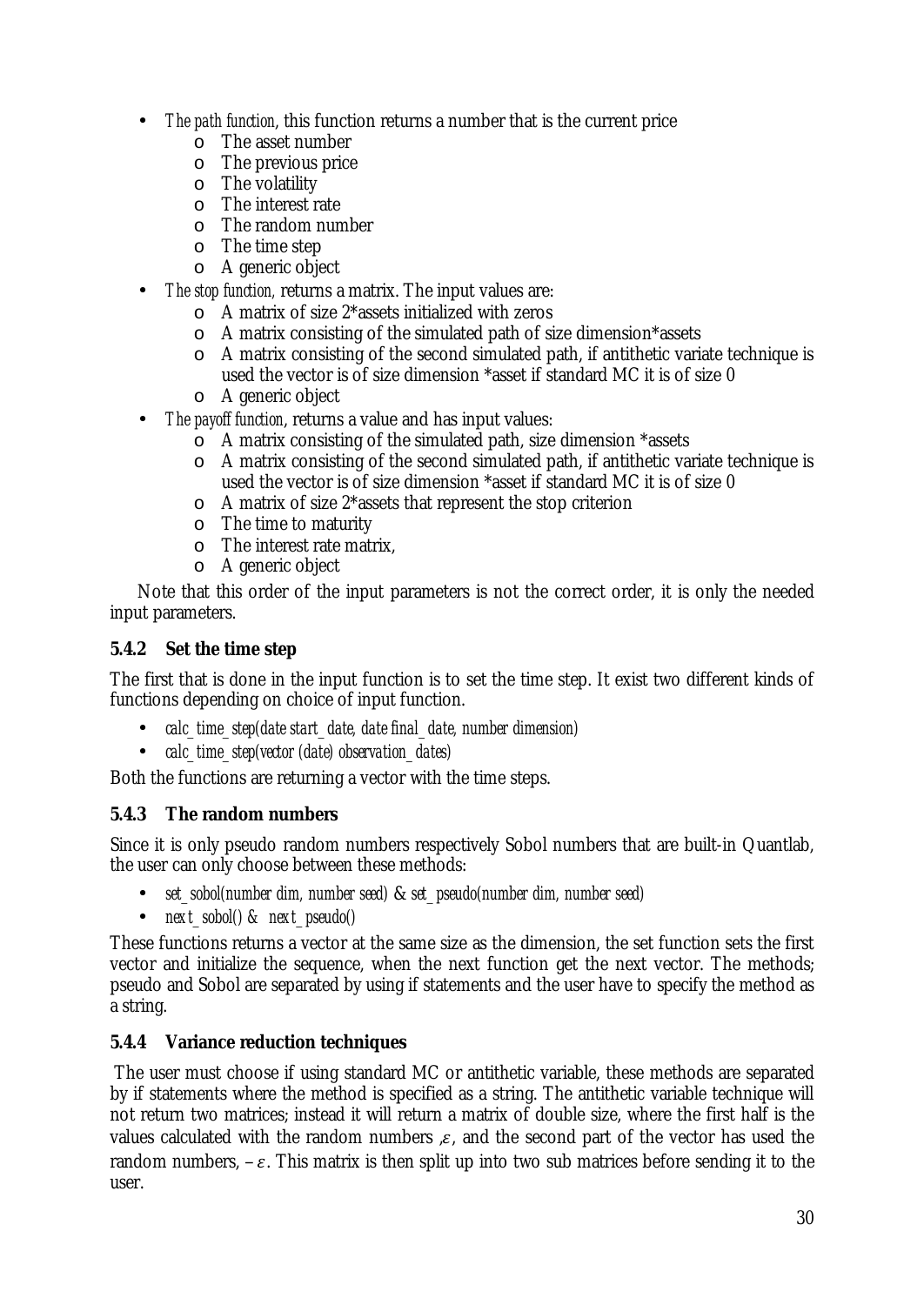If the user wishes to use the control variate technique, the user must implement it in the payoff function.

### **5.4.5 The path generator for a GBM**

In the specific case when the instrument is following a GBM the function that generate the path looks like:

*number path\_GBM(number nb\_a, number s, number t, number vol, number r, number rand, number q){ return*  $s^*exp(((r-q)\text{-}vol^2/2) *t + vol^*rand^*sqrt(t));$ 

*}* 

Where s is the previous price, t is the time step, vol is the volatility, r is the interest rate, q is the dividend and rand is the random number.

### **5.4.6 Code hierarchy**

The hierarchy of the framework is showed in Figure 8. First the chosen input function is called and the time step, the Cholesky factors are calculated and the first random numbers are set. Thereafter there is a loop over the number of samples that for every sample starts to set the volatility and interest rate, calculates the path and the value. A value is returned and stored in a vector, subsequently the next random number is set and the procedure is calculated again. When the loop has gone through all the number of trials, the values for every sample is stored in a vector, and the average value/values are calculated.



**Figure 8. The code hierarchy** 

This code hierarchy allows the Smart Start to be simulated in the framework. The parameters as volatility, dividend, correlation etcetera were chosen to realistic numbers, and thereafter the framework was executed. No further analysis will be done on this result since the final value is very difficult to estimated and decide if it is accurate.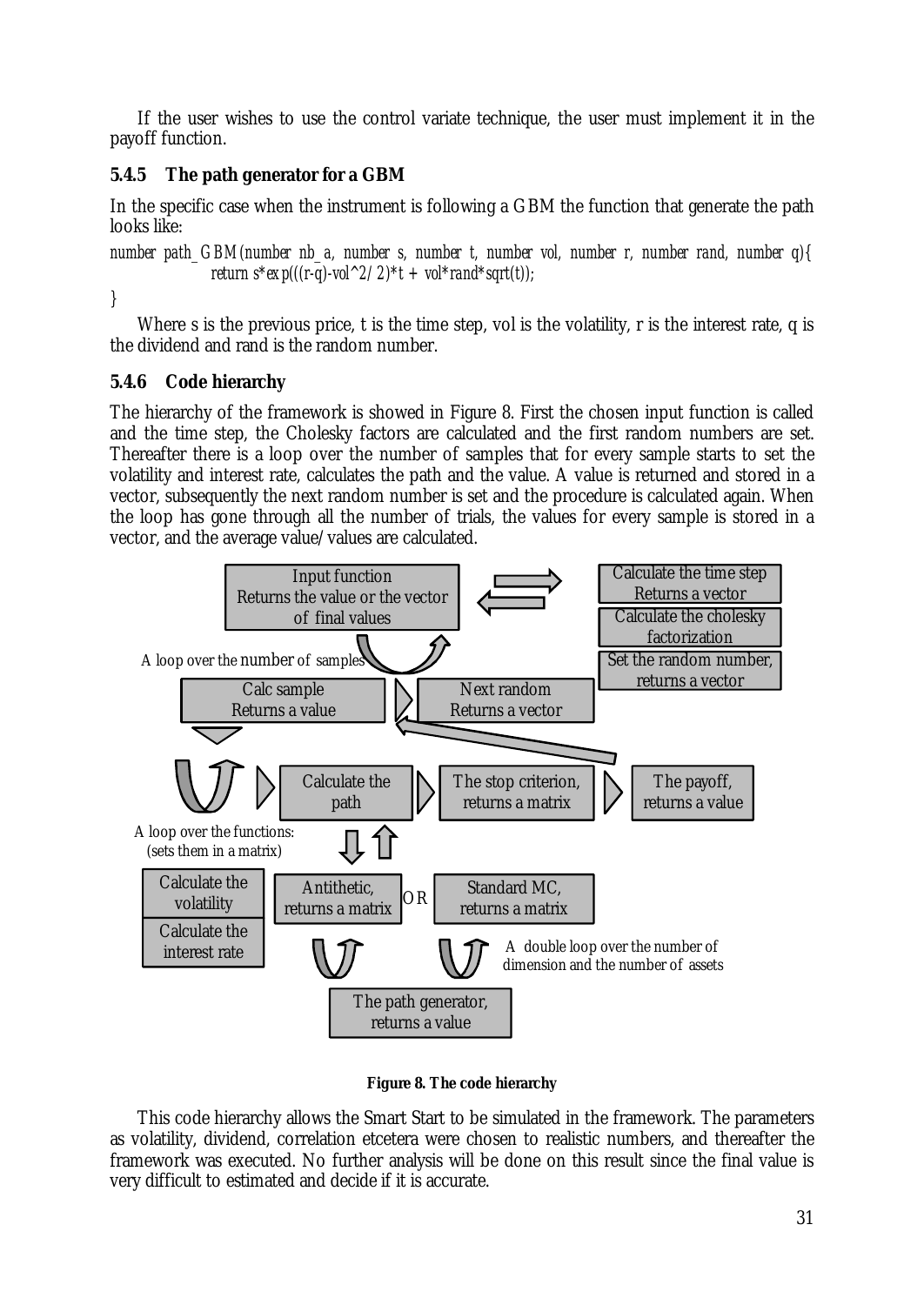# **6 Monte Carlo simulations on the test instruments**

This chapter presents how the test cases for the Asian and Barrier option were set up and the result from the *simulations are analyzed. A comparison is done between the different techniques, evaluation how much time*  different simulation takes and subsequently a quick look on how the convergence for a European call option will *be.* 

### **6.1 Test cases**

Before the test case could be set up it was needed to decide some parameters; the time to maturity, the volatility, the strike price in relation to the current price, the interest rate and for the Barrier option the barriers. To decide these parameters experiments were done on the Asian option. First the time horizon was decided and the experiments started to compare the result when using constant time step or varying time step. The comparisons were done over the dimensions 130, 78, and 13, which mean that the varying time step was simulated over the days:

- 130, every day a week that is not a weekend, (Mo, Tue, We, Thu, Fri)
- 78, checking every Mo, We, Fri
- 13, checking every second Friday

In the case when constant time step is used, the time period from the start to the final date is calculated and divided by the dimensions. Figure 9 shows curves with varying time steps and constant time steps, and it can be seen that varying time step has another pattern. In the experiments only constant time steps will be used though varying time steps will give some random numbers more weight and meaning.



**Figure 9. Sobol numbers, with constant time step (dotted lines) and varying time step (unbroken lines)** 

It is desirable to check the barrier as often as possible, but a higher dimension takes more time and of this reason a half year was decided as a time horizon. Some experiments were made to be sure that the time horizon does not affect the sequences properties too much.

The next parameter to decide was the interest rate, and the assumption that this parameter will not affect the curves was made and it was decided that the interest rate would be set to 5%, since it seems like a realistic interest rate. The current price was chosen to be constant and set to 100 SEK for all the test options.

The remaining parameters to examine were the strike price and the volatility. Decided were to value both in-the money options and out of the money options, with both high and low volatilities. The test cases that have been set up and their analytical values are represented in Table 8.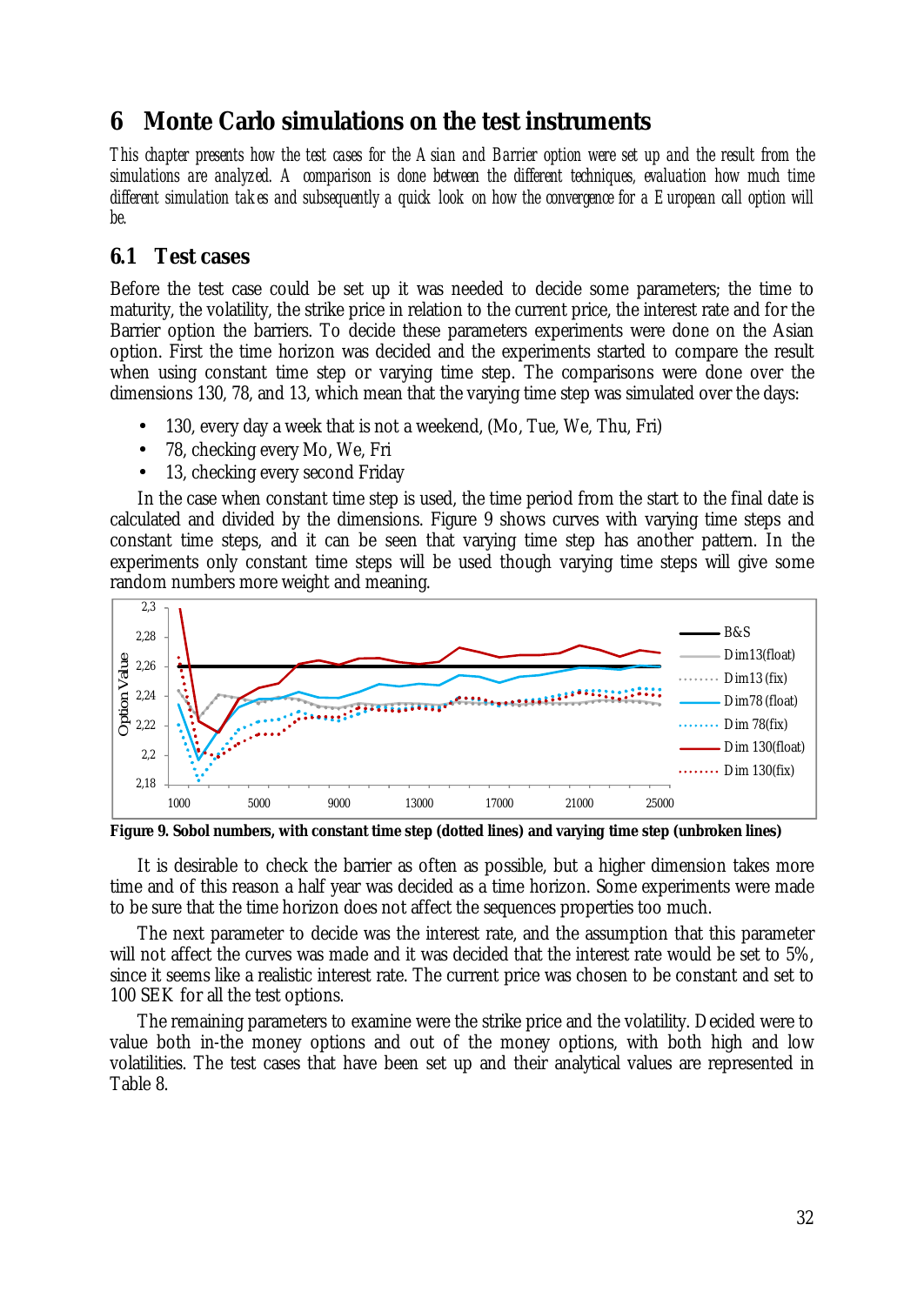| <b>Option:</b>      | 11    | $\overline{\mathbf{2}}$ | 3     | 4    | 5     | 6     |
|---------------------|-------|-------------------------|-------|------|-------|-------|
| S <sub>0</sub>      | 100   | 100                     | 100   | 100  | 100   | 100   |
| K                   | 120   | 120                     | 100   | 100  | 80    | 80    |
| Vol                 | 0.5   | 0.2                     | 0.5   | 0.2  | 0.5   | 0.2   |
| ${\bf R}$           | 0.05  | 0.05                    | 0.05  | 0.05 | 0.05  | 0.05  |
| T                   | 0.5   | 0.5                     | 0.5   | 0.5  | 0.5   | 0.5   |
| $B(d\mathbf{o})$    | 75    | 75                      | 75    | 75   | 75    | 75    |
| B(uo)               | 125   | 125                     | 125   | 125  | 125   | 125   |
| B&S(A)              | 2.25  | 0.057                   | 8.04  | 3.75 | 20.92 | 20.57 |
| <b>B&amp;S</b> (uo) | 0.004 | 0.03                    | 0.58  | 3.46 | 3.51  | 16.12 |
| <b>B&amp;S</b> (do) | 7.94  | 1.02                    | 14.34 | 6.89 | 23.74 | 22.15 |

Table 7. The values of the test options, where  $S_0$  is the underlying value, K is the strike price, vol is the volatility, r is the interest rate, t is the time and B is the barriers. B&S is standing for the analytic value, (uo) **stands for up-and-out and (do) for down-and-out** 

### **6.2 Simulation Results**

After the test cases were set up the simulations started with the Asian option and then the two Barrier options. The simulations were done over the options in Table 7 with both Sobol and pseudo numbers. The methods were also combined with variance reduction techniques. The simulations were originally simulated over 1000-40000 numbers, over the dimensions 180, 150, 120, 90, 60, 30 and 10. In some cases to check divergent results or verify a statement, the options have also been simulated with other parameters.

### **6.2.1 Asian Call option**

The simulation of the Asian Option started with the Sobol numbers on different start points; 256, 10000 and 20000, then the pseudo numbers have been initiated with different seeds to be able to investigate if there is a pattern.

The curves with Sobol numbers mostly converge for a value smaller than the analytic value, with exception the out of the money option with strike price 120SEK, where some dimensions seems to converge for the analytic value. Figure 10 shows an example of option number 3 for the dimensions 180 and 60 with different start points. Curves with a later start point seems to converge earlier and they also fluctuates less in the beginning of the sequence, after 5000 simulations the curves with start point 256 differs 3% from the analytic value, while the curves with a later start point is closer to 1%. But in the end the sequences converge for a similar value.



Figure 10. The curves over dimension 180 and 60 for option 3 simulated with Sobol numbers, the dashed line represents start point 20000, the dotted line; start point 10000 and the unbroken line; start point 256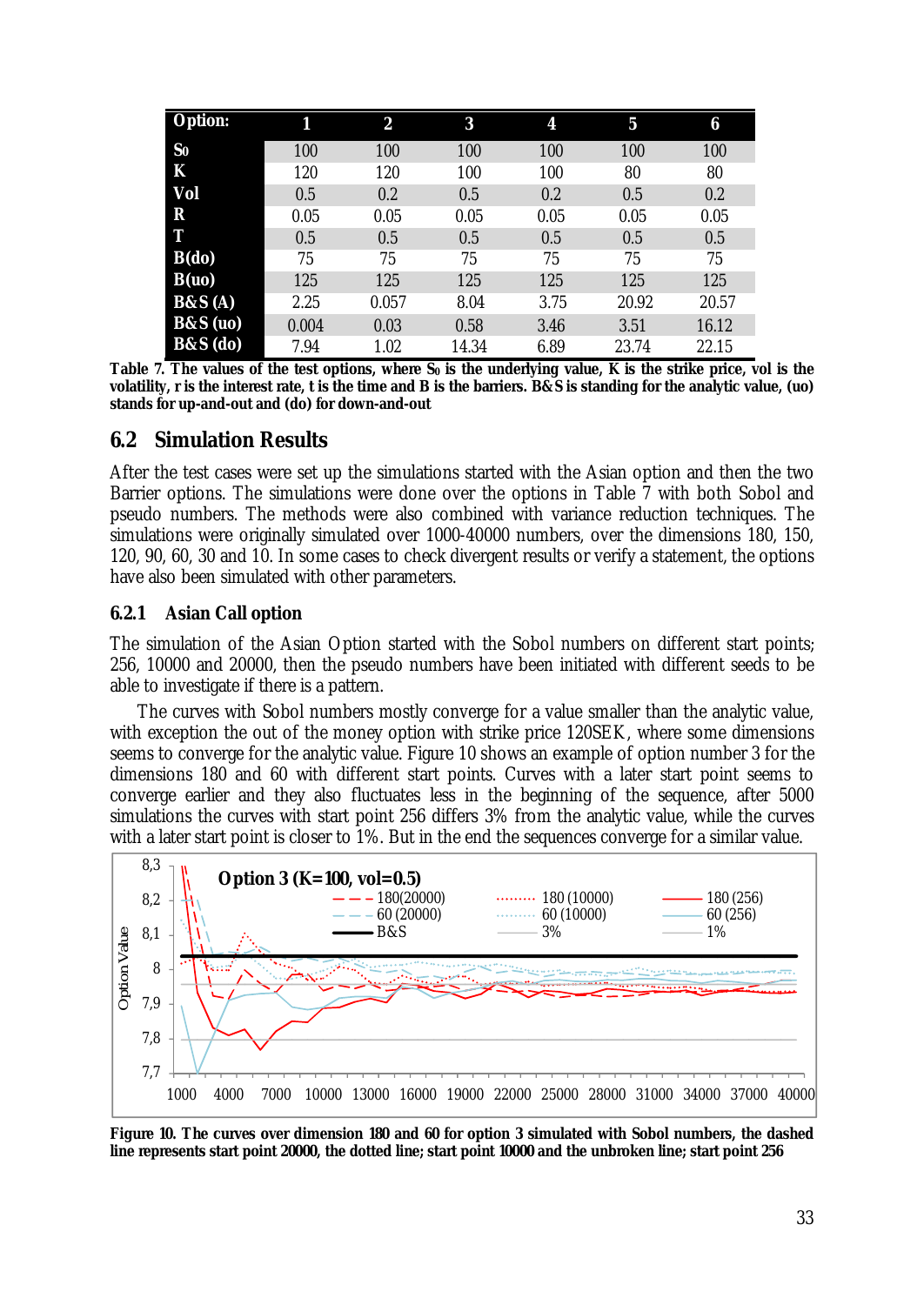For the pseudo numbers there is not this clear pattern, the curves fluctuate both over and under the analytic value and if changing the seed for the pseudo numbers the curves get a different look, see Figure 11. That means that the dimensions are not always converging for the same value. It seems like two of the sequences are converging quite the same but this is probably more a chance than a fact. The reason of this behaviour could be that the sequence is initiated with seeds giving values close to each other. For the pseudo sequence it seems like more simulations are needed to be sure of the convergence.



**Figure 11. The curves over dimension 180 and 60, simulated with pseudo number and different seeds** 

### *The influence of the dimension*

When all the simulations over the Asian option were done, the RMSRE and RMSE for both the pseudo and Sobol number were calculated. The diagrams for the RMSRE can be seen in Figure 12. For the RMSE the error for the pseudo numbers converges later than for the Sobol sequence, while the RMSRE shows a more similar convergence.



**Figure 12. The RMSRE for the Sobol and pseudo sequences**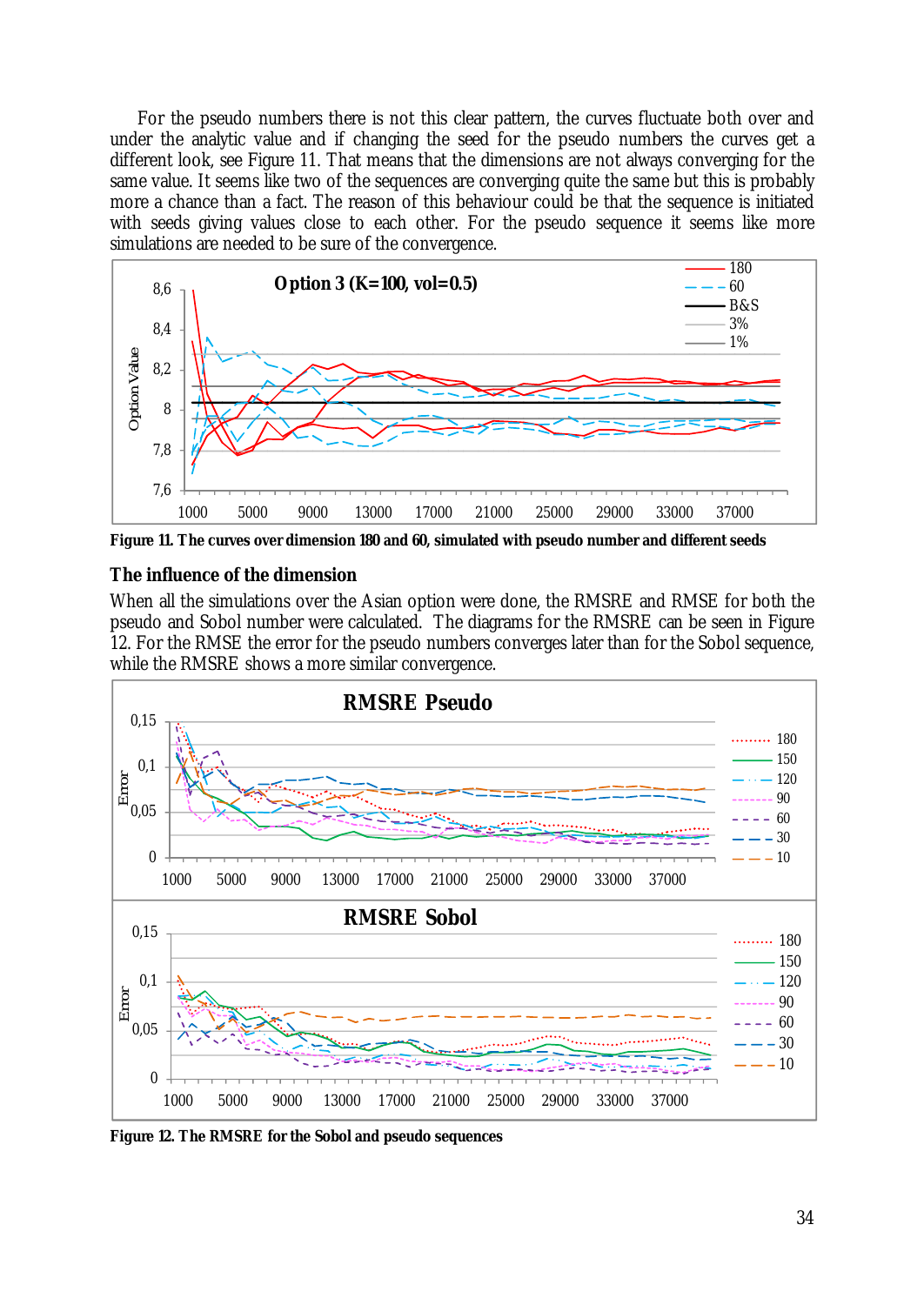The diagrams for the RMSE errors show that dimension 10 gives the biggest error compared to the analytic value for both the pseudo numbers and the Sobol numbers, and this is also for the RMSRE. For the Sobol sequence dimension 60 gives the smallest error (both RMSE and RMSRE) and for the pseudo sequence it is not as clear.

For the Sobol sequence when visually investigate the diagrams for every single option with different start points it seems like dimension 60 often gives the best result while the highest dimension; dimension 180, often is among the dimensions that perform worst. This assumption is confirmed from the RMSE and mostly from RMSRE where dimension 180 is the second worst after dimension 10.

It is more difficult to see what dimension that performs best and worst for the pseudo numbers since the curves fluctuates both above and under the analytic value. But the RMSRE shows that dimension 180 is not the dimension that converges best compared with the analytic value. If instead looking at the standard error to see if some dimension differs there is only a little difference between the different dimensions.

The assumption that as higher dimension as higher performance is not always true. An extra experiment was done on the dimensions; 60, 180 and 1000 and they were simulated over 1000- 100000 samples. For the Sobol number dimensions 1000 converges best, thereafter dimension 60 and finally dimension 180, while for the pseudo numbers dimension 60 converges worse than the other two, but here the curves fluctuates a little bit more, see Figure 13.



**Figure 13. Option 3 simulated with 100 000 samples for dimension 60, 180 and 1000** 

Further investigations were done on the Sobol numbers and not on the pseudo number. This because it is easier to see a pattern on the Sobol numbers than on the pseudo numbers since they fluctuate more. The time parameter was in these experiments changed for one year. Interesting is that it does not seem like the time step have any influence of the look of the curve, rather it is the amount of random numbers. For example dimension 360 for a one year option give the same size on the time step like dimension 180 for a half year option. In the Figure 14 it can be seen that dimension 180 gives the same look on the curve in both the diagrams, and the same for dimension 30 and 60. The fact that dimension 10 differs most from the others is because it is only 10 random numbers that are used and not the fact that the time step is large.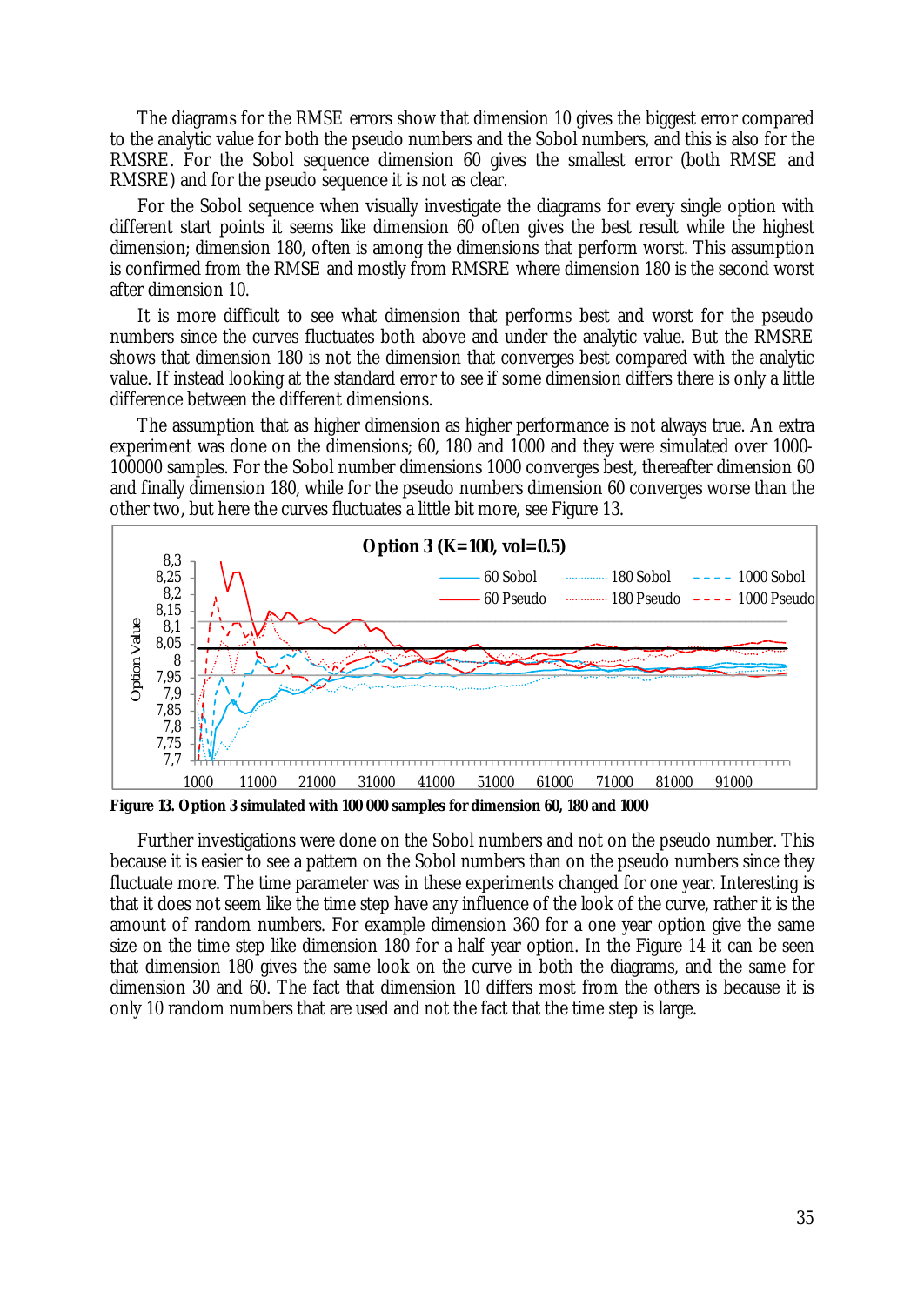

### *The margin and standard error*

Comparing the options and the fluctuations of the curves, it can be seen that the value has a great affect on the fluctuations and the error margin. It seems like an option that has a high value has also a less error margin, but comparing to options close in price a high volatility also gives a higher error.

The options with a low strike price (option 5 and 6) are close in value (20.9 SEK versus 20.6 SEK). When looking to the fluctuations in percentage for the curves option 6 converges for a value that is 0.005 % while the curves for option 5 converges for a value that is 0.5% from the analytic value, and it also fluctuates more. Comparing option 3 and 4 where the strike price is the same as the underlying value, the option 3 is worth 8.0 SEK while option 4 is worth 3.75 SEK. The curves for option 3 and 4 look almost identical and the error is almost the same. The last comparison is done on option 1 and 2, these options fluctuate more in percentage than the others and it is a larger difference between the different dimensions. Option 2 is almost worthless and therefore the fluctuations in percentage are largest.

A high strike price seems to give more fluctuations and a lower value because an Asian call option with a high strike price, will lead to more worthless options. The payoff for a call option is  $\max\{0, S_{avg} - K\}$  and in the case where the strike price is 120 SEK it is necessary that the average geometric value of the underlying asset is higher than 120 SEK to get an option of value. Having two options with different volatilities, it is more probable that the option with higher volatility reaches a higher value and therefore is worth more.

For the pseudo number it is easier to check the error by using the standard error. Here the result is the same as for the Sobol sequence; option 6 has the smallest error and option 2 has the greatest. The pseudo sequences are also compared with Sobol on the margin errors in the graph, and here the curves fluctuates more than for Sobol, especially for the options 5 and 6 that with Sobol numbers had a very small error margin.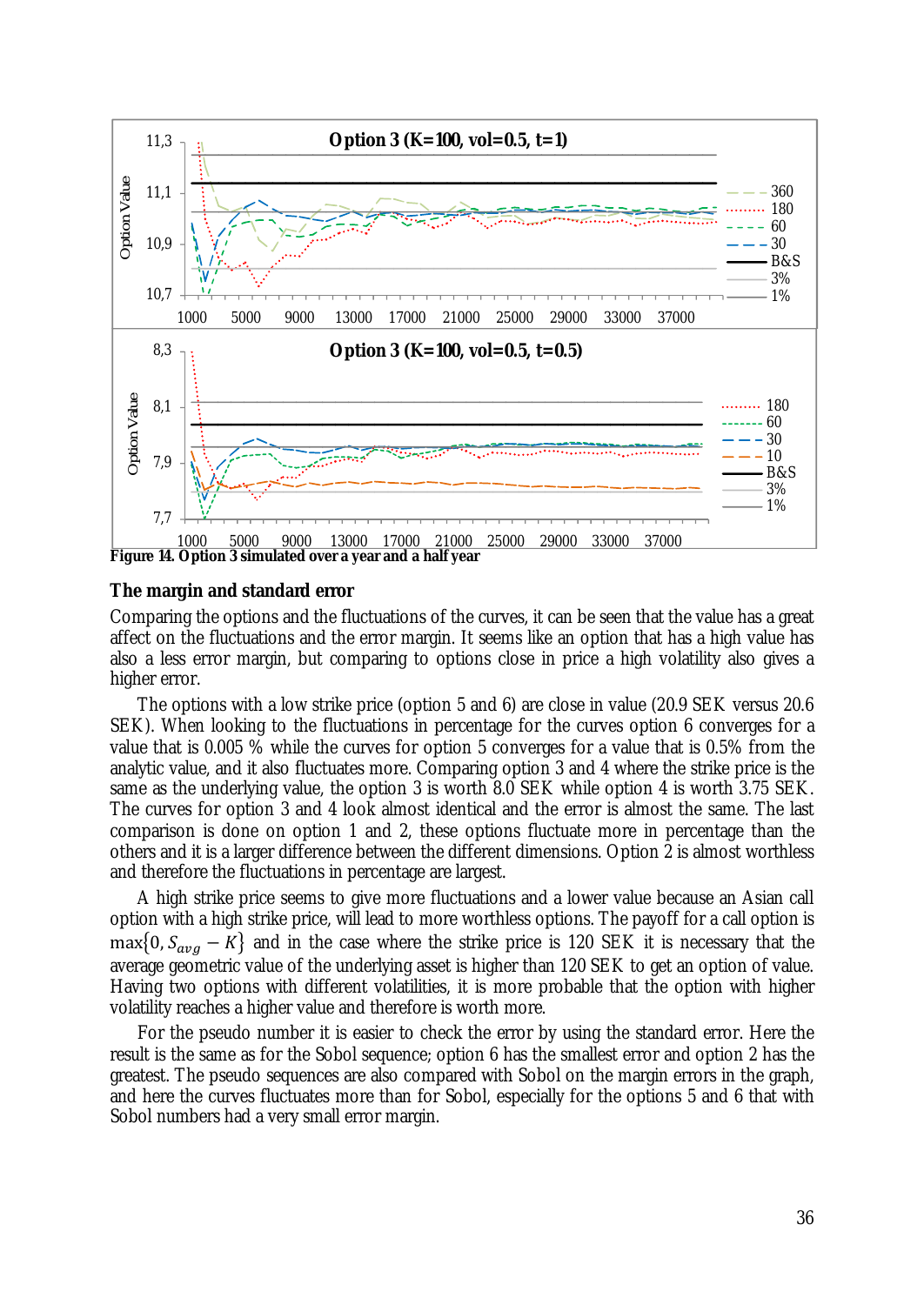#### *Variance reduction techniques*

The antithetic variate technique for the Sobol number gives no big difference on the performance. For the option 3, 4 and 5 the variance reduction technique is almost identical with the original Sobol numbers. For the option 6, the antithetic variate technique gives curves that are a little bit smoother, and for option 1 and 2 the antithetic variate reduces the value slightly.

When the antithetic variate technique is used for the pseudo numbers the standard error is reduced for all the options. The error is reduced mostly for option 6; here the standard error only becomes 5% of the original standard error. For option 1 the difference in the error is smallest, and the standard error is still 68% of the original standard error. See Figure 15.



Figure 15. A comparison of the standard error in percentage of the analytic value for option 1-6, with **standard pseudo numbers and antithetic variate technique** 

The control variate technique was also used, where the control variable was the geometric Asian option and the normal variable was the arithmetic Asian option. For the control variate technique there is no analytical value, but if comparing the fluctuations of the curve for the Sobol number, it is visible that the control variate technique has smaller fluctuations. The control variate technique also reduces the standard error for standard MC. Figure 16 presents the standard error in SEK.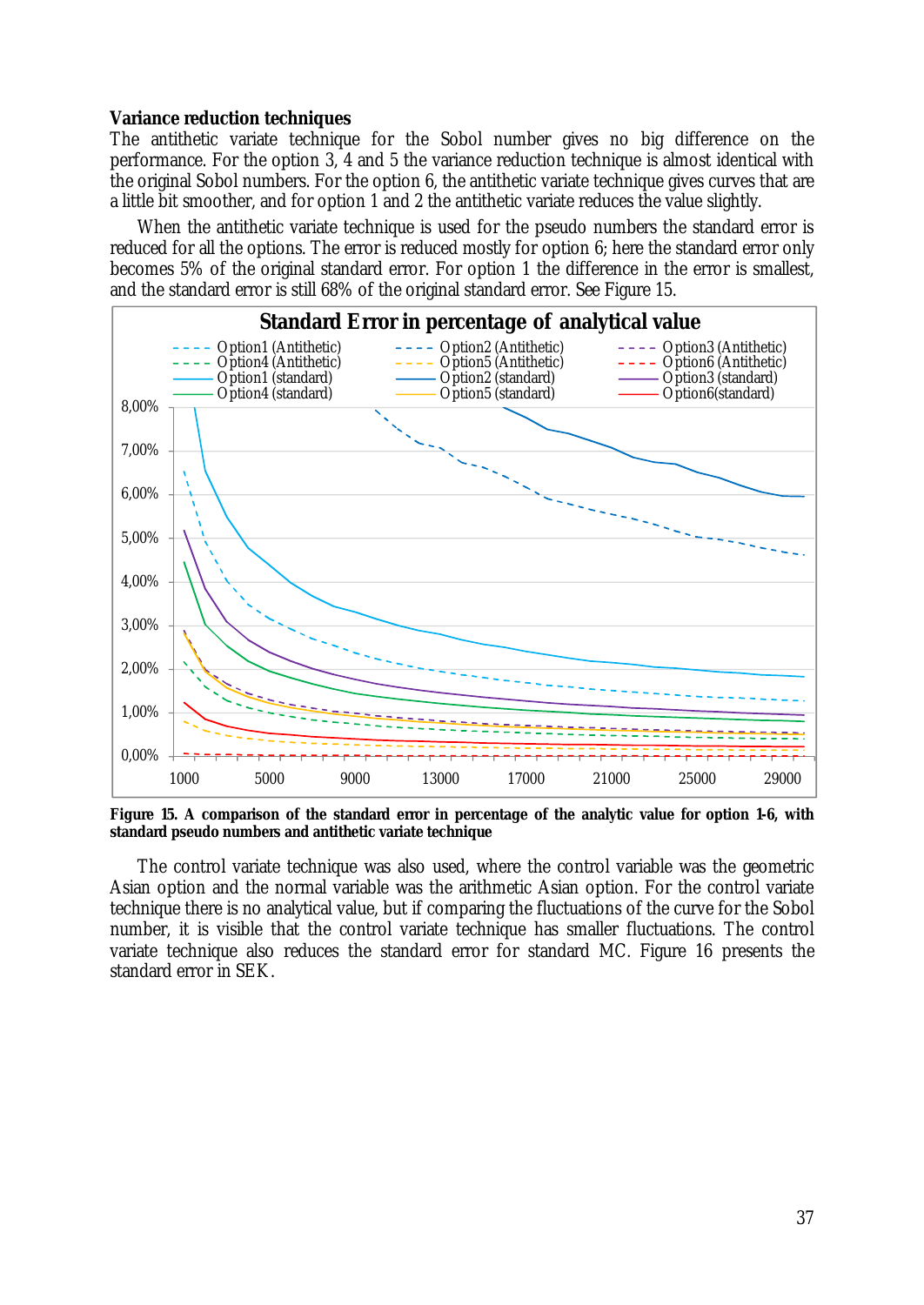

**Figure 16. The standard error in SEK for option 1 and 6 with different variance reduction techniques** 

### *Time*

The time to finish the execution for 40000 samples and the time for each sample can be seen in Table 8. Several comparisons are made. The time difference between Sobol and pseudo is very small. The time increases with 108% from standard pseudo to the antithetic variate technique. Comparing the difference between the dimensions it can be seen that if double the number of dimensions, the time increases around 96%.

| <b>Dimension</b> | <b>Sobol, 40000</b><br>samples | Sobol,<br>1 sample | <b>Pseudo, 40000</b><br>samples | Pseudo, 1<br>sample | Antithetic,<br>40000 samples | Antithetic,<br>1 sample |
|------------------|--------------------------------|--------------------|---------------------------------|---------------------|------------------------------|-------------------------|
| 180              | 101.50s                        | $2.54$ ms          | 106.28 s                        | $2.66$ ms           | 217.58 s                     | 5.44 ms                 |
| 150              | 85.31 s                        | $2.13$ ms          | 87.97 s                         | $2.20$ ms           | 184.17 s                     | $4.60$ ms               |
| 120              | 68.50 s                        | $1.71$ ms          | 71.50 s                         | $1.79$ ms           | 148.47 s                     | 3.71 ms                 |
| 90               | 51.05 s                        | $1.28$ ms          | 54.49 s                         | $1.36$ ms           | 113.42 s                     | $2.84$ ms               |
| 60               | 34.52 s                        | $0.86$ ms          | 36.14 s                         | $0.90$ ms           | 75.56 s                      | $1.89$ ms               |
| 30               | 18.02 s                        | $0.45$ ms          | 18.61 s                         | $0.47$ ms           | 38.70 s                      | $0.97$ ms               |

**Table 8. The time for each dimension for an Asian option** 

### **6.2.2 Up-and-out Barrier Call Option**

For the Barrier option the simulations were first set up over the dimensions 180, 150, 120, 90, 60, 30 and 10 but later only over the dimension 180, 150, 120 since all the simulations show that a smaller dimension give worse values, for example in Figure 17 it is obvious that dimension 10 differs most, and also dimension 30 gives a worse result and these dimensions are therefore taken away in further analysis.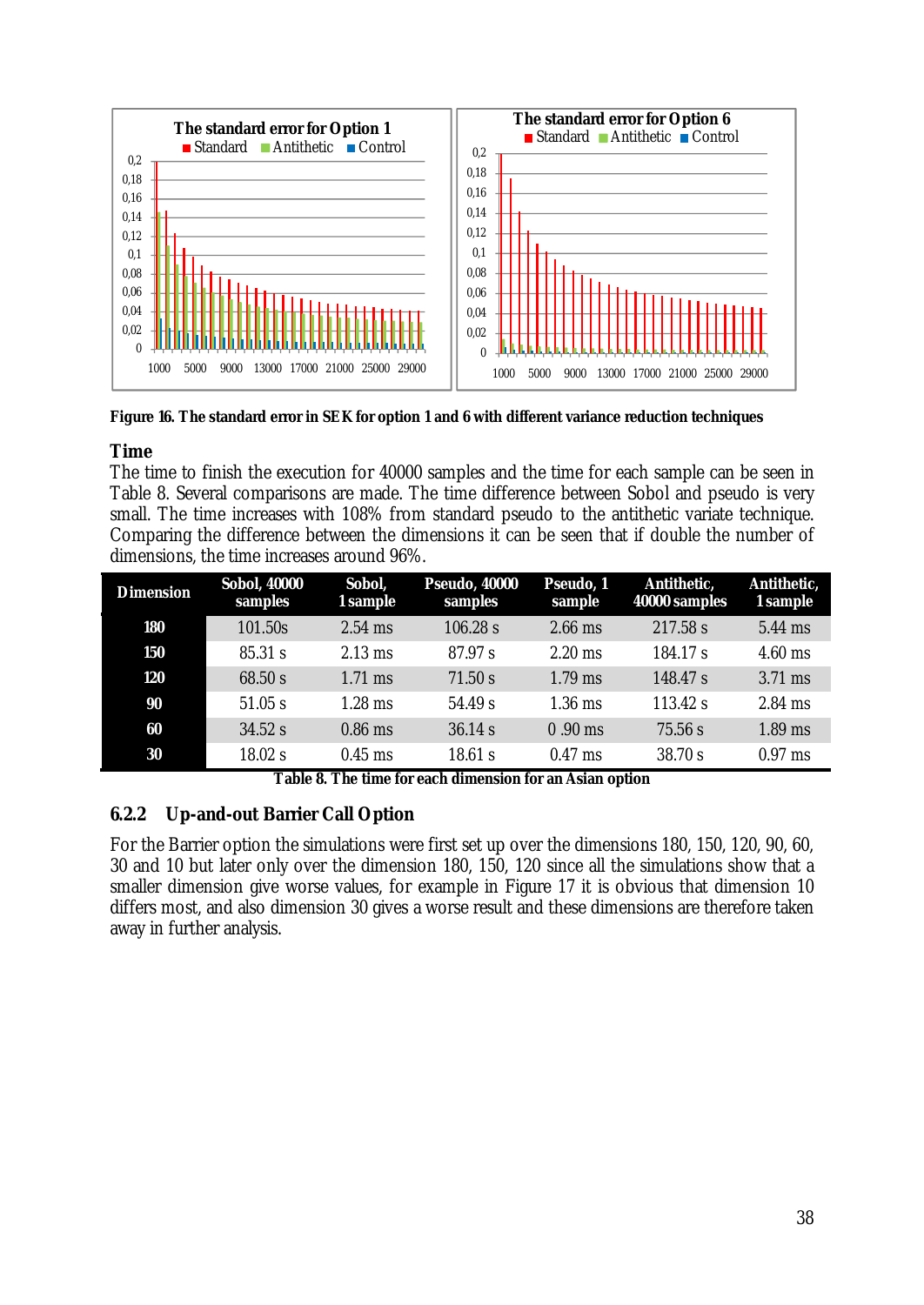

**Figure 17. The up-and-out Barrier option (number 4), simulated with Sobol numbers** 

Figure 18 shows the curves for dimension 180 and 120 for option number 5 simulated with Sobol numbers, starting on point; 20000, 10000 and 256. It can be seen that the curves differ a little bit in converges with different start points especially for dimension 180. For this option it seems like the start point 20000 also starts to converge faster than the other sequences, this is not a common feature for all the options and dimensions. Comparing the maximum and minimum value for the three highest dimensions between 9000-19000 simulations leads to a result where the earliest start point 256 fluctuates more than the other two for all options.



**Figure 18. Sobol number with different start points (The dotted lines have start point 256, the unbroken lines have start point 10000 and the dashed lines have start number 20000)** 

The pseudo numbers were also simulated with different seeds and in difference with the Asian option where the different seeds gave completely different patterns, the up-and-out option give almost the same pattern no matter the seed. Another interesting phenomenon is that there is no big difference between the Sobol and pseudo sequences see Figure 19.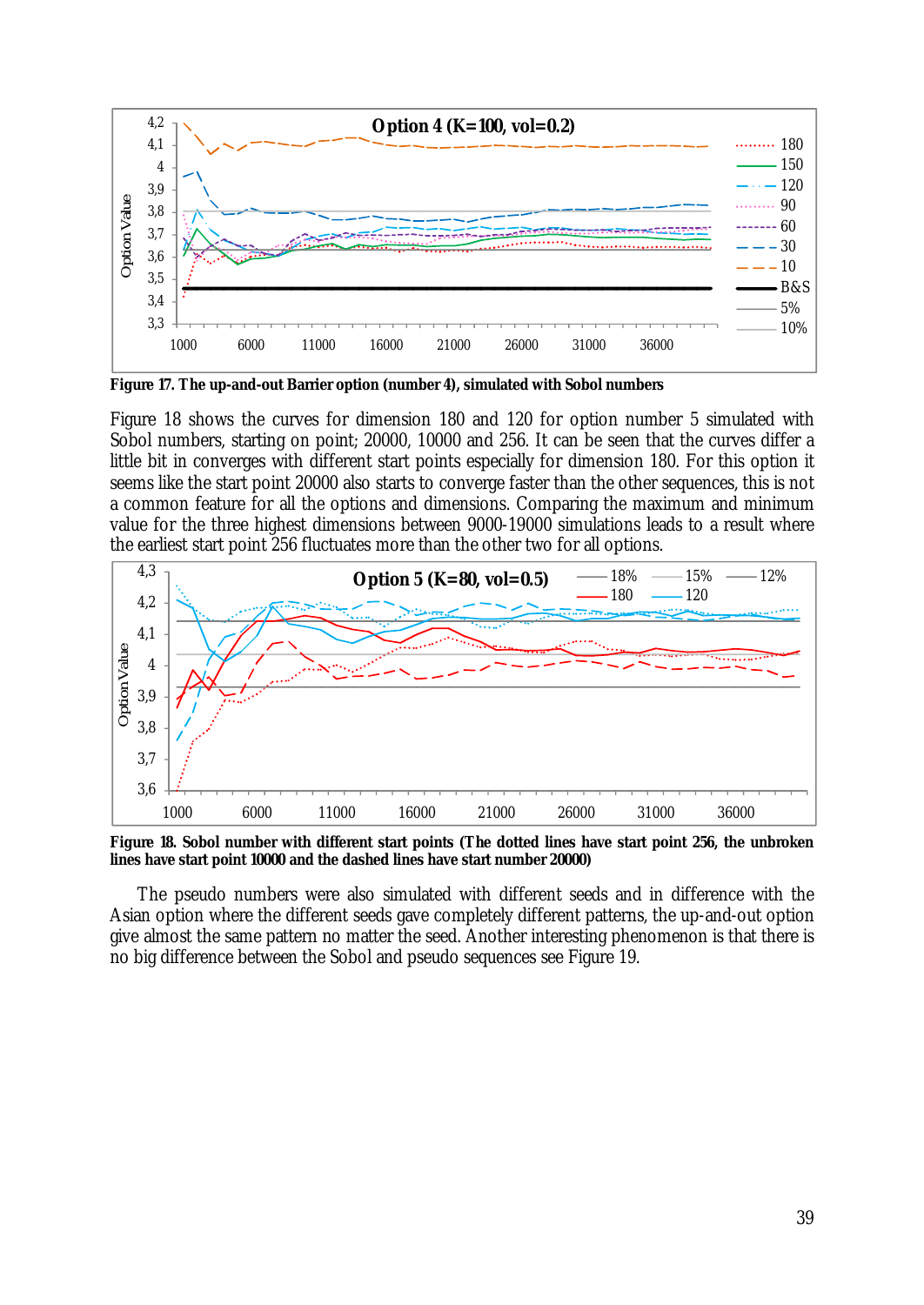

**Figure 19. The difference between Sobol and pseudo, the dashed lines are pseudo numbers and the unbroken line represent the Sobol numbers** 

### *The influence of the dimensions*

For the option in Figure 17 it can be seen the higher dimension the better performance. This is mostly the case for all the options simulated with Sobol numbers. For the pseudo number it is not always the dimension 180 converges best, it happens that dimension 150 is better but never lower dimensions. This can be due to the fact that more simulation should be done to get a better result.

That a higher dimension performs better than a lower shows Figure 20, (the option is simulated with Sobol numbers) where it is clearly that when using 1000 dimension the curve converges better for the analytical value. While dimension 180 converges for a value that is 15% bigger than the analytic value, dimension 1000 converges for a value that is 5% bigger than the analytic value. This result seems like a correct result, since the analytic value is calculated on a barrier that is checked continuously, and the more often the barrier is checked the higher probability it is that the underlying value reach the barrier, if only checking ten times per half year it is very likely that even if the barrier is reach during the time this moment is missed, and therefore a higher value on the option.



**Figure 20. Sobol number dimension 180 (unbroken line) and dimension 1000 (dashed line)** 

### *Standard and Margin error*

The standard error differs between the dimensions; dimension 10 has a larger standard error than dimension 180. But as for the Asian Option an option with a very low value has a larger standard error or margin error than the others. Option 1 is almost worthless and this can be explained because the option has a strike price on 120 SEK and a barrier on 125 SEK. As for the Asian option a high strike price, will lead to more worthless options because the payoff for a call option is max $\{0, S_T - K\}$ . In this case we also have a barrier so if the underlying value reaches a value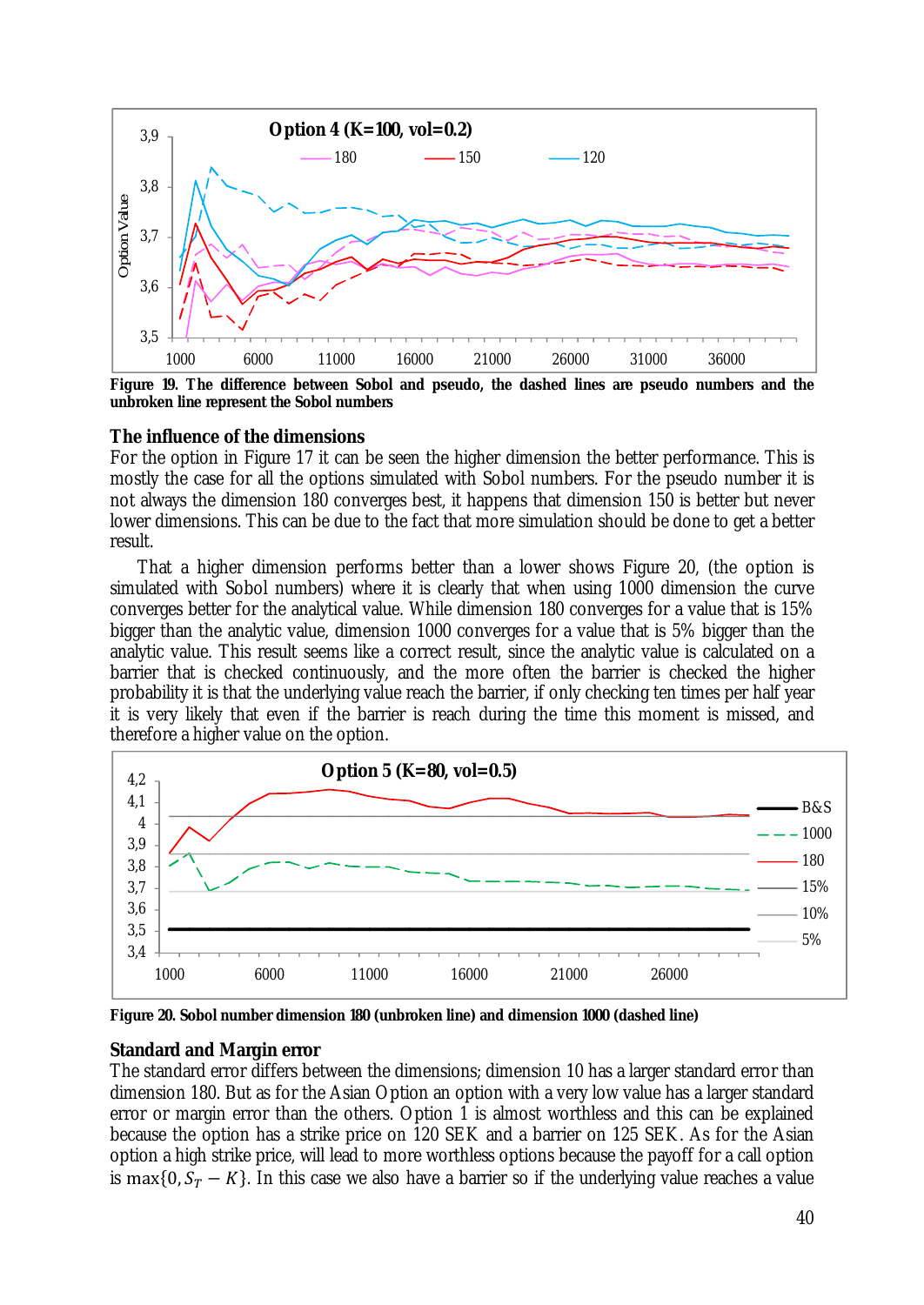higher than 120 SEK it is also a high risk that the value increases over 125 SEK and the option becomes worthless. Since the option is worthless the margin error is large. If two options have a similar analytic value like option number 4 and 5, the option with largest volatility will have a larger standard error, the curves with larger volatility also fluctuates more.

The standard error in percentage is largest for option 1, followed by 2,3,5,4 and finally 6. The margin of the errors in the Sobol diagrams show that dimension 180 for option 1 converges for a value that is double size of the analytic value, while dimension 180 for option 6 differs less than 3%.

#### *Antithetic variate technique*

The antithetic variate technique for the Barrier option has not a significant difference for the Sobol numbers, the curves follow very much the same patterns; this can be seen in Figure 21. For the pseudo numbers the standard error is reduced. None of the options are reduced to the half error, but option 4 is closest where the error for dimension 180 is reduced with 45%, but for the rest of the options the standard errors with antithetic variate technique are about 70% of the original standard error.



**Figure 21. The difference between standard Sobol and antithetic variate technique, the dotted line represent the antithetic variate technique and the unbroken line standard Sobol.** 

#### *Time*

The parameter time will be analyzed in the next chapter 6.2.3, since the time is the same for the both barriers.

### **6.2.3 Down-and-out Barrier Call Option**

The Sobol sequence for the down-and-out Barrier options shows a little unexpected behaviour. The analytic value is calculated on a Barrier option that is checked continuously; therefore it is possible to assume that the simulated curves should have a higher value exactly as for the up-andout option. This is correctly for the lower dimensions but not the case for the higher dimensions that often converge for a value under the analytic value. Another assumption is the higher dimension the lower value (because the barrier is checked more often) but for the Sobol sequence the dimensions; 150, 120 and sometimes 90 have curves that converge for a value under the dimension 180. This is the appearance no matter start point.

These results were further analyzed and the options were simulated again with Sobol numbers but with the time to maturity as 1 year, and the dimension 360, 300, 240, 180, 120, 60 and 30. The three highest dimensions; 360, 300, and 240 follow the expected assumption, where the lowest dimension gives the highest value. When coming to dimension 120, the curves changes in result and dimension 120 converges for a lower value than several of the higher dimensions. Exactly as for the Asian option, the curves give roughly the same look for both a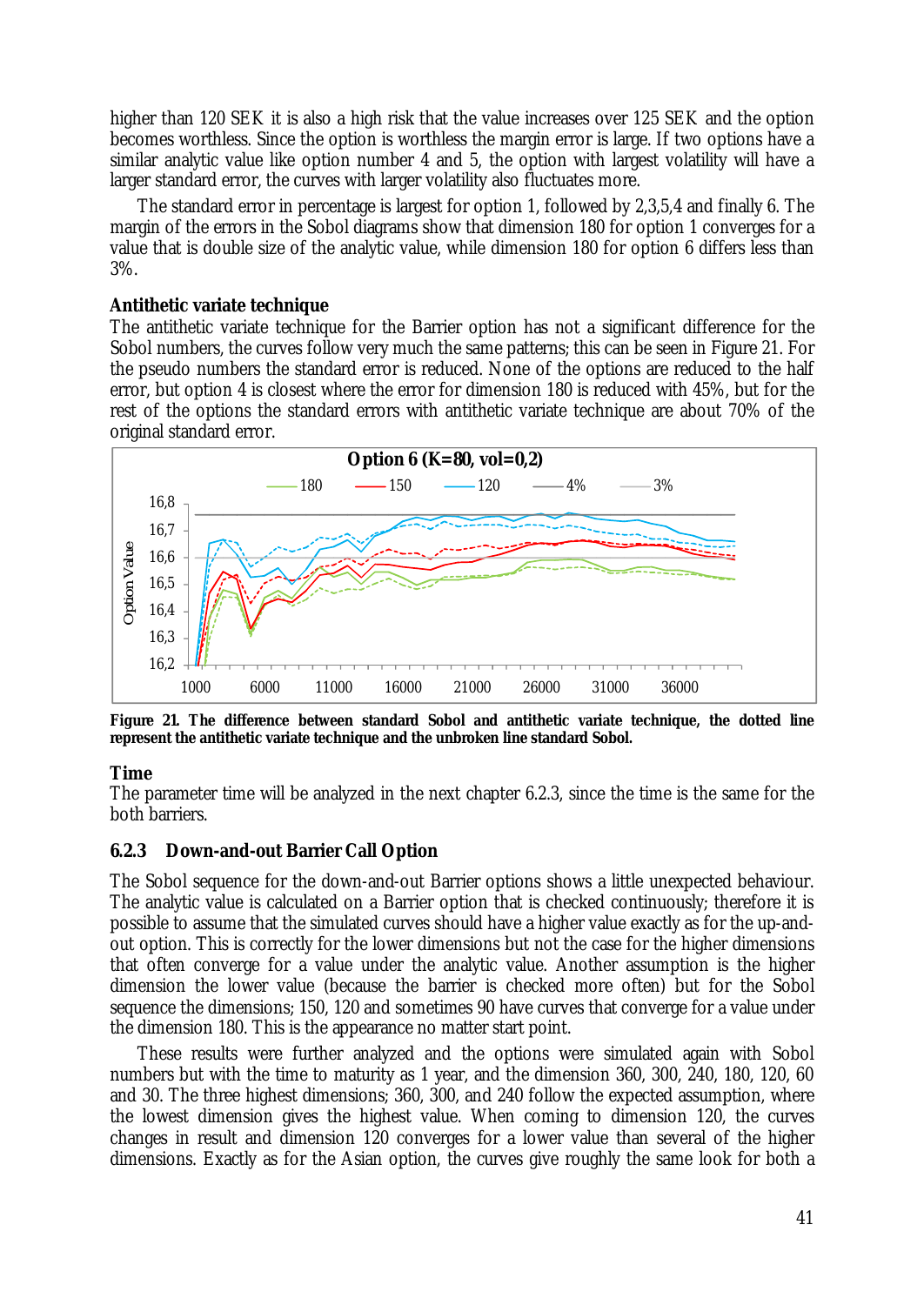year and a half year option, but the curves for the one year options converges for a larger value than the analytical value, see Figure 22.



**Figure 22. Option 1 simulated over a year and a half year with Sobol numbers** 

An explanation that several of the curves converge for a lower value than the analytical, may be that there are very few options that cease to exist because of the barrier. If only concentrating on the value of the down-and-in option (Table 9) it can be seen that it is almost worthless for the three options with low volatility and has a small value for the rest. The graphs approve that it is the options with small down-and-in values that converge for a lower value than the analytical.

| $t=0.5$           |      | $\boldsymbol{2}$ | 3     | 4     | 5     | 6     |
|-------------------|------|------------------|-------|-------|-------|-------|
| $C_{value}$ (b&s) | 8.17 | 1.02             | 15.13 | 6.89  | 26.38 | 22.17 |
| $C_{value}$ (di)  | 0.24 | 0.00             | 0.79  | 0.00  | 2.64  | 0.02  |
| $C_{value}$ (do)  | 7.94 | 1.02             | 14.34 | 6.89  | 23.74 | 22.15 |
| $t=1$             |      |                  |       |       |       |       |
| $C_{value}$ (b&s) | 14.8 | 3.25             | 21.79 | 10.45 | 31.79 | 24.59 |
| $C_{value}$ (di)  | 1.65 | 0.00             | 3.22  | 0.01  | 6.40  | 0.24  |
| $C_{value}$ (do)  | 13.3 | 3.25             | 18.57 | 10.44 | 25.39 | 24.35 |

**Table 9. The values for the down-and-out options** 

If instead inspecting the pseudo sequences the same appearance as for the Sobol is not observed. Here it seems to be a little bit more random, sometimes higher dimension converge for a higher value than the lower dimensions, and sometimes they converges for a value under the analytical. The curves also fluctuates a little bit more, but there is no big difference.

Increasing the number of samples to 100 000 and sample option 3 for a half year with 1000 dimension both for the Sobol and pseudo numbers gives the result in Figure 23. In the diagrams it can be seen that if just inspecting the samples up to 40000 samples the dimension 1000 shows a higher converges than dimension 180, and this is also true for all the options 1-6, but with more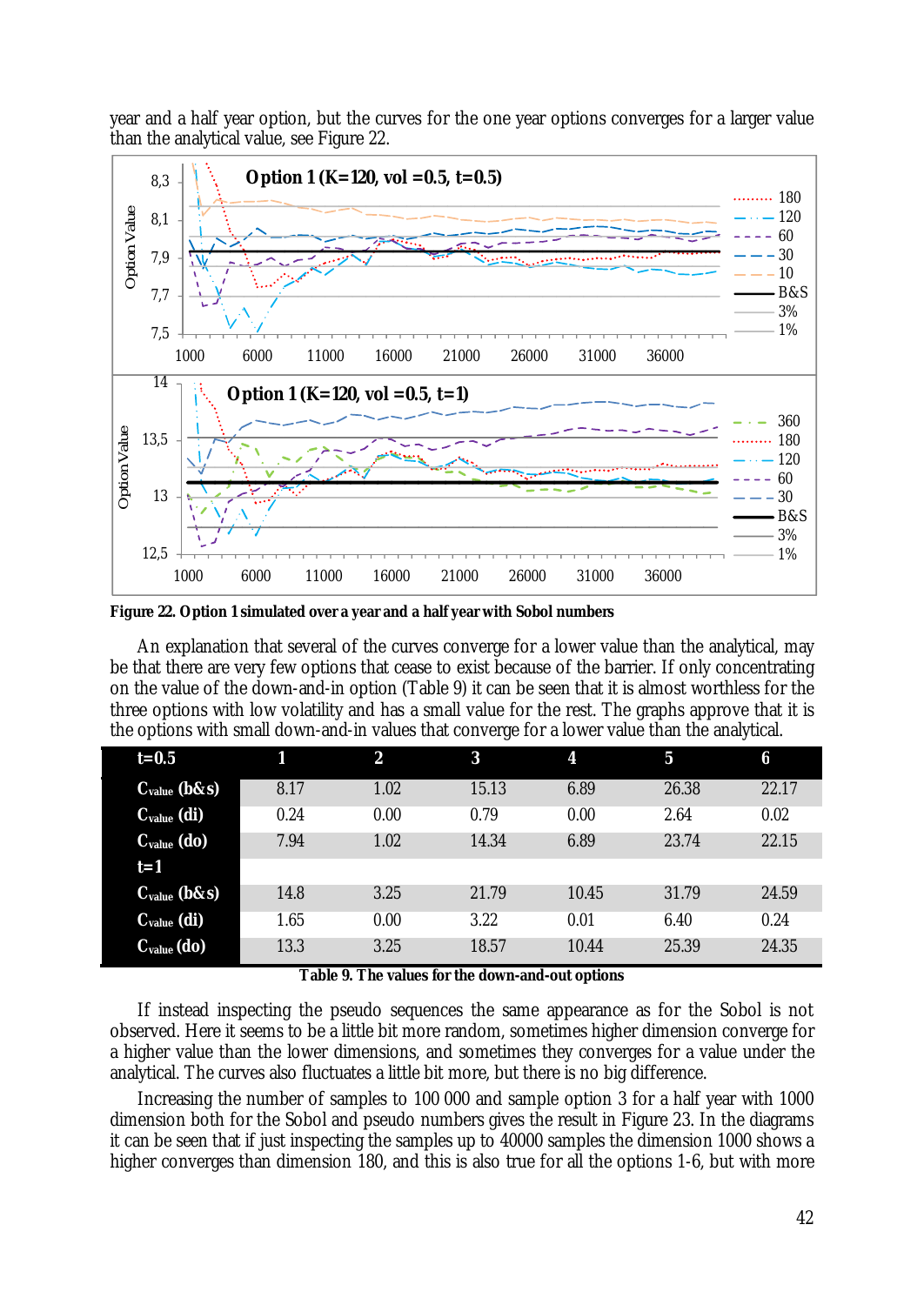samples they converge for the same number. The pseudo numbers fluctuates more, but in the end they converge for a higher value than Sobol.



**Figure 23. The pseudo and Sobol numbers simulated with 10000 samples for dimension 180 and 1000** 

The assumption from previous cases that an option with a very low value has a larger standard error, and to option with a high value implies that a higher volatility gives a higher standard error, is approved here too. All the down-and-out options have a higher value than in previous cases, and it can also be seen on the fluctuations of the curves, because they fluctuates less in value. Most of the curves converge for a value that differs less than 1% from the analytic value. If looking to the standard error option 2 has the largest error and option 6 the smallest.

As in previous cases the antithetic variate technique has no improvement on the Sobol sequences, but improves the pseudo sequences. Mostly option 6 is improved, that now only correspond to 16% of the original standard error, while dimension 2 has the worst improvement and the new standard error comes up to 70% of the original.

### *Time*

The time to finish the execution for 40000 samples and the time for each sample can be seen in Table 10. Several comparisons are made; the difference between Sobol and pseudo is very small, in the case with 100000 samples for 1000 dimensions, the pseudo takes 41 minutes and 13 seconds, while Sobol takes 38 minutes and 16 seconds. The time increases with 113% from standard pseudo to the antithetic variate technique and finally if comparing the difference between the dimensions it can be seen that if double the number of dimensions, the time increases around 94% no matter technique.

| <b>Dimension</b> | <b>Sobol, 40000</b><br>samples | Sobol,<br>1 sample | Pseudo,<br>40000<br>samples | Pseudo, 1<br>sample | Antithetic,<br>40000<br>samples | Antithetic, 1<br>sample |
|------------------|--------------------------------|--------------------|-----------------------------|---------------------|---------------------------------|-------------------------|
| 180              | 82.27 s                        | $2.06$ ms          | 87.58 s                     | $2.19$ ms           | 184.99 s                        | $4.62$ ms               |
| 150              | 68.30 s                        | $1.71$ ms          | 72.49 s                     | $1.81$ ms           | 154.16 s                        | $3.85$ ms               |
| 120              | 54.74 s                        | $1.37$ ms          | 58.81 s                     | $1.47$ ms           | 124.39 s                        | $3.11$ ms               |
| 90               | 42.13 s                        | $1.05$ ms          | 44.13 s                     | $1.10$ ms           | 95.51 s                         | $2.39$ ms               |
| 60               | 29.17 s                        | $0.73$ ms          | 29.75 s                     | $0.74$ ms           | 63.77 s                         | $1.59$ ms               |
| 30               | 15.36 s                        | $0.38$ ms          | 15.83 s                     | $0.40$ ms           | 33.06 s                         | $0.83$ ms               |

**Table 10. The time for the Barrier options**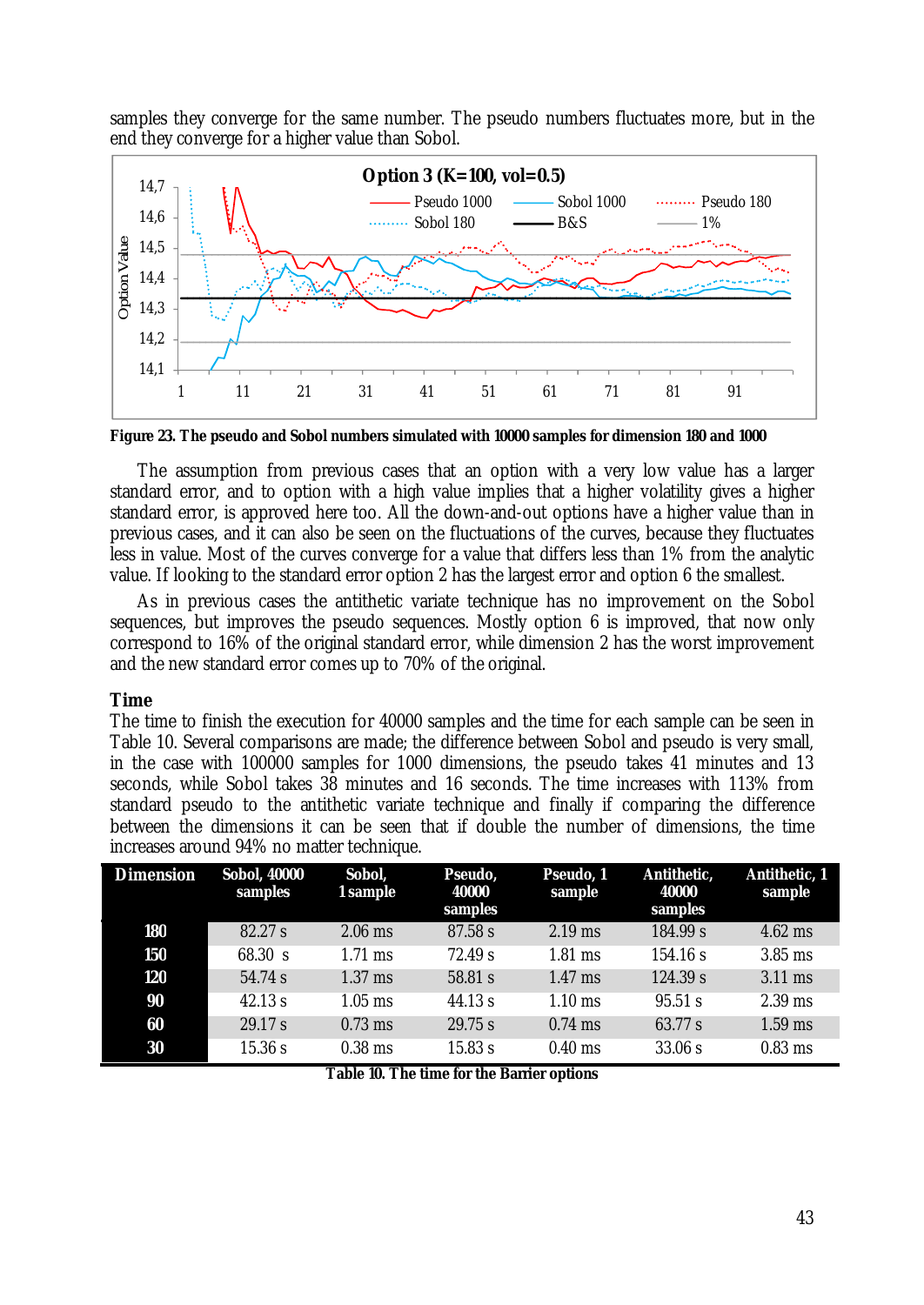### **6.3 Comparison between the different techniques**

Finally some more test cases were set up on random instruments where the dimension and the number of samples were changed, to see what affected the time, and to investigate the convergence when only having one dimension.

### **6.3.1 Time**

If setting up a basket option with three correlated assets, with the number of sample 10000 and dimension is 500, the time for the different simulations are:

- Sobol takes 5 minutes and 25 seconds
- Pseudo takes 5 minutes and 34 seconds
- Pseudo with antithetic variate technique takes 11 minutes and 50 seconds

When the parameters are changed to 30000 number of samples and the dimension to 50, the time for the different simulations are:

- Sobol takes 1 minutes and 40 seconds
- Pseudo takes 1 minutes and 46 seconds
- Pseudo with antithetic variate technique takes 3 minutes and 46 seconds

1 million simulations on an asset of 1 dimension give the time:

- Sobol takes 74 seconds
- Pseudo takes 82 seconds
- Pseudo with antithetic variate technique takes 115 seconds

This final result is compared with a simulation where 500 dimensions are used but only 2000 samples, that means that the path generator is called totally 1 000 000 times.

- Sobol takes 22 seconds
- Pseudo takes 23 seconds
- Pseudo with antithetic variate technique takes 47 seconds

From this simulations it can bee seen that if few dimensions are used the antithetic variate technique does not take the double time compared to standard, while for more dimension it takes often more than the double time. It can also be seen that the part that affects the time the most is the number of samples and not the dimensions.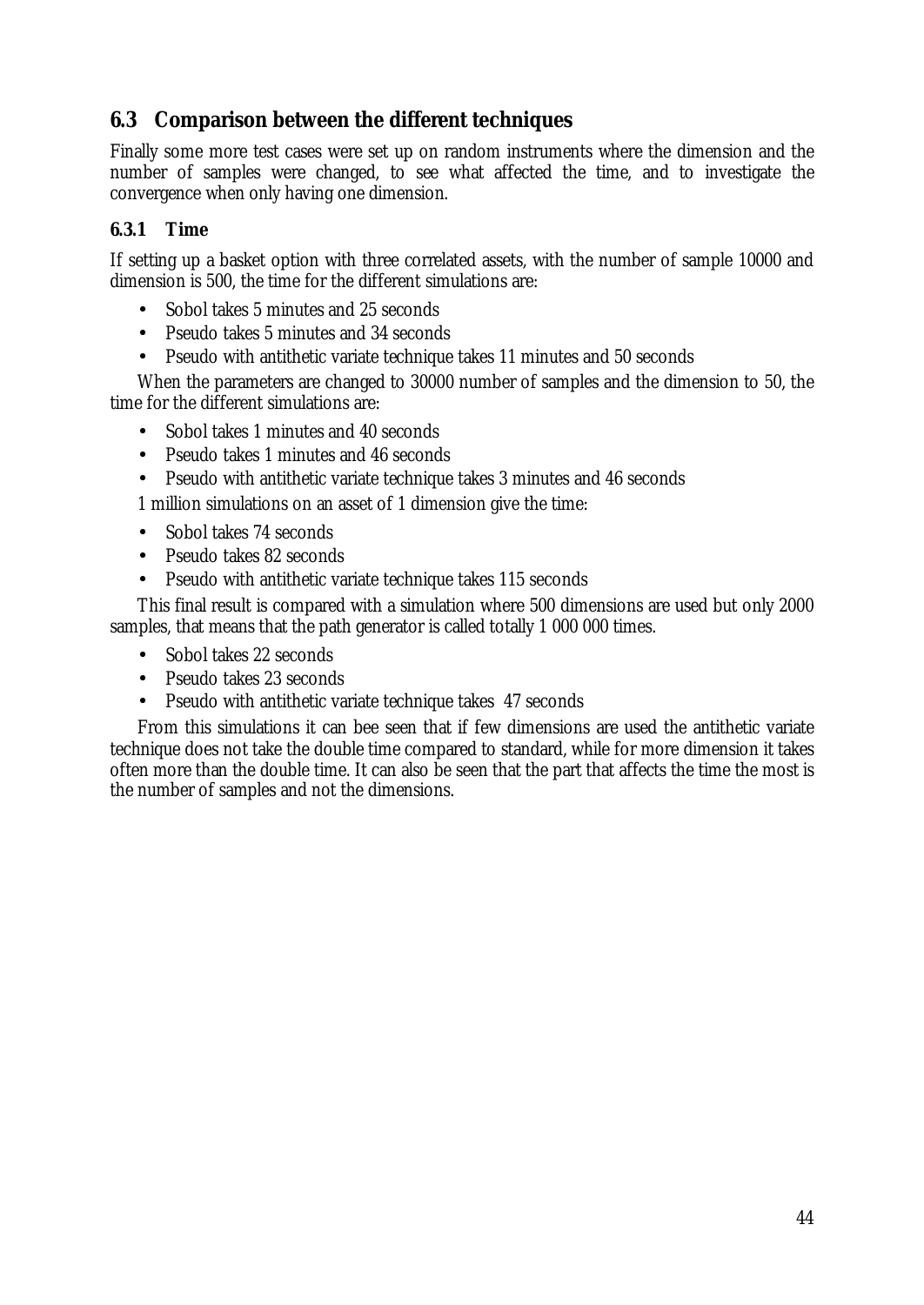### **6.3.2 Convergence European Call Option**



Figure 24 shows two diagrams over an European call option.

Figure 24. The convergence of a European call option when simulating 100 000 samples and 1 000 000 **samples** 

The diagrams show that the Sobol numbers converge must faster than the pseudo random, even when variance reduction techniques are used. The variance reduction technique reduces the standard error compared with the pseudo numbers, the new standard error is around 58% of the original. But in the diagram for 1 000 000 the standard pseudo converges better.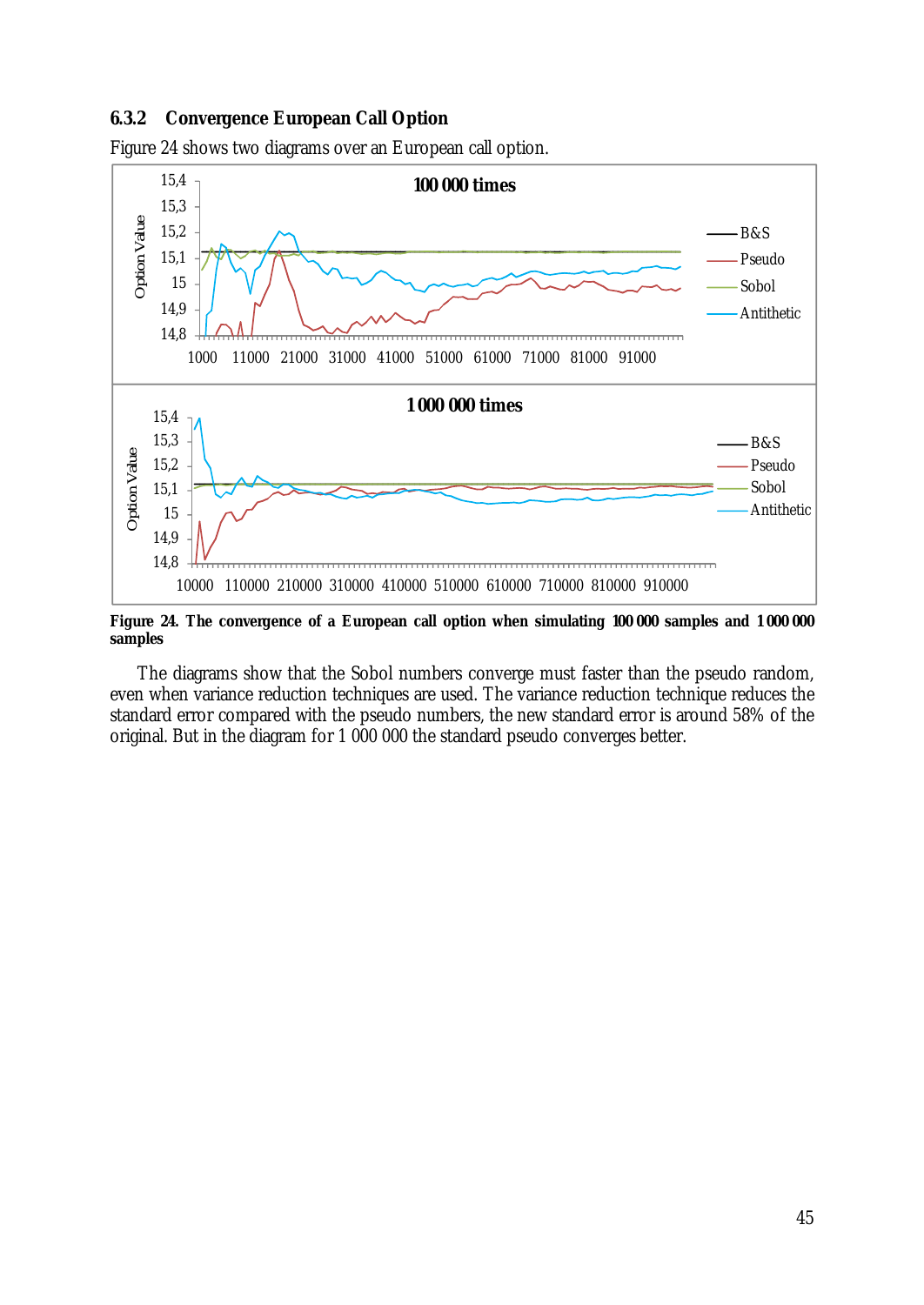## **7 Conclusions and Recommendations**

*This chapter presents the conclusions and recommendations of the experiments and analysis.* 

### **7.1 The different MC methods**

Considering the different QMC methods the theory points out that the Halton sequence is not a *(t,s)-sequence* or a *(t,m,s)-net*, and it is also obvious that the sequence suffers from high correlation already in early dimensions, therefore this sequence is not recommended to be implemented in Quantlab. The Faure sequence also seems to perform worse than Sobol, but this has not been examined enough to draw a certain conclusion. The Faure sequence can be interesting in the future, but it must then be a part of the function library of Quantlab like the Sobol sequence.

It is recommended to implement the variance reduction techniques in the framework, since they reduce the error. But for a general framework the control variate technique cannot be implemented in the framework, it requires an analytic value and this should be very difficult to solve. The user must implement the technique himself for example in the payoff function. This can be done if it is assumed that the control variate technique uses the same vector with the simulated underlying values, to calculate both the instrument and the control variable or if the user implement the control variable and standard variable as two assets and use the same random numbers when simulating them

There are several more variance reduction techniques that could be interesting, like Brownian Bridge, Randomized QMC, and the more complicated Stratified Sampling and Importance Sampling. These methods are not treated by the Master's thesis and further analysis is needed before drawing a conclusion. Especially randomized QMC would be interesting to investigate further, since it is a method that combines the best features from QMC with the best features from ordinary MC and makes it possible to measure the error of the simulation. If Algorithmica wishes to implement a MC generator it would be interesting to investigate these methods further.

### **7.2 The general framework**

The chosen solution in this Master's thesis is to design a general framework by using function pointers. This is not a problem-free solution and several conflicts and issues are defined in the analysis of the function pointers in chapter 5.3. A disadvantage is that the developed framework is very general and should apply on specific instrument. If writing a specific code it would probable reduce the computer complexity

The chosen ways to generate the volatility and interest rate are not optimal; as long as the parameters are constant it is easy to just return the previous parameter. But parameters are non constant they can be calculated in several ways. For example a non constant volatility can be expected to follow a Wiener process, this Wiener process is often independently of the Wiener process the assets is assumed to follow. This means that the random numbers for the volatility and the path should be generated independently, which is not the case in this framework.

A potential conflict arises when an instrument is valued by Sobol numbers, where the valuation is affected by the dimensions. The dimensions are for a basket option the number of stocks in the basket, and for a Barrier option the dimensions are the number of time step. It is difficult to combine these two definitions of the dimension, and since there may be a basket that exists of path-dependent instrument, no respect is taken to the fact that the dimension also can be the number of assets.

There are several potential problems that are identified in this thesis, for example if non constant parameter follows a Wiener process that is independent from the path or if the path follows a stochastic process where the probability functions is not lognormal. Another aspect of the path generator is that it cannot be guaranteed with the implemented proposed framework that the input values chosen for the function pointer are enough for generating all kinds of paths.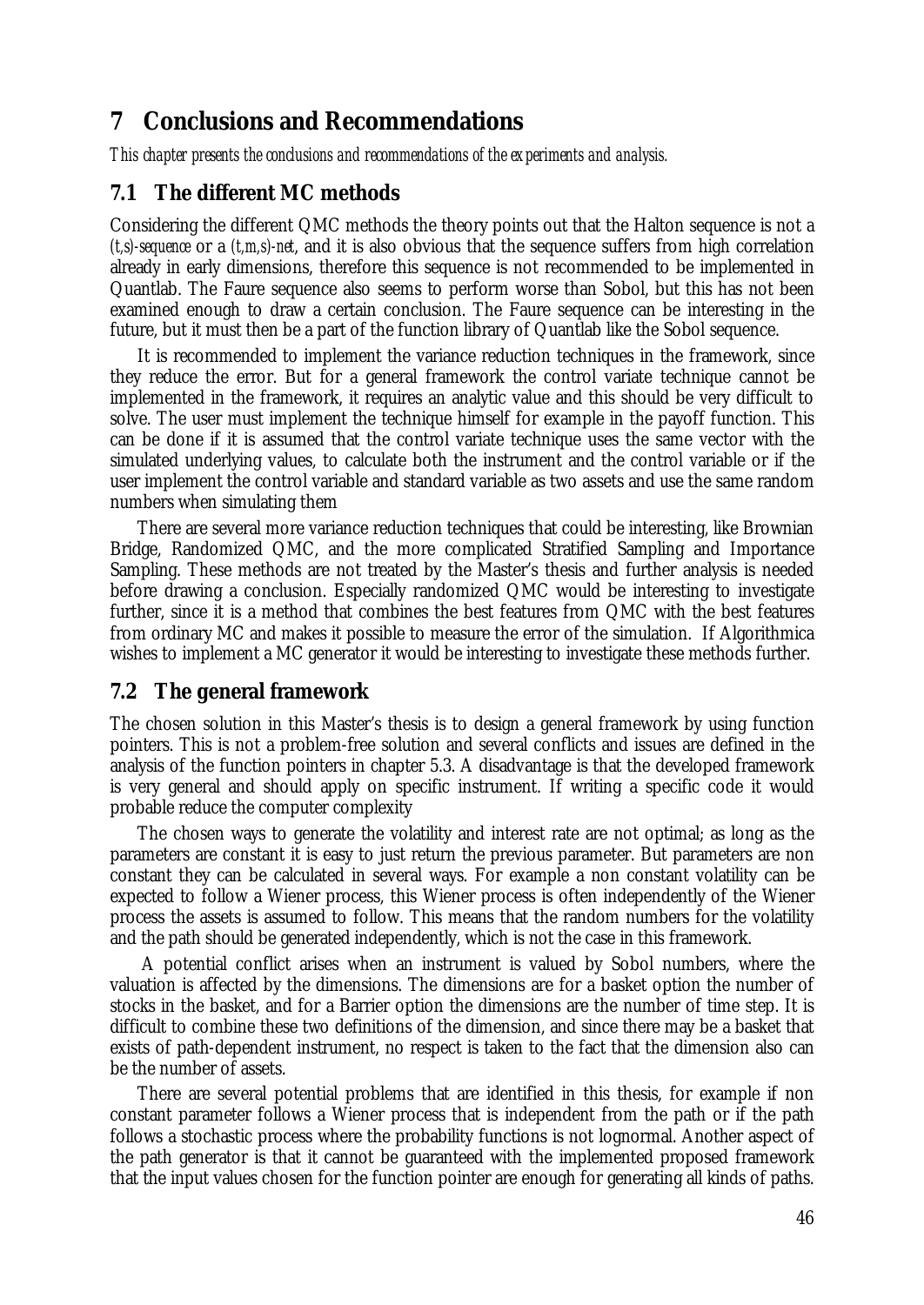For this a more thorough analysis is required and how to incorporate the other stochastic processes than GBM. In this solution the path must be lognormal, since the random numbers are normally distributed; if another probability function is chosen, the way to generate random numbers must also be changed.

As it is now, the general framework requires a lot from the user. The user must know how the antithetic variate technique is implemented, remember to discount the value when calculating the payoff, keep in mind how the stop criterion matrix is built up, and have knowledge how to generate the path etcetera. The question one can ask is; if the user can implement all the function pointers himself, is he/she not good enough to implement the whole MC simulation? A general framework would reduce the usability and the program is more difficult to use than a more specific program.

A solution to overcome the potential sources of conflicts would be to only implement a framework that handles simple path-dependent options where the underlying is following a GBM and the parameters are constant. The chosen test instrument; the Asian and the Barrier option can easily be valued in the framework. My conclusion is that it is difficult to create a framework that is as general as Algorithmica desires and still is easy to use.

### **7.3 The performance of the different techniques**

On the question on which method that is the best to use for the chosen test instruments, there is no clear answer. There are advantages and disadvantages with all the techniques. From further analyses it can be seen that for the Sobol numbers, it is not the size of the time step that affects the performance of the curves but rather the dimension. No matter if the samples are over a half year or a year, the dimension 180 gives the same result and convergence. It is not always that a higher dimension gives a better result, and the difference is very small. Only for the Up-and-out Barrier option it is a significant difference when increasing the dimensions. Therefore it is not always recommended to choose as high dimension as possible, since the performance time increases a lot. The same conclusion obtains for the pseudo sequences, but here the behaviour is more fluctuating.

The start point or the seed of the sequence seems to affect the Sobol numbers where often a higher start points seems to give a faster convergence, but the difference is small and not constant. Previous research indicates that the sequence is more uniform in early samples but when the start point is zero the sequence produces the same number for all dimensions; therefore the proposal is that the start point should not be zero, but neither too high. For the pseudo random numbers the seed does not seem to affect the convergence.

The more samples drawn the better the convergence, but more samples also take more time. Here the standard error is a very good measure to know when to finish the simulation, but if Sobol numbers is used it is not possible to measure the standard error. What seems to be the main advantage with the Sobol sequence is that the curves often fluctuate less and tend to converge earlier than with the pseudo numbers. For the Up-and-out Barrier option the difference between them is very small and in that case, pseudo numbers are recommended since the standard error can be measured.

The variance reduction techniques reduce the standard error. An advantage with the control variate technique as it is implemented now is that it does not increase the time compared with standard MC, because the same sequence is used twice. But the technique requires that the user finds a good control variable. The antithetic variate technique reduces the standard error, but in the other hand it takes more than the double time. The reduction of the error is very different sometimes the new standard error is only some percent of the original one, while other times it is as much as 70% of the original error. Therefore it is difficult to always recommend this solution. It seems like for options with high values and low volatilities the standard error is reduced the most.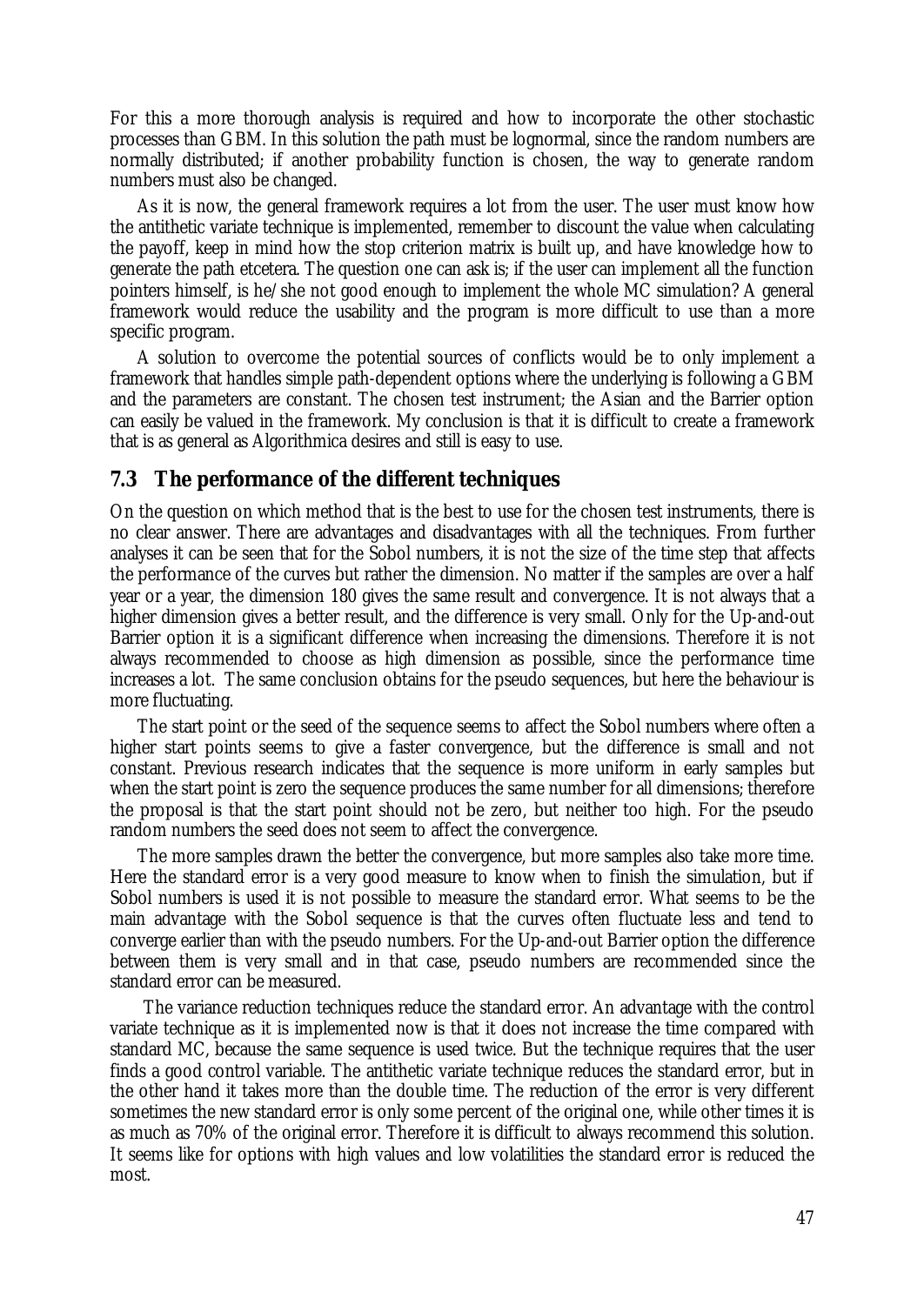The conclusion is that the Sobol numbers often seems to converge better and gives less fluctuation than the pseudo numbers. Other research supports this observation. Glasserman points out something important when answer the question what technique that is recommended to be used (Glasserman, p. 276): "*The choice of technique should depend on the available information and on the time to tailor a general technique to a particular problem. An understanding of the strengths and weaknesses of alternative methods and familiarity with examples of effective applications are useful in choosing a technique."* 

From this conclusion it follows that it is important that the user has an understanding of the instrument that should be valued, the stochastic process it follows and the advantages and disadvantages of different MC methods.

A way to choose a method is to do several experiments. If a satisfactory algorithm is found for one instrument, the algorithm could probable also apply on similar problems. Glasserman suggest that starting with standard MC, and thereafter use variance reduction techniques and continue with an investigation if QMC increases the accuracy further. (Glasserman, p. 336)

### **7.4 Recommendations**

From the conclusions follows that it is not recommended to implement the general framework at it is designed today. This solution leads to too many conflicts and the usability is low.

Concerning the different MC simulation methods a recommendation on what method to use, which dimension and the number of trials, cannot be given, though the result is varying. The recommendation is that when using MC simulation experiments should be done.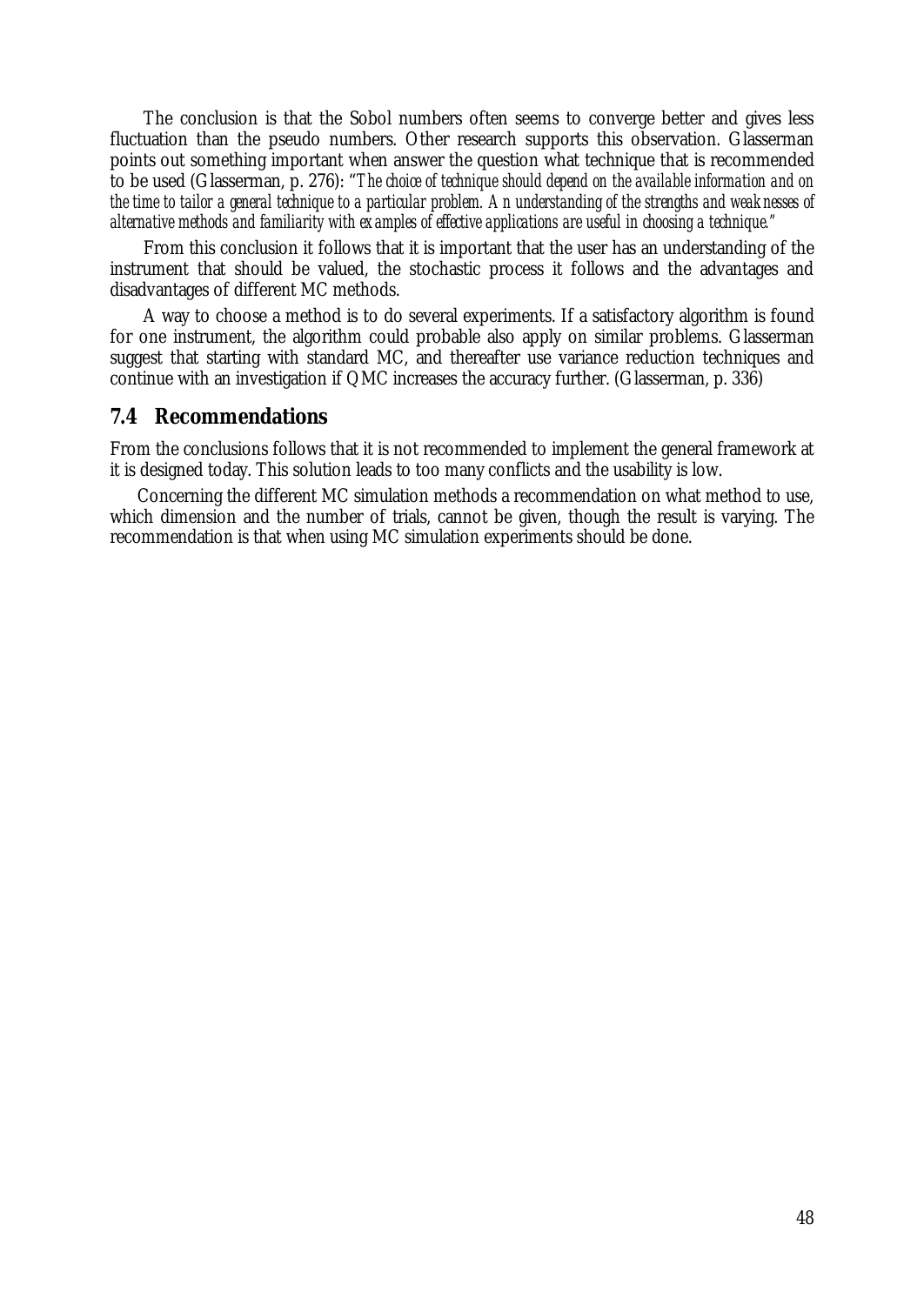# **References**

Antonov, I. A., & Saleev, V. M. (1979). An economic method of computing LP-sequences. *USSR Journal of Computational Mathematics and Mathematical Physics* , 19:252-256.

Black, F., & Scholes, M. (1973). The pricing of Options and Liabilities. *The Journal of Political Economy* , 637-654.

Boyle, P., & Tan, S. K. (1997). Quasi Monte Carlo Methods. *AFIR conference in Cairns.* Cairns Australia.

Bratley, P., & Fox, B. L. (1988, March). ALGORITHM 659 Implementing Sobol's Quasirandom Sequence Generator. *ACM Transactions on Mathematical Software* , pp. 88-100.

Bromley, B. C. (1996). Quasirandom Number Generators for Parallel Monte Carlo Algorithms. *Journal of Parallel and Distributed Computing* , 38:101-104.

Glasserman, P. (2004). *Monte Carlo Methods in Financial Engineering.* New York: Springer.

Global Derivatives. (n.d.). *Global Derivatives: Options Database: Barrier Options.* Retrieved November 17, 2008, from Barrier Options: <http://www.global>derivatives.com/index.php?option=com\_content&task=view&id=13&Itemid=31

Haugh, M. (2004). *IEOR E4703: Monte Carlo Simulation.* Retrieved 09 25, 2008, from The Monte Carlo Framework, Examples from finance and generating correlated random variables: [http://www.columbia.edu/~mh2078/MCS04/MCS\\_framework\\_FEegs.pdf](http://www.columbia.edu/~mh2078/MCS04/MCS_framework_FEegs.pdf)

Hull, J. C. (2006). *Option, Futures and Derivatives.* New Jersey: Prentice Hall.

Hull, J., & White, A. (1998). The Use of the Control Variate Technique in Option Pricing. *Journal of Financial and Quantitative Analysis, 23* , 237-251.

Joe, S., & Kyo, F. Y. (2008). *Sobol Sequence Generator*. Retrieved 10 14, 2008, from Frances Kuo Homepage: Sobol Sequence Generator:<http://web.maths.unsw.edu.au/~fkuo/sobol/>

JP Morgan Chase & Co. (2008). *Prospekt Obligation Smart Start 2 - Överkurs (Eng).* Retrieved Oktober 13, 2008, from Kaupthing Bank: Strukturerade produkter: Prospekt: <http://www.kaupthing.se/Hem/Private-Banking/Vart-senaste-erbjudande/Prospekt>

Lekvall, P., & Wahlbin, C. (2001). *Information för marknadsföringsbeslut.* Göteborg: IHM Förlag.

Li, J. X., & Mullen, G. L. (2000). Parallel Computing of a Quasi-Monte Carlo Algorithm for Valuing Derivatives. *Journal of Parallel Computing* , 641-653.

McLeish, D. L. (2005). *Monte Carlo Simulation and Finance.* New Jersey: John Wiley & Sons.

MCNeill, P., & Chapman, S. (2005). *Reserach methods.* Oxon: Routledge.

Mullen, G., Mahalanabis, A., & Niederreiter, H. (1995). Tables of (t,m,s) - nets and (t,s) sequence paramters. In H. Niederreiter, & P. Shiue, *Monte Carlo and Quasi Monte Carlo Methods in Scentific Computing* (pp. 58-86). New York: Springer.

Paskov, S. H. (1994). *Computing High Dimensional Integrals with Application to Finance.* New York: Department of Computer Science, Colombia University.

Zhang, P. G. (1997). *Exotic Options.* Singapore: World Scentific.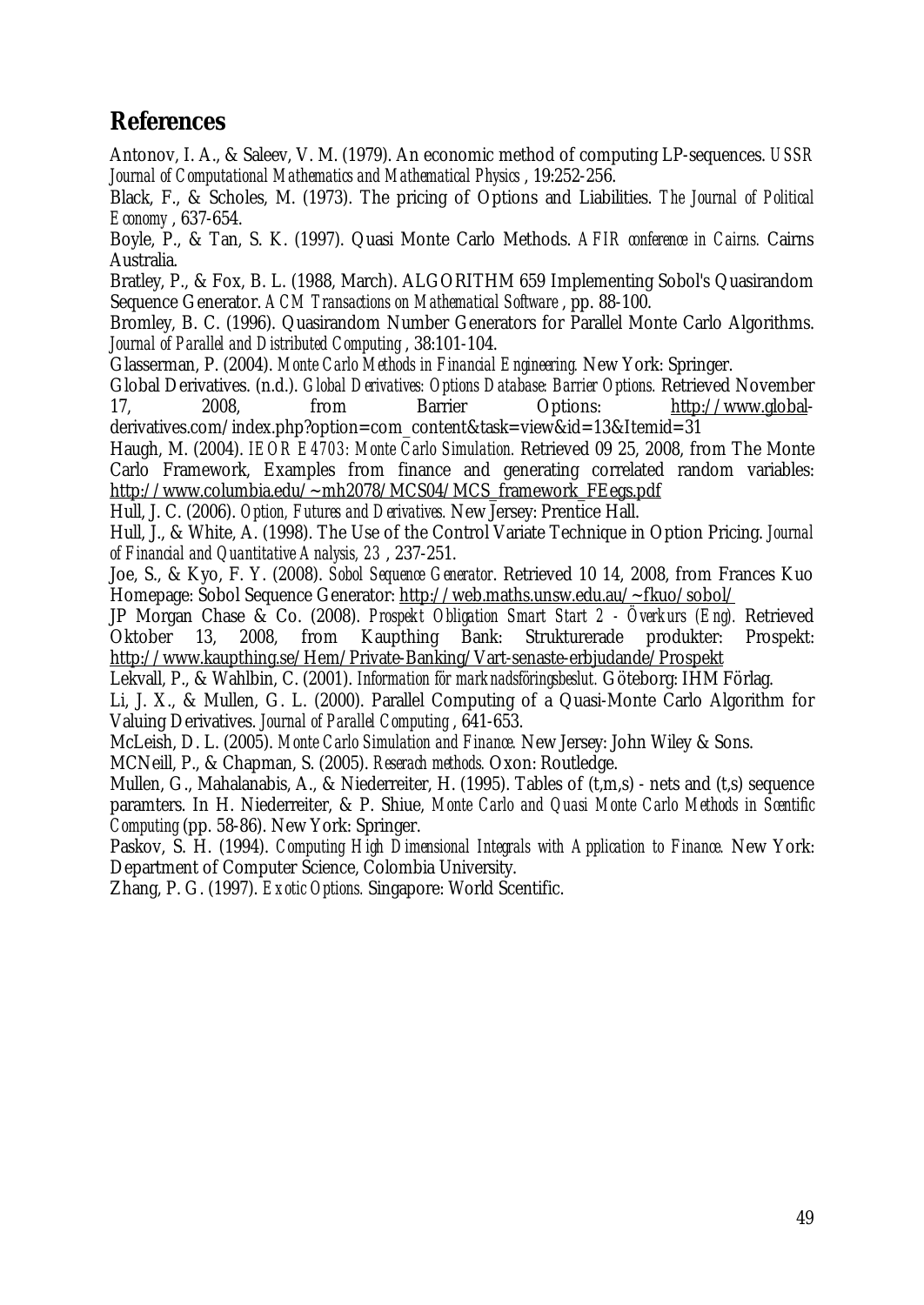# **Appendix I**

### *This appendix holds on description of the test instrument Smart Start.*  **Smart Start**

Smart Start is a derivative issued by JPMorgan Chase & Co (Prospekt Obligation Smart Start 2 - Överkurs (Eng)). It is an index linked note that forms a basket of the equally weighted indices:

- Dow Jones STOXX Select Dividend<sup>®</sup> 30 (EUR) Index
- Dow Jones Asia/Pacific Select Dividend® 30 (EUR) Index
- Dow Jones U.S. Select Dividend Price Return Index

The subscription period is from 1 September 2008 to 3 October 2008. The initial valuating date is the 15 October 2008. The nominal amount is SEK 10000per note, and the minimum trading size is one note, thereafter the notes can only be traded in multiples of one note.

Smart Start has an issue date the 23 October 2008, and the issue price is 112 percent of the aggregated normal value.

The maturity date is the 23 October 2013 and it is also the redemption date (subject to earlier redemption in accordance to General Note Conditions).

The redemption amount is index linked and at maturity date the holder will receive an amount in SEK. The amount is calculated with the formula:

 $SEK 10000 * [1 + (P * Option Payout)]$ 

P means the participation, an amount to be determined by the issuer on or around the 14 October 2008, and the amount shall not be less then 1.35. Option Payout is an amount calculated by the formula:

$$
max\left(0;\frac{Final\,Basket\;Differential}{Lowest\,Basket\;Differential}-Strike\right)
$$

Final Basket Differential is the arithmetic mean of the Asiatic end of each index. The Asiatic end is the arithmetic average over the closing index level at 13 dates, with start from 15 October 2012 and then taking the  $15<sup>th</sup>$  day on each calendar month to the  $15<sup>th</sup>$  September 2013, the final average date is the 7 October 2013. In each case adjustment for non scheduling trading dates shall be done.

Smart Start has a look-back start. The Lowest Basket Differential is the lowest arithmetic mean of the quotient of the value at the valuation day and the initial value. The valuation days, ten in total:

- The initial valuation date
- 22 October 2008
- 29 October 2008
- 5 November 2008
- 12 November 2008
- 19 November 2008
- 26 November 2008
- 3 December 2008
- 10 December 2008
- 17 December 2008

Strike is one that is 100 percent.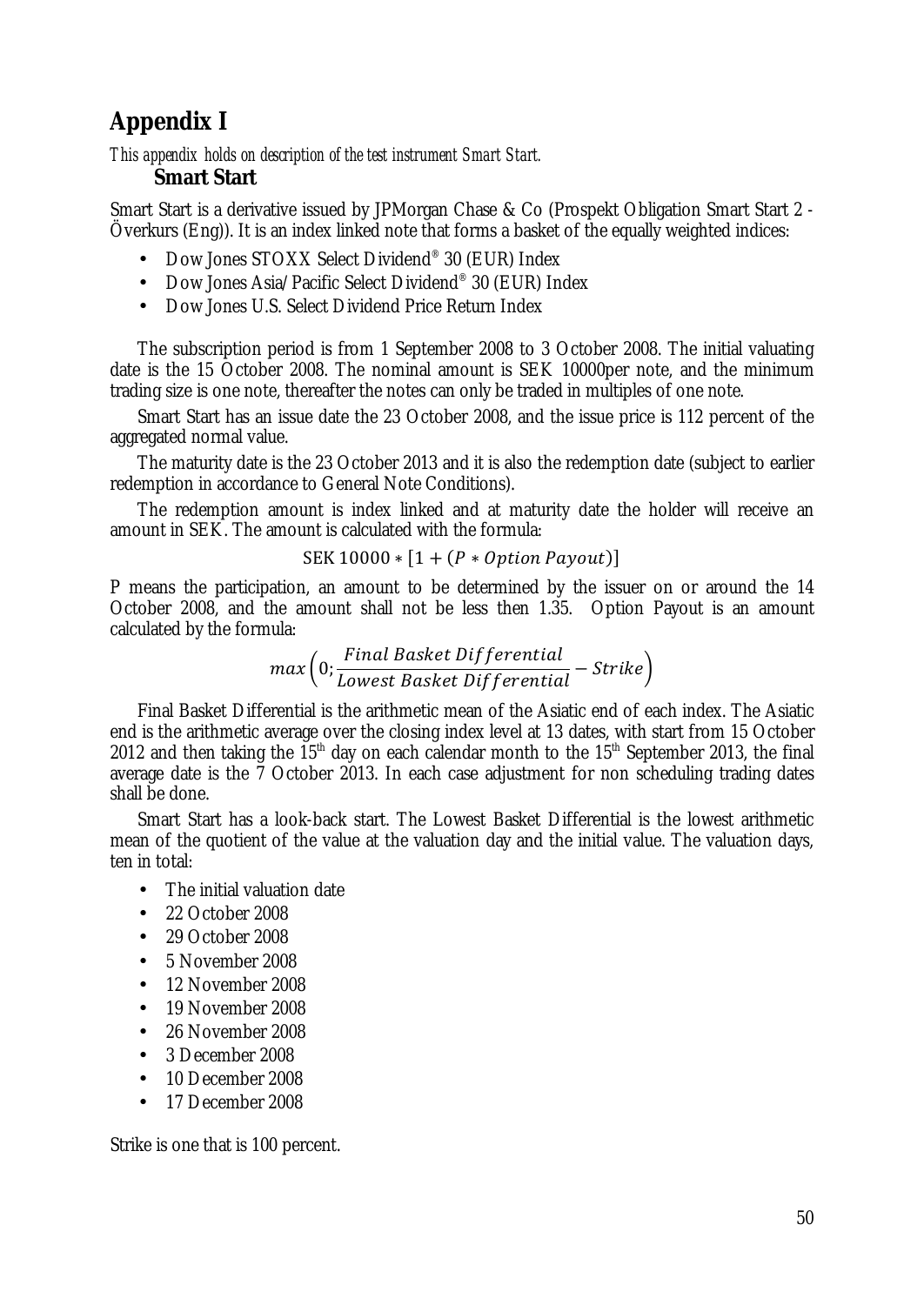### **Appendix II**

### This appendix describes the principles behind risk free pricing and the development of Black and Scholes Formula. **Risk-free pricing**

One of the fundamental concepts concerning valuation of financial derivatives is that it must be done in a risk-free world (Q) (Hull J. C., pp. 590-596). Because most assets are risky it is necessary to change the probability measure to the risk neutral measure. An important concept is martingales. A martingale is a Wiener process with a zero drift, which implies that the expected value is equal to the present value.

The market price of risk measures the trade-off between risk and return. In the traditional risk-free world, the market price of risk is zero, and the expected return  $\mu$  is equal to the risk free rate r. The market price of risk can be defined as:

$$
\lambda = \frac{\mu - r}{\sigma}
$$

Instead of measuring the derivative in units of a currency, it can be measured in units of another derivative, called numeraire*.* If valuing a derivative X by using the numeraire Y, the relative price of X in Y units will be a martingale for all X if the market price of risk is chosen to be the volatility of the numeraire Y. Then it can be showed that the connection between X and Y is:

$$
x_0 = y_0 E_y \left[\frac{x_T}{y_T}\right]
$$

This result is called the equivalent martingale measure.

A common choice of numeraire is a money market account that is a risk less security; worth \$1at time zero and then grows at the risk-free rate r. The value of a derivative with a money market account as a numeraire becomes:

$$
V(0) = e^{-rT} E^Q[V(t)]
$$

### **The Black and Scholes Formula**

Fischer Black, Myron Scholes and Robert Merton have developed a very famous model for pricing option. According to Black and Scholes (pp. 640-641) it is necessary to assume some ideal condition to derive their formula:

- The stock price is following a GBM
- The short-term interest rate is known and constant
- There are no dividends
- There are no transaction costs
- Short selling of securities are permitted
- The derivative is European
- The valuation is done in a risk-free world

Under these conditions Hull (p. 291) shows that it is possible to create a portfolio of a stock (S) following a GBM:

$$
dS = \mu S dt + \sigma S dZ (A.1)
$$

and a European derivative (f). The value of f is a function of S and t, and by using Itô:s Lemma the fucntion may be written as: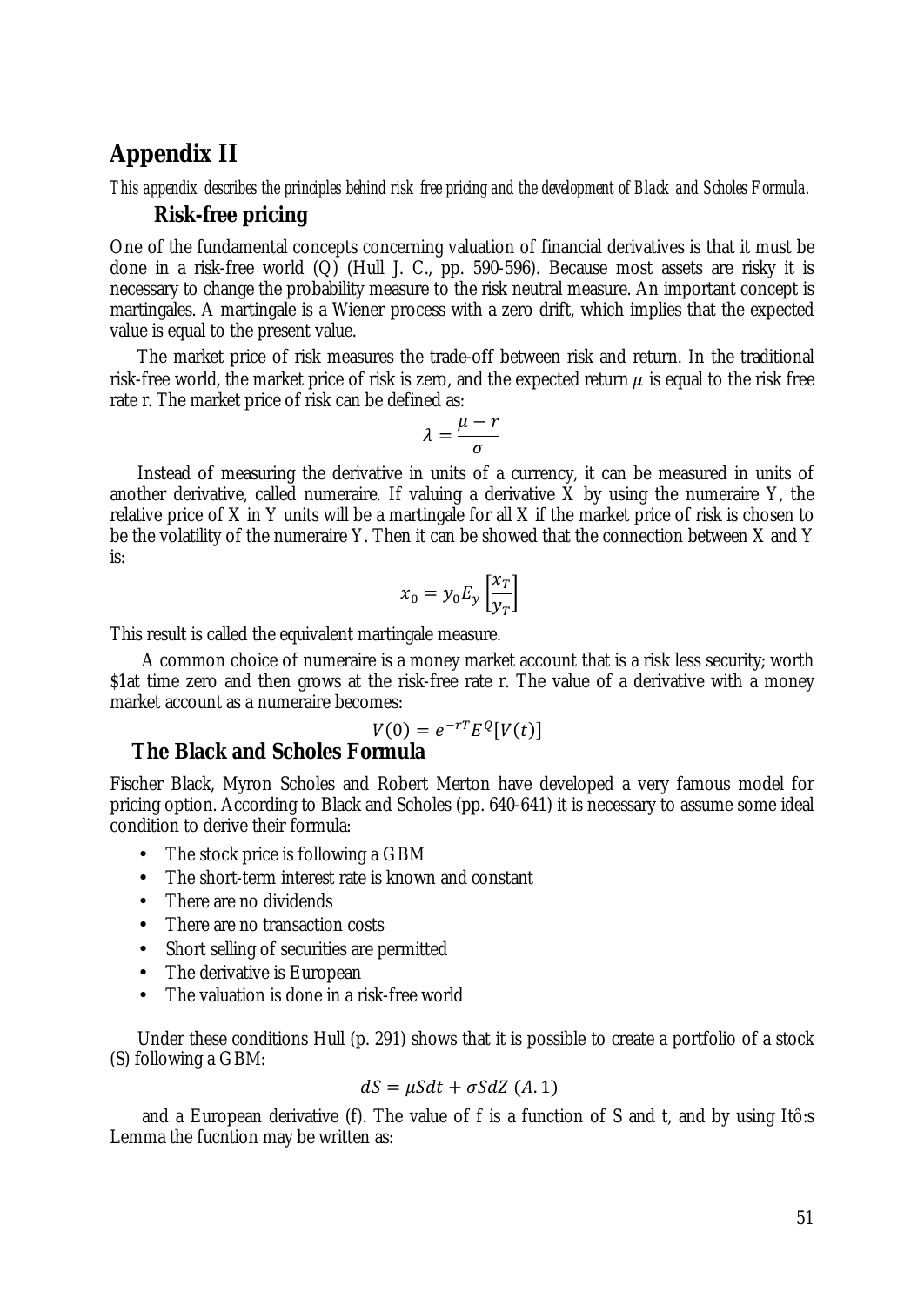$$
dG = \left(\frac{\partial G}{\partial S}\mu S + \frac{\partial G}{\partial t} + \frac{1}{2}\frac{\partial^2 G}{\partial x^2}\sigma^2 S^2\right)dt + \frac{\partial G}{\partial S}\sigma S dZ \quad (A.2)
$$

The portfolio created will consist of a short position of one derivative and a long position of  $\partial f/\partial S$  stocks:

$$
\Pi = -f + \frac{\partial f}{\partial S} S \ (A.3)
$$

By using the time discrete versions of equation (A.1), (A.2) and (A.3), and substituting (A.1) and  $(A.2)$  into  $(A.3)$  we get the equation:

$$
\Delta \Pi = \left( -\frac{\partial f}{\partial t} - \frac{1}{2} \frac{\partial^2 f}{\partial S^2} \sigma^2 S^2 \right) \Delta t \quad (A. 4)
$$

The elimination of the wiener processes in (A.1) and (A.2) can be done since both the derivative and the stock follow the same wiener process.

If the position of the derivative is adjusted continuously; the risk of the hedge position is zero a very short time period. The expected return of the portfolio must then be the risk-free interest rate otherwise there is arbitrage opportunities. The change in a portfolio during a small time interval is  $\Delta \Pi = \Pi r \Delta t$ . By replacing the  $\Delta \Pi$  and  $\Pi$  with equation (A.3) and (A.4):

$$
\left(\frac{\partial f}{\partial t} + \frac{1}{2} \frac{\partial^2 f}{\partial S^2} \sigma^2 S^2\right) \Delta t = r \left(f - \frac{\partial f}{\partial S} S\right) \Delta t \implies
$$

$$
\frac{\partial f}{\partial t} + rS \frac{\partial f}{\partial S} + \frac{1}{2} \frac{\partial^2 f}{\partial S^2} \sigma^2 S^2 = rf
$$

This result is called the Black-Scholes-Merton's (B-S-M) differential equation ant it must be satisfied for all derivatives where the underlying value follows a GBM, otherwise there exist arbitrage opportunities:

From the B-S-M partial equation and together with boundary condition for a European call option, Black and Scholes (p. 644) have developed the Black-Scholes formula. With the money market account as a numeraire the value of a call option whose payoff is max{0,  $S_T - K$ } becomes:

$$
c = e^{-rT} E^Q [(S(T) - K)]
$$

where the stock price follows a GBM. Since S has a lognormal distribution, the call price can be written as:

$$
c = S_0 \phi(d_1) - Ke^{-rT} \phi(d_2)
$$

where

$$
d_1 = \frac{\ln(S_0/K) + \left(r + \frac{1}{2}\sigma^2\right)T}{\sigma\sqrt{T}}
$$

$$
d_2 = d_1 - \sigma\sqrt{T}
$$

From this equation several modifications can be made. If the underlying value of a derivative is a stock with a continuous dividend q the rate of return in a risk-free world is  $\mu = r - q$  which implies that the stock will follow the process:

$$
dS = (r - q)Sdt + \sigma Sdz
$$

This equation is also the equation used for a stock index. A stock index is compounded by several different stocks often with dividend and all the dividend rates together can be seen as a continuous dividend for the whole stock index.